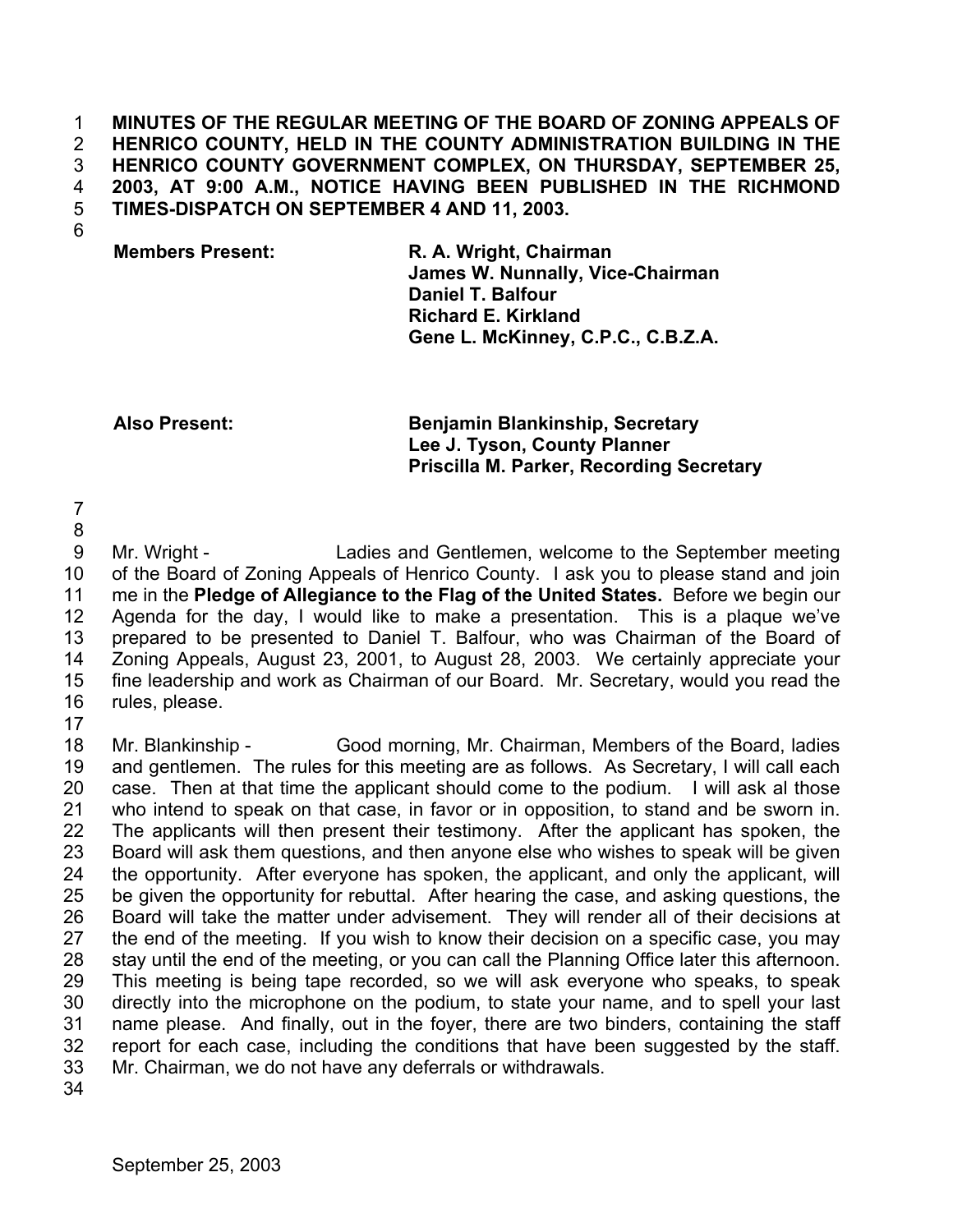*Beginning at 9:00:*

# **New Applications:**

- Mr. Wright - All right, sir. Please call the first case.
- **A -100-2003 CLAIRE-MARIE FORBES** requests a variance from Section 24- 95(c)(1) of Chapter 24 of the County Code to build a screened porch at 403 Beechwood Drive (Westham) (Parcel 758-736-8199), zoned R-1, One-family Residence District (Tuckahoe). The minimum side yard setback is not met. The applicant proposes 7 feet minimum side yard setback, where the Code requires 9.3 feet minimum side yard setback. The applicant requests a variance of 2.3 feet minimum side yard setback.
- Mr. Wright - Please state your name. Does anyone else desire to speak? Would you raise your right hand and be sworn please?
- Mr. Blankinship - Do you swear that the testimony you are about to give is the truth, the whole truth, and nothing but the truth, so help you God?
- Ms. Forbes - I do. My name is Claire-Marie Forbes. We would like to build a screened porch that extends from the east part of the house, and it's basically the only place that we could put it. The land slants very abruptly to the right, so this is basically the only place we could put a screened porch.
- Mr. Wright - What is the size of this proposed porch?
- Ms. Forbes - I believe it's ten by sixteen.
- Mr. Wright - This would be on the rear of your house.
- Mr. Nunnally - Is it going to match the other construction of your house, the same kind of siding? Is it brick or frame?
- Ms. Forbes - The Mull be siding and sliding glass doors and screens.
- Mr. Wright - The It appears that the porch will extend back from the side of the house; in other words, it would be no closer to the property line than your house is.
- Ms. Forbes - No, it's in the alignment of the house, a straight line.
- Mr. Wright - What's located to the rear of your property?
- Ms. Forbes - The back yard.
-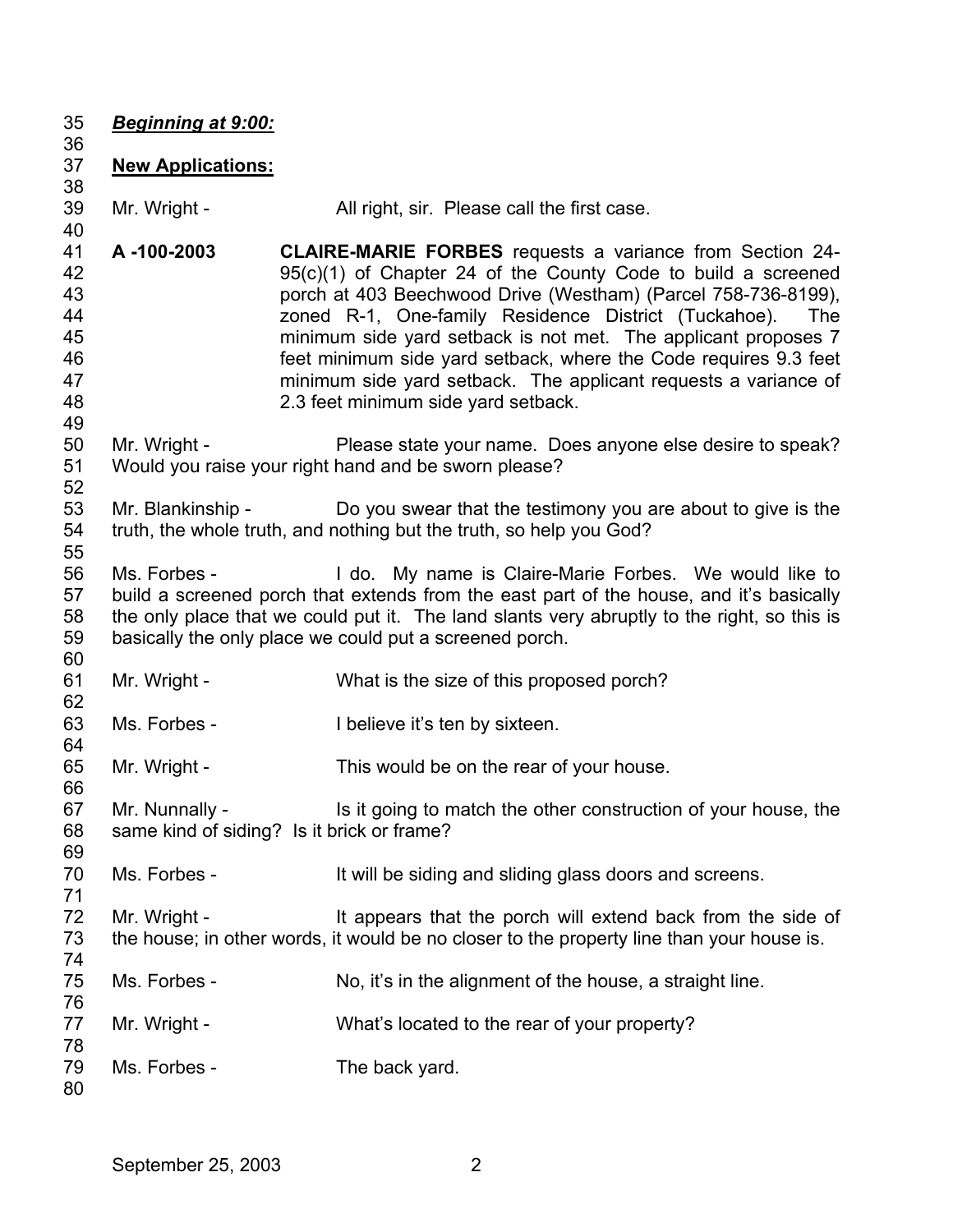81 82 Mr. Wright - Do you have any trees or shrubbery, or any screening back there?

83

84 85 Ms. Forbes - Bushes. Actually, we had trees that actually fell, so we don't have any more trees back there. I think we have two trees left.

87 88 Mr. Wright - Are there any questions by members of the Board? Is there anyone here in opposition to this case? Hearing none, that concludes the case.

89

94

86

90 91 92 93 After an advertised public hearing and on a motion by Mr. Balfour, seconded by Mr. Nunnally, the Board **granted** application **A-100-2003** for a variance to build a screened porch at 403 Beechwood Drive (Westham) (Parcel 758-736-8199). The Board granted the variance subject to the following conditions:

95 1. The new construction shall match the existing dwelling as nearly as practical.

96 97 98 99 2. The property shall be developed in substantial conformance with the plan filed with the application. No substantial changes or additions to the layout may be made without the approval of the Board of Zoning Appeals.

100 101

| 102 <sub>1</sub> | Affirmative:  | Balfour, Kirkland, McKinney, Nunnally, Wright |  |
|------------------|---------------|-----------------------------------------------|--|
|                  | 103 Negative: |                                               |  |
| 104              | Absent:       |                                               |  |

105

106 107 108 109 110 111 The Board granted this request, as it found from the evidence presented that, due to the unique circumstances of the subject property, strict application of the County Code would produce undue hardship not generally shared by other properties in the area, and authorizing this variance will neither cause a substantial detriment to adjacent property nor materially impair the purpose of the zoning regulations.

- 112 113 114 115 116 117 118 119 120 **A -101-2003 IAN AND CATHERINE CHURCHER** request a variance from Section 24-95(c)(1) of Chapter 24 of the County Code to build a second-floor addition at 2420 Kenmore Road (Bryan Parkway) (Parcel 779-743-5581), zoned R-4, One-family Residence District (Brookland). The minimum side yard setback is not met. The applicants have 6 feet minimum side yard setback, where the Code requires 7 feet minimum side yard setback. The applicants request a variance of 1 foot minimum side yard setback.
- 121 122 Mr. Wright - Please state your name. Does anyone else desire to speak? Would you raise your right hand and be sworn please?

123 124 125 126 Mr. Blankinship - Do you swear that the testimony you are about to give is the truth, the whole truth, and nothing but the truth, so help you God? Mr. Chairman, before they begin, let me point out, there was an error in the staff report on this case. Under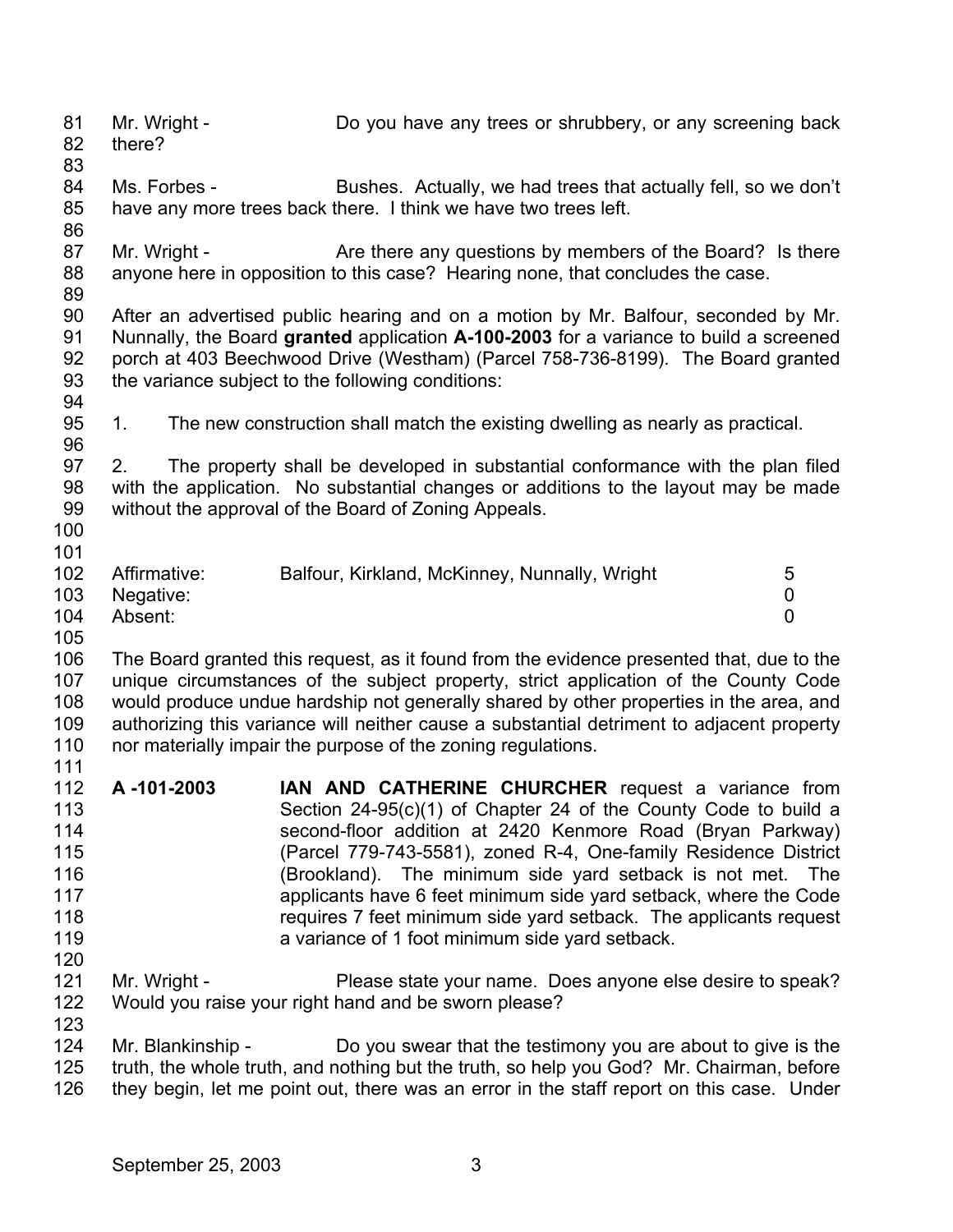127 128 129 130 131 132 133 134 135 136 137 138 139 140 141 142 143 144 145 146 147 148 149 150 151 152 153 154 155 156 157 158 159 160 161 162 163 164 165 166 167 168 169 170 171 the background section in the first paragraph, it says that they are requesting a variance of three feet. I don't know how that happened; it's one foot. Mr. Churcher - The Unit of Tennis I do. I am Ian L. Churcher. Ms. Churcher - I do. I am Catherine A. Churcher. What we're asking for is the variance. We're actually five inches off the Code, from the side. The original house was built in the '40's, as a brick Colonial, and it was added on in 1964, a first floor addition, brick, and we are five inches too close to the property line. Mr. Kirkland - Ms. Churcher, what is the addition going to be used for? You're putting it on top of that flat roof, I assume? Ms. Churcher - Yes, we are. It is a room for my elderly father, who needs care, and I've been going over there every day, so we're bringing him over to our house to live. Mr. Kirkland - What are the materials for the siding going to be? Ms. Churcher - It will be vinyl siding, and we have taken pictures of the ones in the neighborhood that have added onto, and they're all vinyl siding. Our next-door neighbor – I can just leave these pictures showing all of them. Mr. Kirkland - Will the chimney be extended up? Ms. Churcher - Yes, the chimney will be extended up also. We've talked to all of our neighbors. In fact, some of our neighbors have offered to come here, but we're all without power, so it's a little bit of a hardship right now. They've said there's no problem with the addition. Mr. Wright - What you're saying is, this addition will be compatible with the other houses? Ms. Churcher - Yes, it will be. Mr. Wright - Any further questions of members of the Board? Anyone here in opposition to this request? After an advertised public hearing and on a motion by Mr. Kirkland, seconded by Mr. McKinney, the Board **granted** application **A-101-2003** for a variance to build a secondfloor addition at 2420 Kenmore Road (Bryan Parkway) (Parcel 779-743-5581). The Board granted the variance subject to the following conditions: 1. Only the improvements shown on the plan filed with the application may be constructed pursuant to this approval. No substantial changes or additions to the layout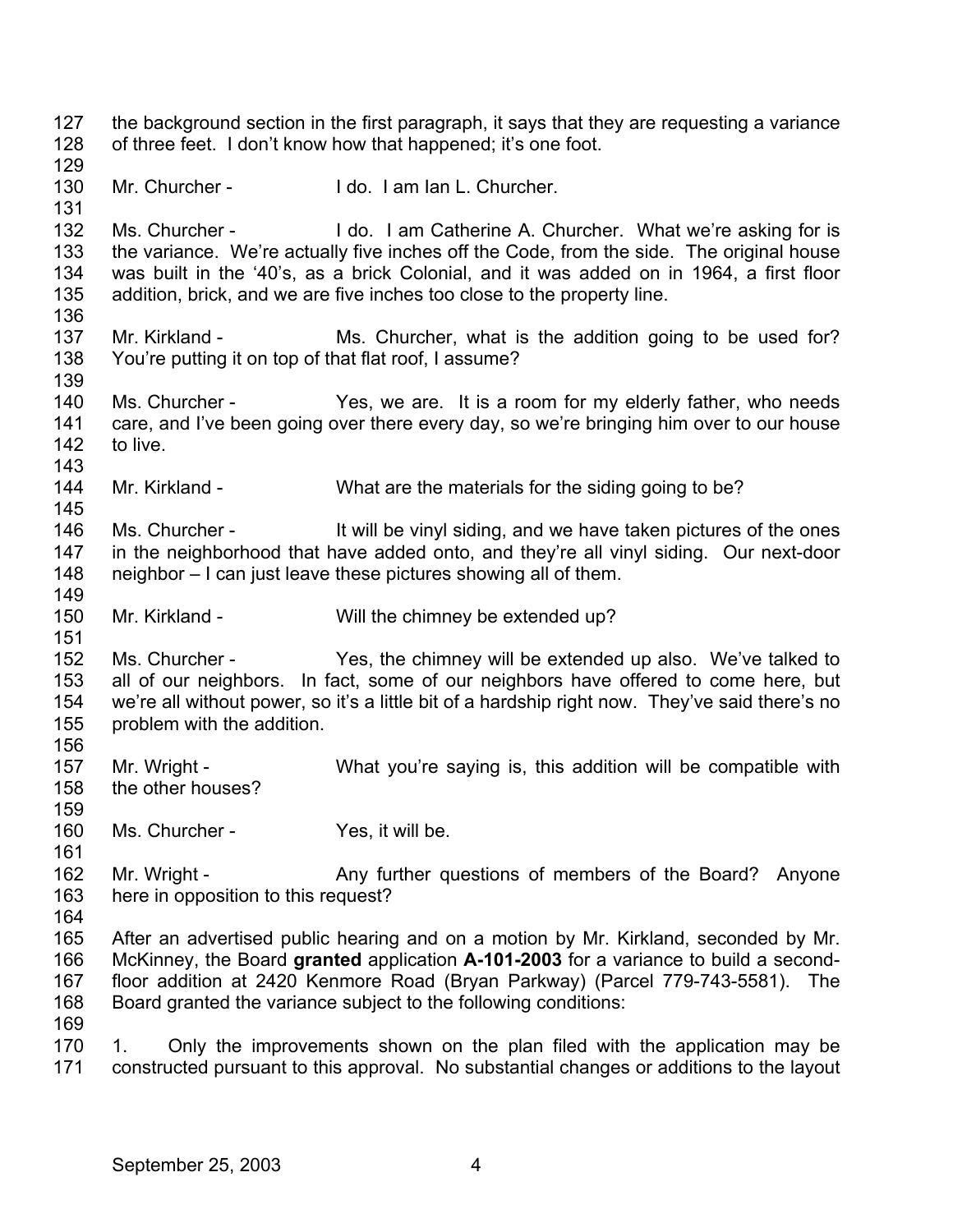172 173 may be made without the approval of the Board of Zoning Appeals. Any additional improvements shall comply with the applicable regulations of the County Code.

174

175 176 2. The new construction shall match the existing dwelling as nearly as practical.

| .   |              |                                               |   |
|-----|--------------|-----------------------------------------------|---|
| 177 | Affirmative: | Balfour, Kirkland, McKinney, Nunnally, Wright | 5 |
| 178 | Negative:    |                                               |   |
| 179 | Absent:      |                                               |   |
|     |              |                                               |   |

180

186

194

202

204

181 182 183 184 185 The Board granted this request, as it found from the evidence presented that, due to the unique circumstances of the subject property, strict application of the County Code would produce undue hardship not generally shared by other properties in the area, and authorizing this variance will neither cause a substantial detriment to adjacent property nor materially impair the purpose of the zoning regulations.

- 187 188 189 190 191 192 193 **A -102-2003 JAMES S. YOFFY** requests a variance from Section 24-94 of Chapter 24 of the County Code to build an addition at 2962 Dragana Drive (Dover Hunt) (Parcel 746-754-7654), zoned R-3C, One-family Residence District (Conditional) (Three Chopt). The rear yard setback is not met. The applicant proposes 33 feet rear yard setback, where the Code requires 40 feet rear yard setback. The applicant requests a variance of 7 feet rear yard setback.
- 195 196 197 Mr. Wright - Please state your name. Does anyone else desire to speak with respect to this case? Would you raise your right hand and be sworn please?
- 198 199 200 Mr. Blankinship - Do you swear that the testimony you are about to give is the truth, the whole truth, and nothing but the truth, so help you God?
- 201 Mr. Gee - My name is John Gee. I do.
- 203 Mr. Yoffy - I'm James Yoffy. Yes sir.
- 205 206 207 208 209 210 211 212 213 214 215 216 Mr. Gee - Mr. and Mrs. Yoffy want to enlarge their dining room, because it's very narrow, and when they entertain, or both of them have large families, the table that they have in there right now, when it extends out, it's ten feet by four feet, in a 12 by 16 area. When they come in from the kitchen, it's hard to get around with the other furniture that's in the room. To add on to this, the house is right on the property line as it is, I believe, and so to give them any kind of length to the dining room, they need to go out the back. There is one change in the drawing you have there, that they gave to me after we had started this thing. I had some copies made. It's just adding one window that we would like to have as well. It's not going to deter from the variance of the house; the house will have the cedar siding just like it is now, matching brick as close as we can get. The trees you see in the back there; they've disappeared.
- 217 Mr. Wright - This change will not cause it to extend any further?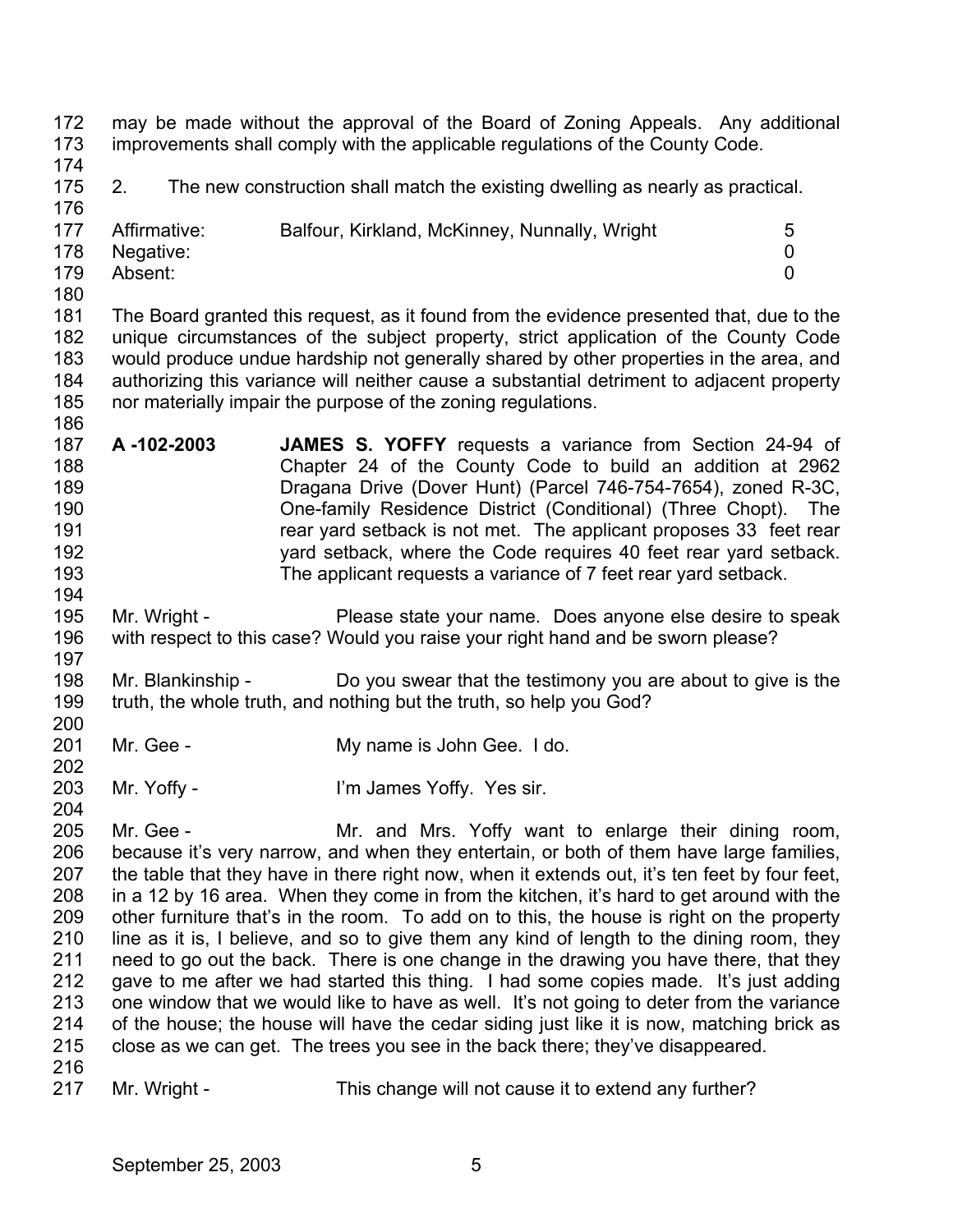218 219 220 221 222 223 224 225 226 227 228 229 230 231 232 233 Mr. Gee - No sir; it's just adding the window. You see the one little window on the second floor; we're adding one on the right, right at the bottom, so that you can have a little more light in that corner right there. It makes that side of the house look even more presentable. Mr. Wright - What's located to the rear of this property? Mr. Gee - In the rear of the property is a County park. Mr. Wright - You have plenty of open space back there? Mr. Gee - Yes sir, and a tree buffer zone. Mr. Wright - Any further questions from members of the Board? Anyone

234 235 here in opposition to this request? Hearing none, that concludes the case. Thank you very much.

236 237 238 239 After an advertised public hearing and on a motion by Mr. Nunnally, seconded by Mr. Balfour, the Board **granted** application **A-102-2003** for a variance to build an addition at 2962 Dragana Drive (Dover Hunt) (Parcel 746-754-7654). The Board granted the variance subject to the following conditions:

241 1. The new construction shall match the existing dwelling as nearly as practical.

243 244 245 246 2. The property shall be developed in substantial conformance with the plan filed with the application. No substantial changes or additions to the layout may be made without the approval of the Board of Zoning Appeals.

| 247 | Affirmative:  | Balfour, Kirkland, McKinney, Nunnally, Wright | 5 |
|-----|---------------|-----------------------------------------------|---|
|     | 248 Negative: |                                               |   |
| 249 | Absent:       |                                               |   |
| 250 |               |                                               |   |

251 252 253 254 255 256 The Board granted this request, as it found from the evidence presented that, due to the unique circumstances of the subject property, strict application of the County Code would produce undue hardship not generally shared by other properties in the area, and authorizing this variance will neither cause a substantial detriment to adjacent property nor materially impair the purpose of the zoning regulations.

257 258 259 260 261 262 **UP- 24-2003 JACQUELINE GRAY** requests a temporary conditional use permit pursuant to Section 24-116(c)(1) of Chapter 24 of the County Code to set up amusement devices and a shipping container at 12496 Gayton Road (Parcel 732-751-4078), zoned B-3, Business District (Tuckahoe).

240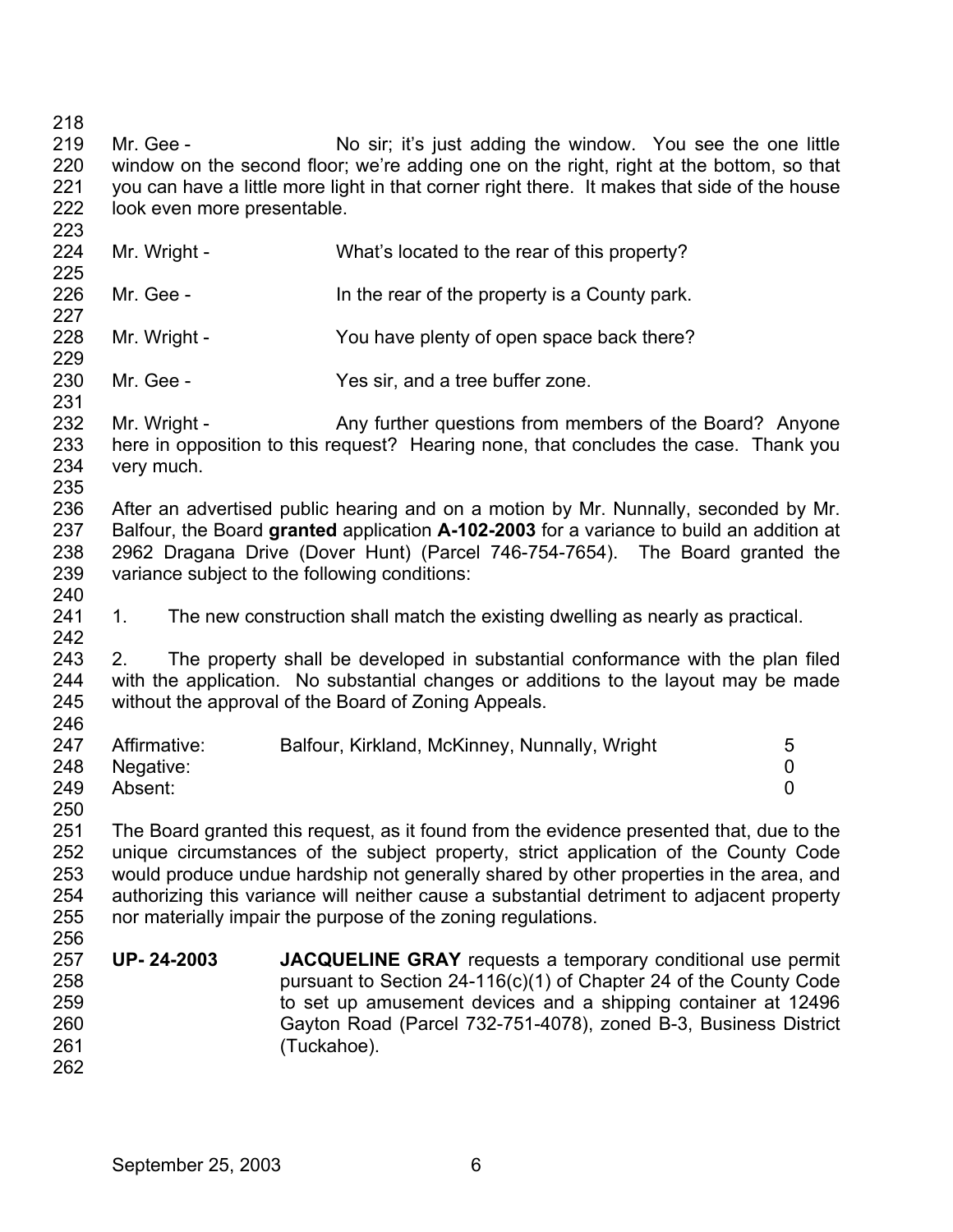263 264 265 Mr. Wright - Please state your name. Does anyone else desire to speak? Would you raise your right hand and be sworn please?

266 267 268 Mr. Blankinship - Do you swear that the testimony you are about to give is the truth, the whole truth, and nothing but the truth, so help you God?

269 270 271 272 273 274 275 276 Ms. Gray - The Macqueline Gray. Yes sir. I am into seasonal sales, and I have sold pumpkins at the Gayton Shopping Center for the past four years, except for last year, because the County was putting in a pumping station. I'm just here to get permission to put my sea container in, which is forty feet by eight feet, and it has roll-up windows and two doors on the end that close, so that I can store a generators at night, so they're not stolen. I have blow-ups that are run by generators; nothing is mechanical, a moon bounce, a ball crawl, and a dino-slide. That's about it, and I just need your permission for this.

278 279 Mr. Wright - The state of this the same operation that's been carried on there before? Mr. Secretary, have we had any complaints or problems in the past?

281 282 Ms. Gray - The Yes, yes.

283 Mr. Blankinship - No sir, none in the last couple of years.

285 286 287 Mr. Wright - And you've read the conditions? And you're agreeable with the conditions? Any questions from the Board? Is anyone here in opposition to this request?

288

306

277

280

284

289 290 291 292 293 294 After an advertised public hearing and on a motion by Mr. Balfour, seconded by Mr. Kirkland, the Board **granted** application **UP-24-2003** for a temporary conditional use permit to set up amusement devices and a shipping container at 12496 Gayton Road (Parcel 732-751-4078). The Board granted the use permit subject to the following conditions:

295 296 297 298 1. The property shall be used in substantial conformance with the plan filed with the application. No changes or additions to the layout may be made without the approval of the Board of Zoning Appeals.

299 300 2. Hours of operation shall be limited to 10:00 AM - 8:00 PM, October 1 - 31, 2003.

301 302 303 3. Temporary outdoor sales lots and stands shall be located at least 200 feet from any R district.

304 305 4. This use shall not interfere with the parking lot or vehicular circulation of the shopping center.

| 307 | Affirmative: | Balfour, Kirkland, McKinney, Nunnally, Wright |  |
|-----|--------------|-----------------------------------------------|--|
| 308 | Negative:    |                                               |  |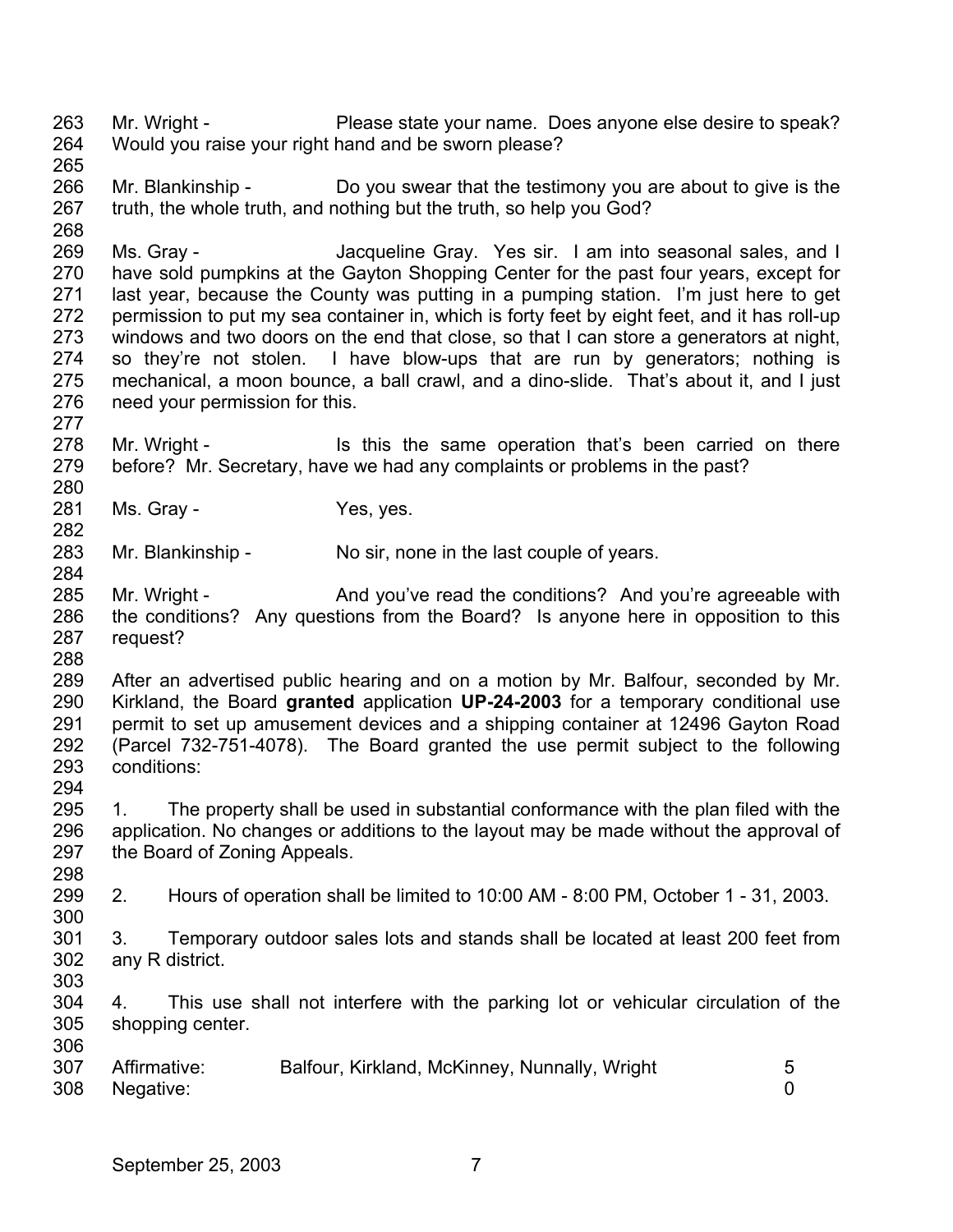- 309 Absent: 0
- 310

313

324

- 311 312 The Board granted the request because it found the proposed use will be in substantial accordance with the general purpose and objectives of Chapter 24 of the County Code.
- 314 315 316 317 318 319 320 321 322 323 **A -103-2003 RYAN BROWNING** requests a variance from Sections 24-95(c)(4) and (1) of Chapter 24 of the County Code to build an addition and front porch at 1808 Court Street (Hermitage Court) (Parcels 782- 749-0462 (part) and 0061), zoned R-4, One-family Residence District (Fairfield). The front yard setback and minimum side yard setback are not met. The applicant proposes 17 feet front yard setback and 5 feet minimum side yard setback, where the Code requires 35 feet front yard setback and 7.5 feet minimum side yard setback. The applicant requests a variance of 18 front yard setback and 2.5 feet minimum side yard setback.
- 325 326 327 328 Mr. Wright - Please state your name for the record. Does anyone else desire to speak with respect to this matter? Would you raise your right hand and be sworn please?
- 329 330 331 Mr. Blankinship - Do you swear that the testimony you are about to give is the truth, the whole truth, and nothing but the truth, so help you God?
- 332 333 334 335 336 337 338 339 340 341 342 343 344 345 Mr. Browning - Ryan Browning. I do. The existing house that my wife and I live in is 24 feet from the front property line, where it sits right now. The front porch or stoop would be 18 feet from the front property line. The house is five feet from the side. We'd like to add on in three different areas. We'd like to add four feet to the side of the house where the kitchen is, to expand the kitchen. That would then mean it would still be twenty-seven feet from the front property line. It wouldn't be getting any closer to the front property line, but it would be twenty-seven feet, so that's one part of the variance. We'd like to make the second floor into a bedroom/bathroom, to have three bedrooms, two bathrooms. To do that we'd really need to extend the front roof and cover the porch, would be the most economical way to garner enough room upstairs to make a bedroom and second bathroom. The front porch, the concrete stoop that's there now, would basically be covered. The porch would get one foot closer to the front property line than the concrete stoop is right now
- 346 347 348 349 350 The third thing would be adding onto the side of the house that's five feet from the property line. We'd like to add a small addition out back, so that we can get the stairs that are in there to go upstairs. As the house sits right now, it's too close to the front and too close to the sides, so that if I try to add on in any place, while I'm really keeping it in line with the house, I have to have a variance for that.
- 352 353 Mr. McKinney - The Mr. Browning, what type of material are you going to cover this addition with, same thing as on your home now, or what?
- 354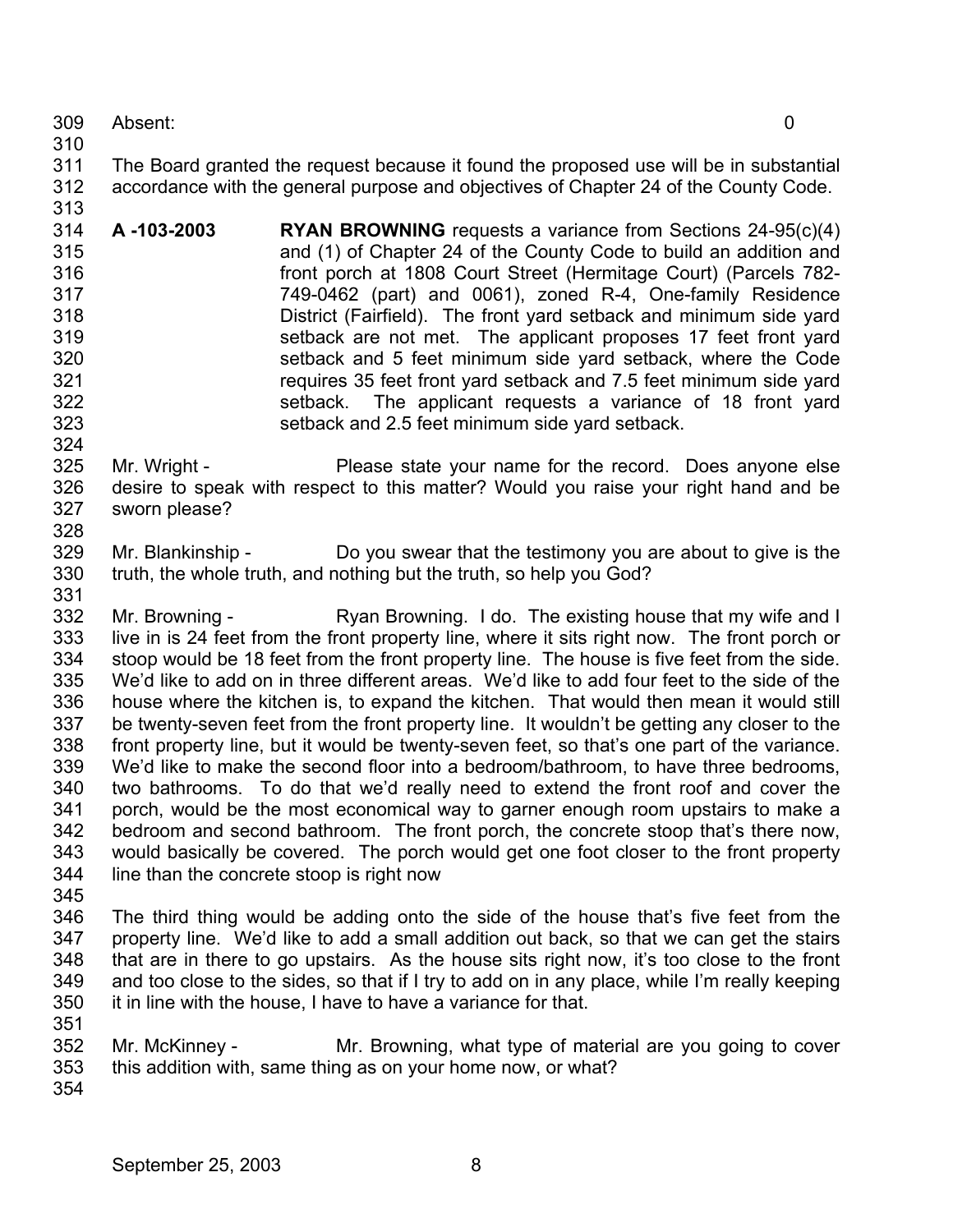355 356 357 358 359 360 361 362 363 364 365 366 367 368 369 370 371 372 373 374 375 376 377 378 379 380 381 382 383 384 385 386 387 388 389 390 391 392 393 394 395 396 397 398 399 400 Mr. Browning - I plan to either match that, or, if I can afford it, I plan to reside the whole house at the same time, so that everything would match, and re-paint the whole house, so I probably would go with that new hardy plank that they're putting out and take the aluminum siding off. Mr. McKinney - Mr. Blankinship, 1800 Court Street – does that face Club Road, or does it face Court Street, or do you know? Mr. Blankinship - I don't know; I can't really tell. Mr. McKinney - It looks like it's awful close to Court Street, in comparison with Mr. Browning's, from this aerial photograph. Mr. Blankinship - It certainly does. The property lines on the aerial photograph are not absolutely accurate, so it could be that that line actually runs a little south of there. Mr. Wright - Any other Board member have any other questions? One comment, the proposed addition on the rear would be no closer to the property line than the house already is? Mr. Browning - No sir, it would just be in line with the house, just extending back another four to eight feet, depending on the size I need for the stairs. Mr. Wright - And the addition on the side would be in the same situation. Mr. Browning - Correct. It would be in line with the kitchen, just bumping it out four feet to garner more space. Mr. Wright - The porch is the only thing that would extend closer to the street than your house is now, is that correct? Mr. Browning - Yes, it would pretty much cover the front stoop that's there now, be a little bit larger, and come a foot closer. It would just be covered to allow me to extend the roof to get more room upstairs, to have headroom to have a bedroom and bathroom. Mr. Wright - The Are there any other houses in the area that have front porches of this type? Mr. Browning - Yes, my next-door neighbor has a front porch; it's not a large one, but it's a front porch. The new house that's being built across the street has a front porch, so as you ride around in the neighborhood, there are a fair amount that do have front porches. Mr. Wright - Are they the same size as yours, your proposed porch?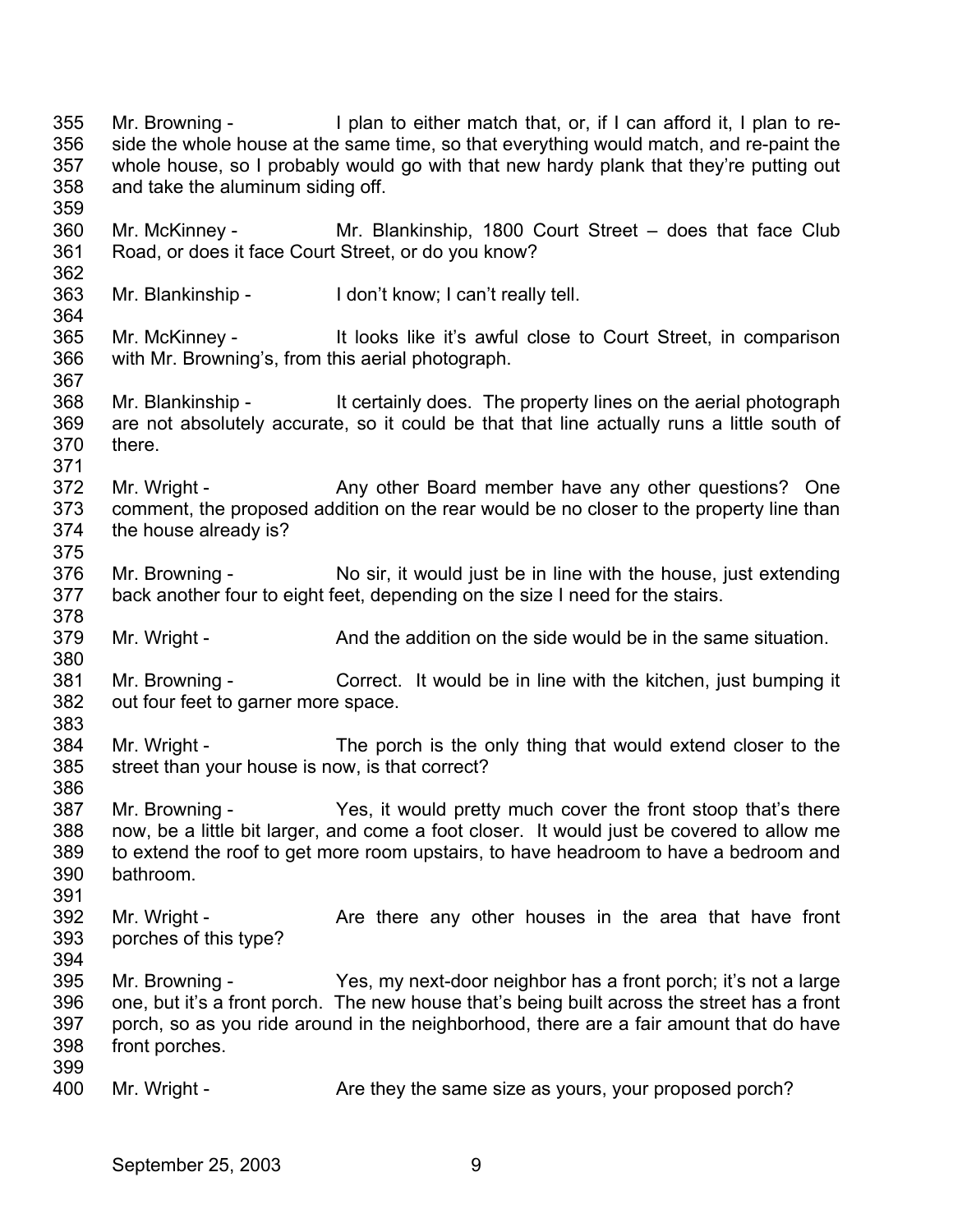401 402 403 404 405 406 407 408 409 410 411 412 413 414 415 416 417 418 419 420 421 422 423 424 425 426 427 428 429 430 431 432 433 434 435 436 437 438 439 440 441 442 443 444 445 446 Mr. Browning - Probably close. My front porch won't extend the whole width of the house. Most of the houses that have them, it extends the full width. The house may be turned the opposite direction, so it's the skinny side of the house, but in that area, the bungalow-type look, those front porches are fairly common. Mr. McKinney - Mr. Browning, let me inform you, the house across the street's front porch meets the setback. Mr. Browning - Oh, I'm sure it does. There are houses with front porches. Mr. Wright - Anyone here in opposition to this request? After an advertised public hearing and on a motion by Mr. McKinney, seconded by Mr. Nunnally, the Board **granted** application **A-103-2003** for a variance to build an addition and front porch at 1808 Court Street (Hermitage Court) (Parcels 782-749-0462 (part) and 0061). The Board granted the variance subject to the following conditions: 1. The new construction shall match the existing dwelling as nearly as practical. 2. The property shall be developed in substantial conformance with the plan filed with the application. No substantial changes or additions to the layout may be made without the approval of the Board of Zoning Appeals. Affirmative: Balfour, Kirkland, McKinney, Nunnally, Wright 5 Negative: 0 Absent: 0 The Board granted this request, as it found from the evidence presented that, due to the unique circumstances of the subject property, strict application of the County Code would produce undue hardship not generally shared by other properties in the area, and authorizing this variance will neither cause a substantial detriment to adjacent property nor materially impair the purpose of the zoning regulations. **A -104-2003 ROBERT AND CHRISTINE HOLSTEN, JR.** request a variance from Sections 24-95(c)(4) and 24-95(k) of Chapter 24 of the County Code to build an addition at 901 Woodberry Drive (Rollingwood) (Parcel 760-740-8364), zoned R-3, One-family Residence District (Tuckahoe). The front yard setback and minimum street side yard setback are not met. The applicants have 31 feet front yard setback and 6 feet street side yard setback, where the Code requires 35 feet front yard setback and 25 feet street side yard setback. The applicants request a variance of 4 feet front yard setback and 19 feet street side yard setback.

Mr. Blankinship - Mr. Chairman, let me call your attention to the letter that was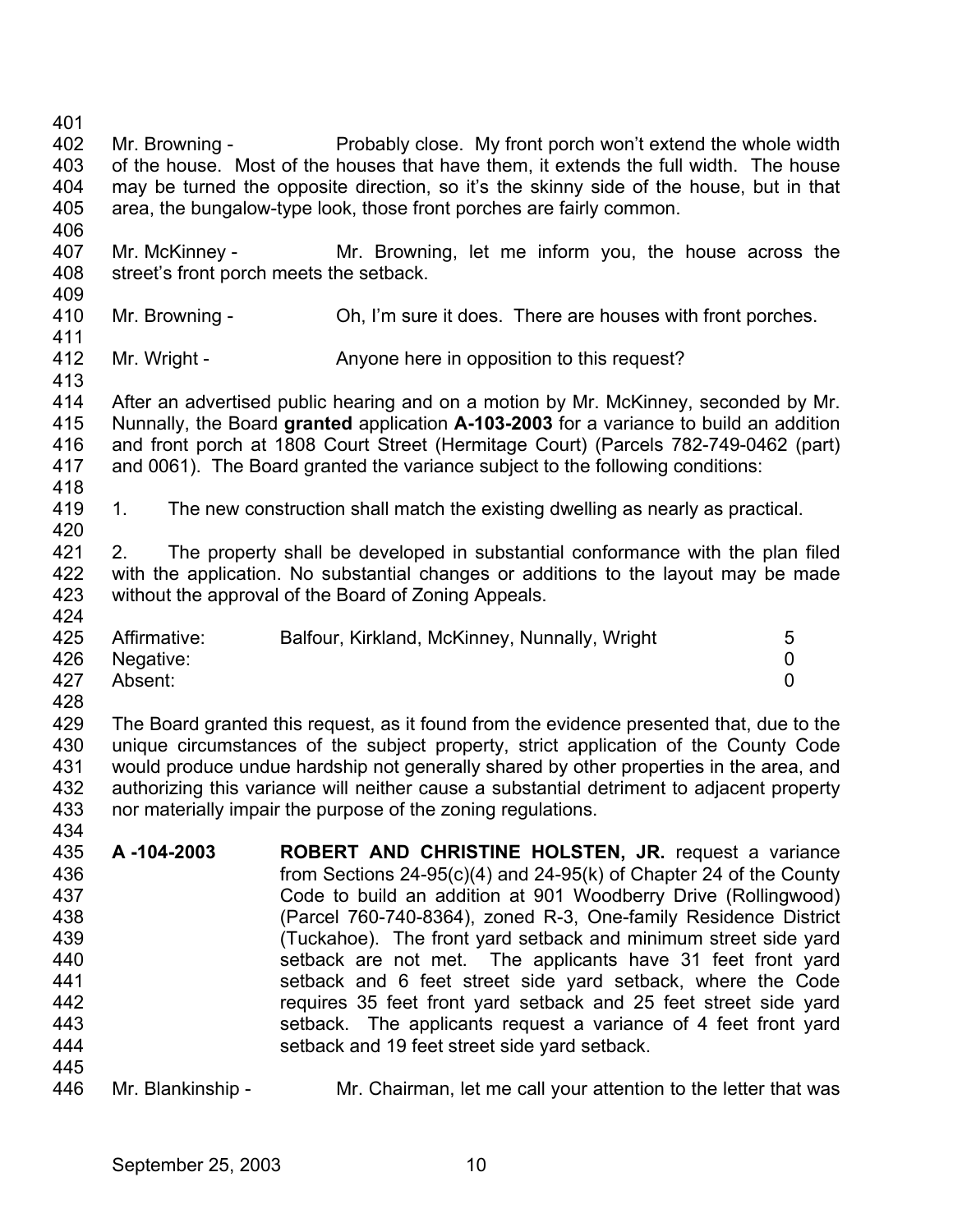- 447 left before you that pertains to this case.
- 448

449 450 451 Mr. Wright - Please state your name for the record. Does anyone else desire to speak with respect to this case? Would you please raise your right hand and be sworn?

452

480

482

484

486

- 453 454 Mr. Blankinship - Do you swear that the testimony you are about to give is the truth, the whole truth, and nothing but the truth, so help you God?
- 455 456

457 458 459 460 461 462 463 464 465 466 467 468 469 470 471 472 473 474 Mr. Holsten - Robert Holsten, Jr. I do. When I applied for the side yard setback, the Planning Technician who was helping me said I also had to apply for the front yard setback. Our house was built in 1940, with a 31-foot setback. The Code requires 35 feet, so we're requesting a four-foot variance for the front. We're not doing anything to the front. On the side, the corner closest to Woodberry Road, if you measure from there to the property line on Sweetbriar Road, it's 14.8 feet away from that property line. Something I'd like you to consider today, is how far I am from the street, and I'm 27 feet away from the street. As the lot goes back, it flares out, so that's the closest point from that front corner. We'd like to build an addition that many of our neighbors have already done, a two-story rear addition, with a master suite on the top and a family room on the bottom. For the side facing Sweetbriar Road, we'd like to add a one-story entrance, with a porch wrapping around to the back. This entrance would make it more convenient for us to get from the car to the kitchen. The entrance we have planned will extend eight feet closer to Sweetbriar Road, and if we can look at the first picture, the other picture, the front yard picture – you see that tall bush on the right – our addition would actually be four and a half feet to the left of that bush, so it's only coming eight feet. The front plane of the addition will be even with that fence the way it is now.

- 475 476 477 Mr. Balfour - It'll come roughly where the row of hedges is now, just outside the air conditioning unit, I guess?
- 478 479 Mr. Holsten - Yes. That would give us a six-foot setback; however, at the closest point to Sweetbriar Road, we'll still be twenty feet away from the road.
- 481 Mr. Wright - Does the house, as it sits, violate the side yard?
- 483 Mr. Holsten - Yes it does.
- 485 Mr. Wright - So it's already in violation?

487 488 489 490 491 492 Mr. Holsten - That's correct. The entrance, along with other improvements, will improve the appearance of the house. Because we're on a corner lot, a lot of people, when they drive by, they see the back of the house, and the side of the house. They usually see that more than they see the front. Our goal is to make the side look just as good as the front. To help do this, the addition will be a brick foundation, with hardy plank siding, and a good-looking roof. We'll remove those heat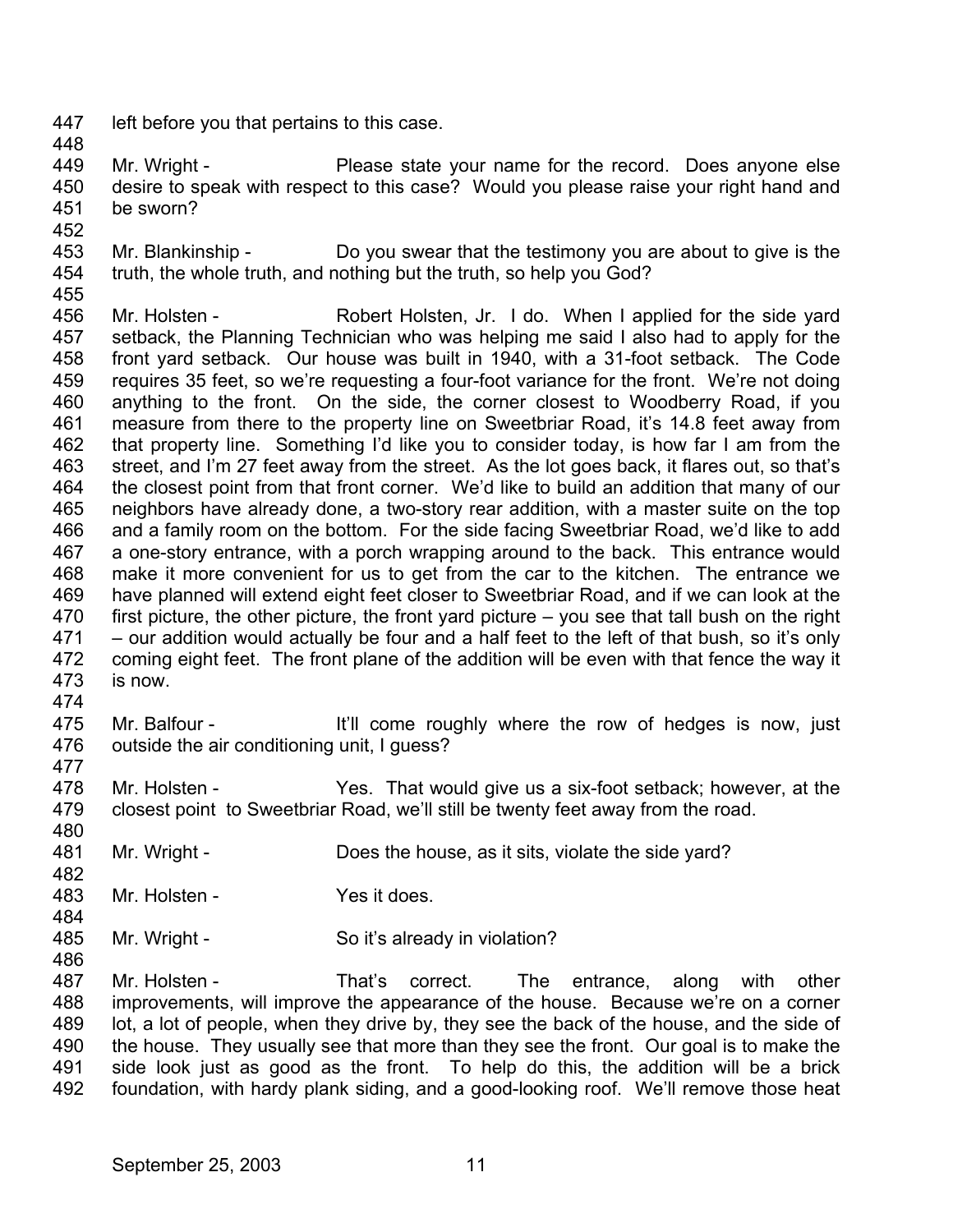493 494 495 496 497 498 499 500 501 502 503 504 505 506 507 508 509 510 511 512 513 514 515 516 517 518 519 520 521 522 523 524 525 526 527 528 529 530 531 532 533 534 535 536 pumps, so that they can't be seen from the street. We'll also take that six-foot tall fence and replace it with a newer picket fence. Then we'll properly landscape all of that to make it look as good as the front. Mr. Wright - What happens to that window that's on the side to the rear, on the first floor. Is that to be taken out? Mr. Holsten - The new entrance would cover that whole area, and that window would be our doorway from the entrance into the kitchen area. I do have a preliminary drawing, if you wish to see it. Mr. Wright - If you would, pass it up. Mr. Nunnally - Christian in the right, that will be your entrance in this drawing? Mr. Holsten - Yes, there will be an entrance to the front of it, which will be from the Woodberry side, and an entrance to the rear of it, but the fence will close in that back part, so that the dogs and the kids can go out the back, and we can enter from the front. We've presented this to all of our neighbors, and they all look forward to the improvements we're planning, and that letter that Mr. Blankinship just passed out, I've got a signed copy of it now, if you wish to see a signed copy. Mr. Wright - This drawing that you just submitted, is that looking at it from the front? Mr. Holsten - That's looking from the side, from Sweetbriar Road. Mr. Wright - How do you get those two windows up there, when you only have one window? Mr. Holsten - That was a quick sketch by a draftsman, and the two windows from the brick part of the house, he did not put that into the drawing. The other detailed part of the drawing is for the addition. Mr. Wright - Any further questions from any members of the Board? Anyone here in opposition to this request? After an advertised public hearing and on a motion by Mr. Balfour, seconded by Mr. McKinney, the Board **granted** application **A-104-2003** for a variance to build build an addition at 901 Woodberry Drive (Rollingwood) (Parcel 760-740-8364). The Board granted the variance subject to the following conditions: 1. The new construction shall match the existing dwelling as nearly as practical.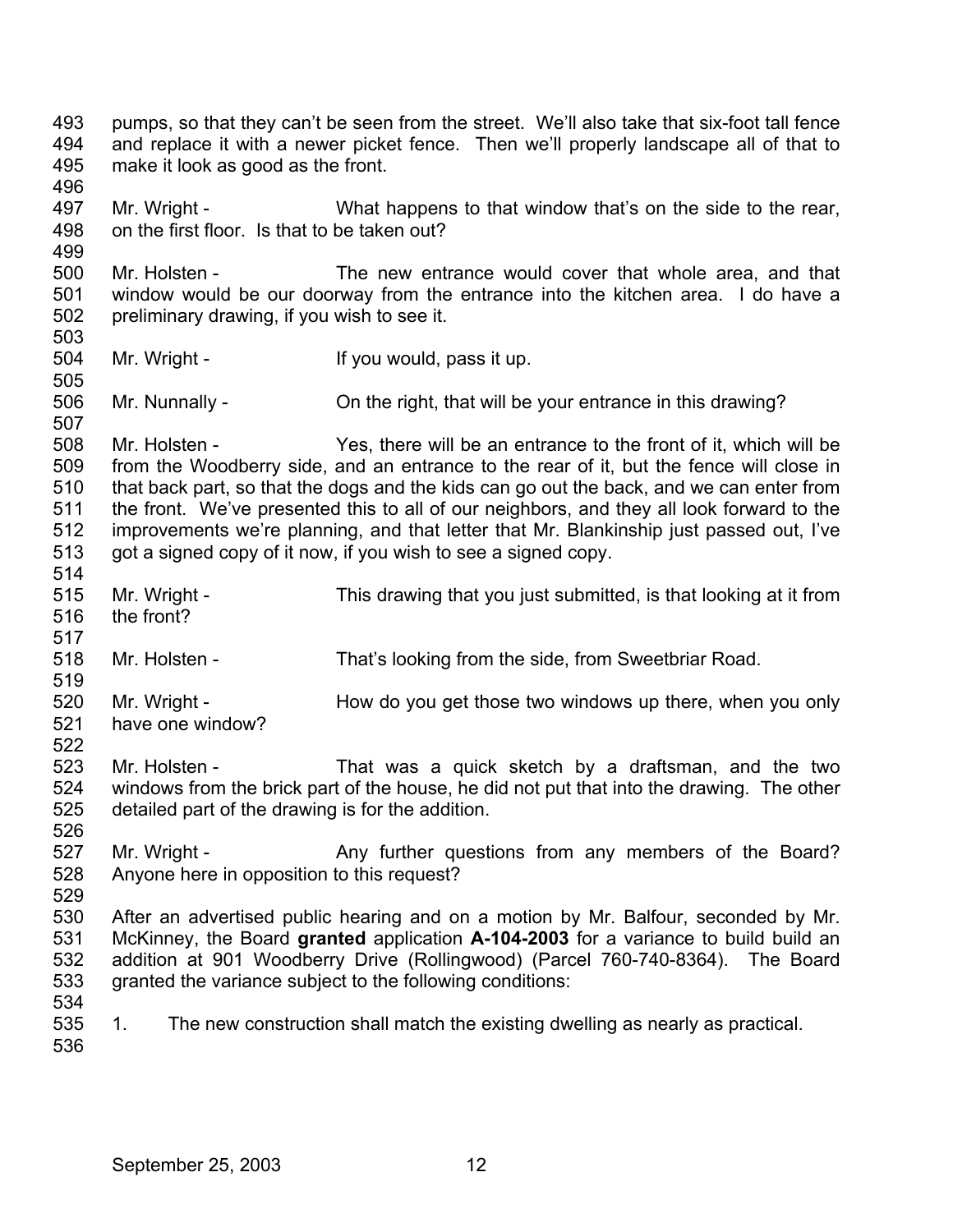537 538 539 540 2. The property shall be developed in substantial conformance with the plan filed with the application. No substantial changes or additions to the layout may be made without the approval of the Board of Zoning Appeals.

| 541 | Affirmative:  | Balfour, Kirkland, McKinney, Nunnally, Wright | 5 |
|-----|---------------|-----------------------------------------------|---|
|     | 542 Negative: |                                               |   |
| 543 | Absent:       |                                               |   |
| 544 |               |                                               |   |

545 546 547 548 549 550 The Board granted this request, as it found from the evidence presented that, due to the unique circumstances of the subject property, strict application of the County Code would produce undue hardship not generally shared by other properties in the area, and authorizing this variance will neither cause a substantial detriment to adjacent property nor materially impair the purpose of the zoning regulations.

- 551 552 553 554 555 556 557 558 **A -105-2003 HABITAT FOR HUMANITY** requests a variance from Section 24- 95(c)(2) of Chapter 24 of the County Code to build a one-family dwelling at 311 Crawford Street (Laburnum Grove) (Parcels 793- 738-6505 (part) and 6105), zoned R-6, General Residence District (Fairfield). The rear yard setback is not met. The applicant proposes 22 feet rear yard setback, where the Code requires 25 feet rear yard setback. The applicant requests a variance of 3 feet rear yard setback.
- 560 561 Mr. Wright - Please state your name. Does anyone else desire to speak? Would you raise your right hand and be sworn please?
- 563 564 Mr. Blankinship - Do you swear that the testimony you are about to give is the truth, the whole truth, and nothing but the truth, so help you God?
- 566 567 568 569 570 571 572 573 574 575 576 577 578 Mr. Lowry - I do. Matthew Lowry. I apologize for my appearance today. We're busy working on site. Our sponsorship money has been very good to us. We are currently building eight houses on Crawford Street. We have eight lots. We've had some trouble fitting a lot of these houses on these lots. Right now we have every permit submitted for these lots, either in process or already approved. This is the one problem that we do have. You see on the last page in your pamphlet, the rear alley makes an abrupt turn upward and thus does not give us our rear clearance. The only problem with this, if you look at that 22-foot dimension, that left rear corner, if the house were just shifted eight inches to the right, we were told by our survey company, if it were just moved over eight inches, we would be clear of that alley. We're just infringing eight inches to the left at that corner. We'd like to have a variance on this one particular issue right here.
- 579 Mr. Wright - That alley is slightly irregular in shape, isn't it?
- 581 582 Mr. Lowry - Yes sir, it's a funny-looking thing, and it does not give us any trouble anywhere else. We won't be coming to you for any of our other houses being

559

562

565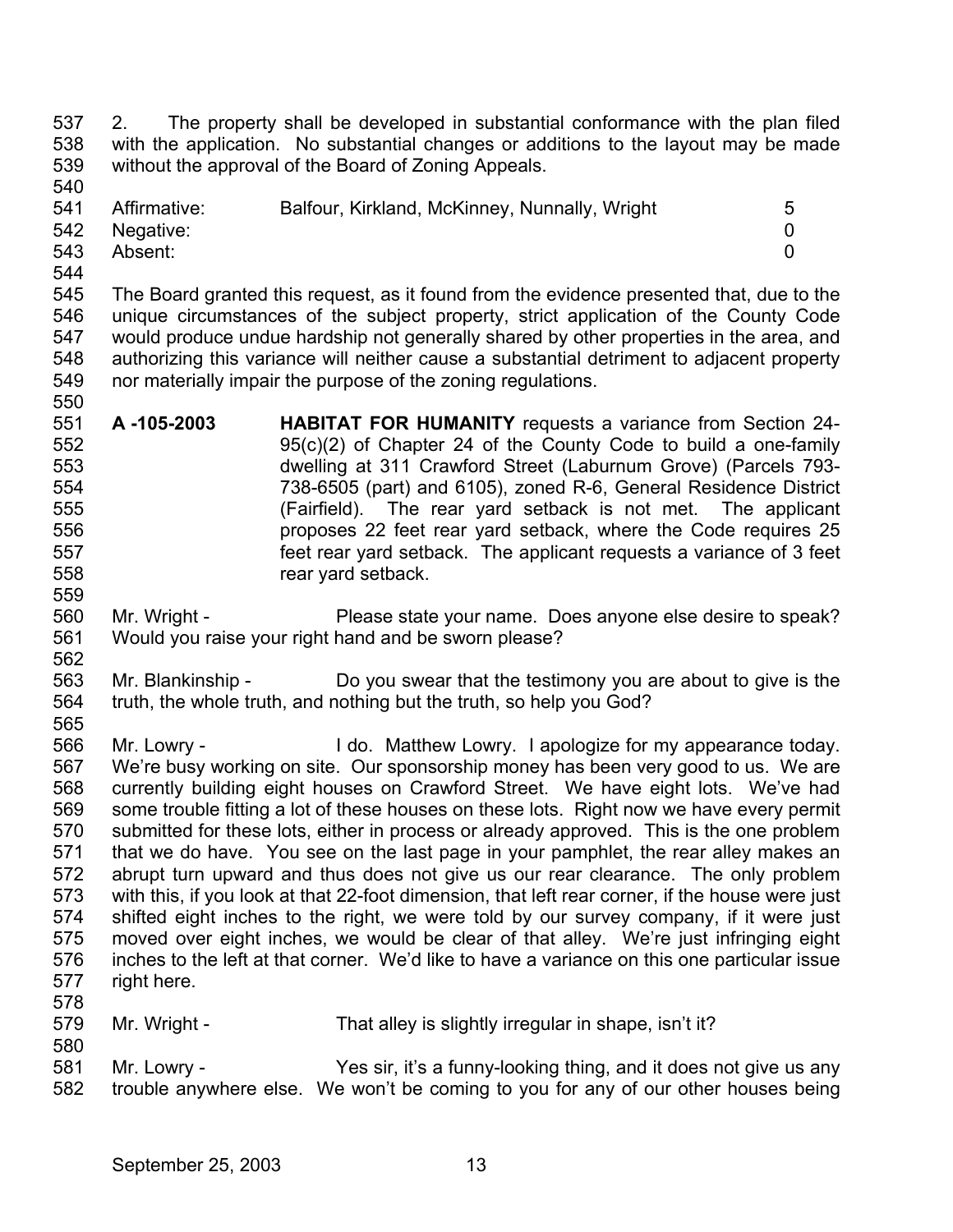583 584 585 586 built on lot 3, 2, or 1. That would be to the left of that house. It's just this one house right here that has this funny alley in the back; it's just giving us a little bit of trouble trying to get it to fit on there.

587 588 589 Mr. Blankinship - Is there actually an improved alley back there; is there any kind of a surface? It really doesn't show up on the ground; it's just a line on the plat.

590 Mr. Wright - It's a paper alley?

591

595

599

605

607

609

614

623

625

627

592 593 594 Mr. Lowry - The Yes. We had no idea that this alley was shaped like that till we went out and staked the lot itself. It was only after we had it surveyed that we realized that we had trouble with this alley.

596 597 598 Mr. Wright - So that alley is not an access for anyone? In effect, it gives you a little more distance between your property line and the other property line behind you?

600 601 602 603 Mr. Lowry - There is an apartment complex; probably you'll see it in that picture. I would say that apartment complex is probably fifty feet from that alley in the rear.

604 Mr. Wright - And that is what's behind your property – apartments?

606 Mr. Lowry - Yes sir, and I can't remember the name of it to save me.

608 Mr. Wright - Any questions by members of the Board?

610 611 612 Mr. Kirkland - Mr. Blankinship, is this alley that's back there, is that used for utility easements, or water, sewer, or anything under that, or do you know?

613 Mr. Blankinship - I do not know.

615 616 617 618 Mr. Kirkland - I don't know if they'll ever have to gain entrance to the alley. Might have been utilities or something placed under there a long time ago, but if they were to go bad, they might have to pull them out.

619 620 621 Mr. Blankinship - It could well be. Do you know where the utilities are going for the houses that you're building.

- 622 Mr. Lowry - Sewer, I believe, runs through the back.
- 624 Mr. McKinney - That's what it is then.
- 626 Mr. Lowry - Wire is in the front.
- 628 Mr. Blankinship - So we wouldn't want them to vacate that alley.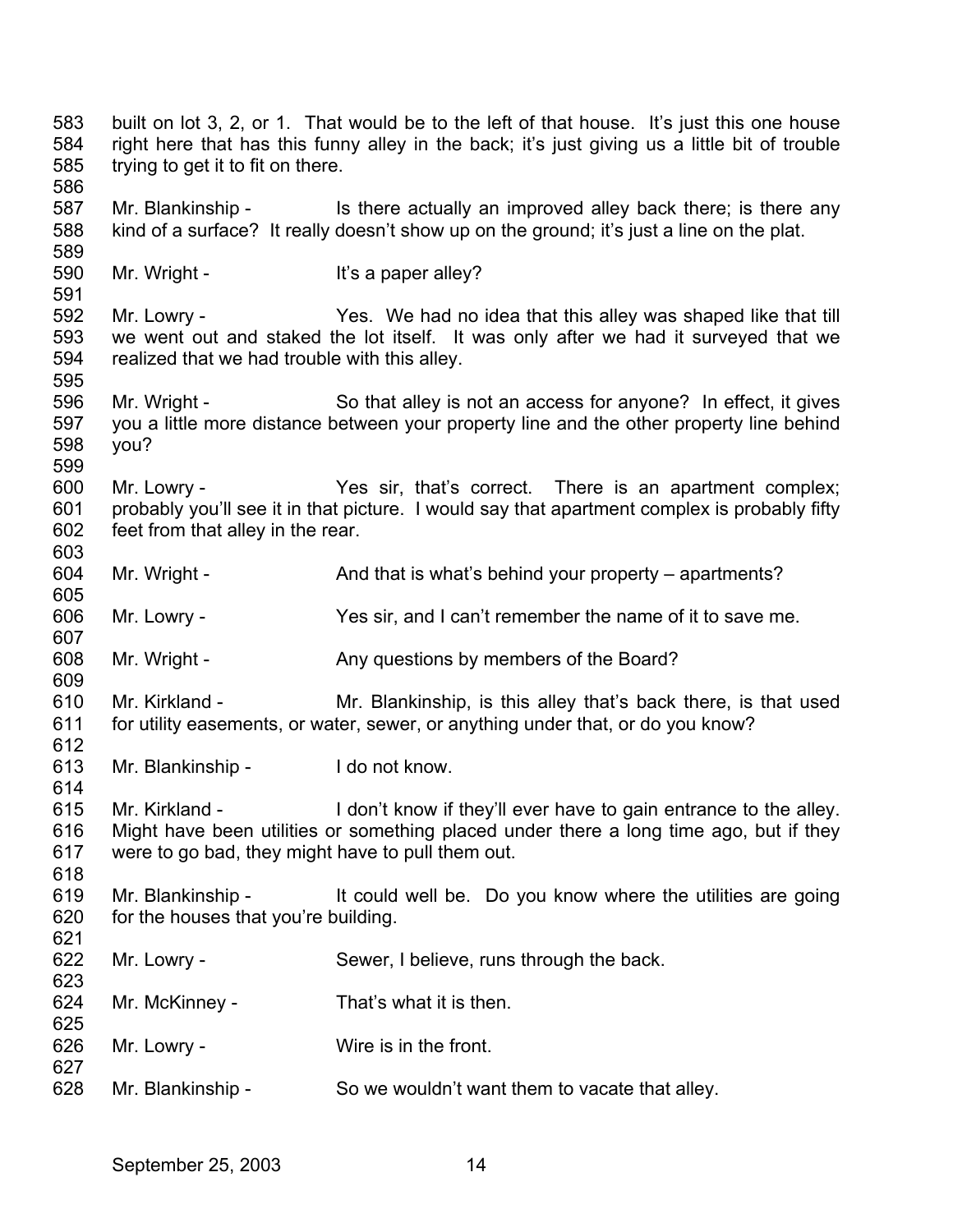629 630 Mr. Wright - Is there anyone here in opposition to this request?

631 632 633 634 635 636 After an advertised public hearing and on a motion by Mr. McKinney, seconded by Mr. Nunnally, the Board **granted** application **A-105-2003** for a variance to build a one-family dwelling at 311 Crawford Street (Laburnum Grove) (Parcels 793-738-6505 (part) and 6105). The Board granted the variance subject to the following conditions:

637 638 639 640 641 1. Only the improvements shown on the plan filed with the application may be constructed pursuant to this approval. No substantial changes or additions to the layout may be made without the approval of the Board of Zoning Appeals. Any additional improvements shall comply with the applicable regulations of the County Code.

642 643 644 645 646 2. At the time of building permit application, the applicant shall submit the necessary information to the Department of Public Works to ensure compliance with the requirements of the Chesapeake Bay Preservation Act and the code requirements for water quality standards.

647 648 3. Connections shall be made to public water and sewer.

| 649 | Affirmative:  | Balfour, Kirkland, McKinney, Nunnally, Wright |  |
|-----|---------------|-----------------------------------------------|--|
|     | 650 Negative: |                                               |  |
| 651 | Absent:       |                                               |  |

652

653 654 655 656 657 658 The Board granted this request, as it found from the evidence presented that, due to the unique circumstances of the subject property, strict application of the County Code would produce undue hardship not generally shared by other properties in the area, and authorizing this variance will neither cause a substantial detriment to adjacent property nor materially impair the purpose of the zoning regulations.

- 659 660 661 662 663 664 665 666 667 668 **A -106-2003 WENDY NOEL** requests a variance from Section 24-94 of Chapter 24 of the County Code to build a sunroom and allow the dwelling to remain at 7313 Oakham Court (Windsor Oaks) (Parcel 823-694- 7876), zoned R-2AC, One-family Residence District (Conditional) (Varina). The front yard setback and rear yard setback are not met. The applicant has 44 feet front yard setback and 35 feet rear yard setback, where the Code requires 45 feet front yard setback and 45 feet rear yard setback. The applicant requests a variance of 1 foot front yard setback and 10 feet rear yard setback.
- 669 670 Mr. Wright - **Please state your name.** Does anyone else desire to speak? Would you raise your right hand and be sworn please?
- 672 Mr. Blankinship - Do you swear that the testimony you are about to give is the
- 673 truth, the whole truth, and nothing but the truth, so help you God?
- 674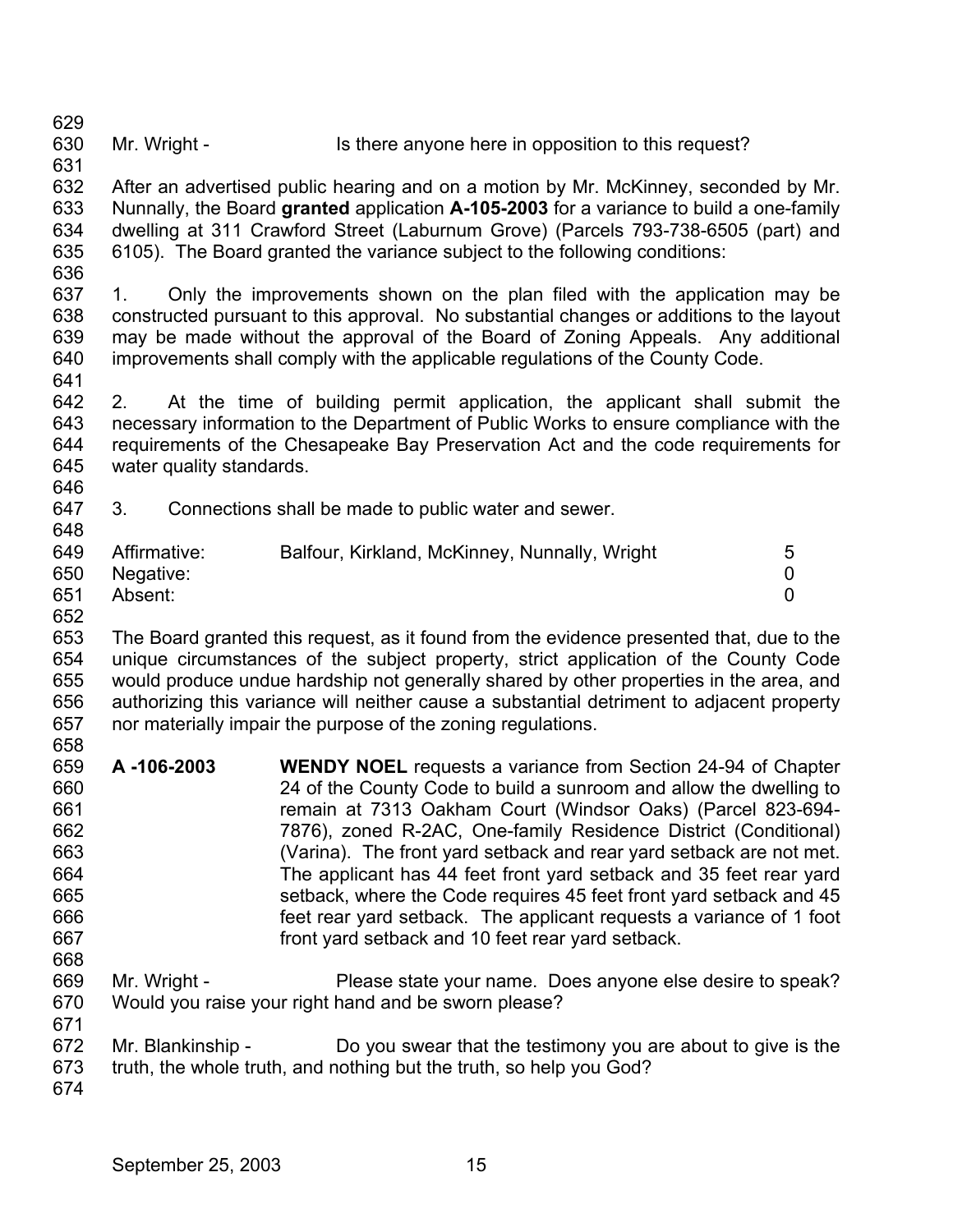675 676 677 678 679 680 681 682 683 684 685 686 687 688 689 690 691 692 693 694 695 696 697 698 699 700 701 702 703 704 705 706 707 708 709 710 711 712 713 714 715 716 717 718 719 720 Mr. Farrar - I do. Terry Farrar. I'm with Melani Brothers, and we're going to hopefully do a sunroom on the existing structure's existing deck, 10 by 12. We're not protruding any further out or any wider. The front yard is already a foot off, about .4 off. We're requesting a 10-foot setback for the rear yard, for the sunroom, which is going to go on the existing deck. There's not really any hardship here, with the exception of Ms. Noel was expecting to put a sunroom on when she bought the home, not knowing what we know now. We already have the homeowners' association approval; we're just waiting for you gentlemen to give us the okay to do it. Mr. Nunnally - What size is the sunroom going to be? Mr. Farrar - The Music Hit's a ten by twelve. Mr. Kirkland - Mr. Farrar, is it total glass, or what's the roof made out of? Mr. Farrar - **Aluminum polystyrene.** Mr. Wright - It looks like this house is located on a cul-de-sac, is that correct? Mr. Farrar - Yes, it's a little odd-shaped, but I don't have the hardship that I normally have when I come in front of you guys. Mr. Wright - You're less than a half a foot too close to the front property line. Mr. Farrar - We're not doing anything with the front; that's the way the home was built initially. We're putting the sunroom on the existing structure of the deck in the rear. The only thing that we are changing, obviously on the right side of it, where they have the steps on the deck, we're obviously required to put a nine square foot landing, three by three landing with steps. Mr. Wright - **Do you know how much this proposed addition encroaches** in the rear yard setback. Mr. Farrar - Ten feet. Mr. Wright - I know it's ten feet, but it doesn't appear to me that the whole proposed addition would be at ten feet, because it realigns. The rear line is not perpendicular to the house. Mr. Farrar - The I don't know exactly what that is, no. Mr. Wright - Any further questions of members of the Board? Anyone here in opposition to this request?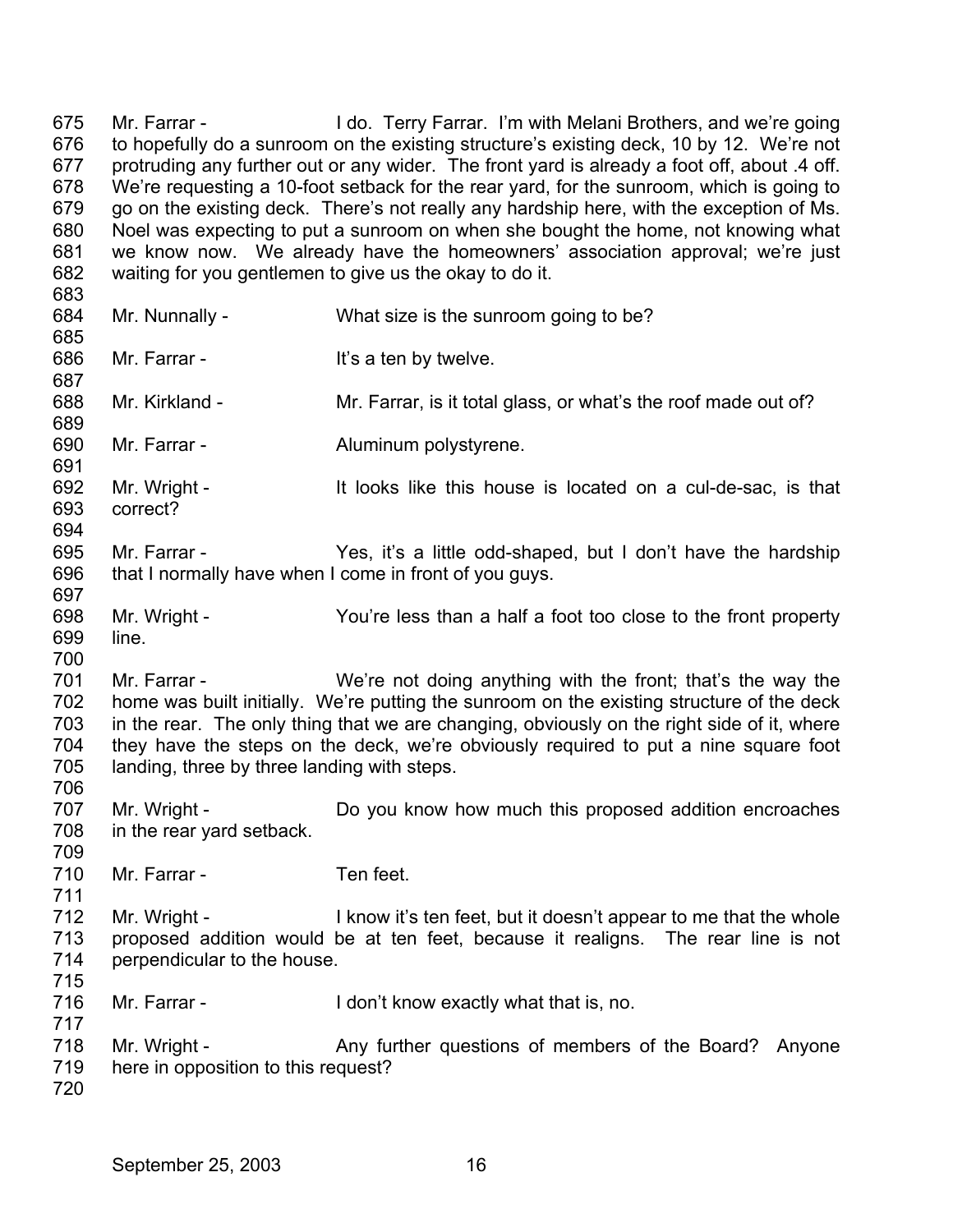721 722 723 724 725 726 727 728 729 730 731 732 733 734 735 736 737 738 739 740 741 742 743 744 745 746 747 748 749 750 751 752 753 754 755 756 757 758 759 760 761 762 763 764 765 766 After an advertised public hearing and on a motion by Mr. Nunnally, seconded by Mr. McKinney, the Board **granted** application **A-106-2003** for a variance to build a sunroom and allow the dwelling to remain at 7313 Oakham Court (Windsor Oaks) (Parcel 823- 694-7876). The Board granted the variance subject to the following conditions: 1. The new construction shall match the existing dwelling as nearly as practical. 2. The property shall be developed in substantial conformance with the plan filed with the application. No substantial changes or additions to the layout may be made without the approval of the Board of Zoning Appeals. Affirmative: Balfour, Kirkland, McKinney, Nunnally, Wright 5 Negative: 0 Absent: 0 The Board granted this request, as it found from the evidence presented that, due to the unique circumstances of the subject property, strict application of the County Code would produce undue hardship not generally shared by other properties in the area, and authorizing this variance will neither cause a substantial detriment to adjacent property nor materially impair the purpose of the zoning regulations. **A -107-2003 AUSTIN-DAVIDSON, INC.** requests a variance from Section 24-94 of Chapter 24 of the County Code to build a one-family dwelling at 11700 Old Nuckols Road (Hampshire South) (Parcel 743-774- 7910), zoned R-2AC, One-family Residence District (Conditional) (Three Chopt). The rear yard setback is not met. The applicant proposes 43 feet rear yard setback, where the Code requires 45 feet rear yard setback. The applicant requests a variance of 2 feet rear yard setback. Mr. Balfour - The Mr. Chairman, I'm going to have to recuse myself in this case. Mr. Wright - Please state your name. Does anyone else desire to speak? Would you raise your right hand and be sworn please? Mr. Blankinship - Do you swear that the testimony you are about to give is the truth, the whole truth, and nothing but the truth, so help you God? Mr. Bowman - The Lido. I'm Darrell Bowman; I represent Austin-Davidson. On this house you can see that the side yard starts at the corner of Shady Grove and Old Nuckols Road. It's the first lot in the subdivision. Because it's on Shady Grove Road, the County required the developer to make the side yard from the buildable area to Shady Grove Road about 45 feet, which would typically be only 25 feet. Because of that, we have to put a house that's not as wide on the lot, and the only plan we've got that really works well for this is 1.8 feet too deep to actually fit within the back buildable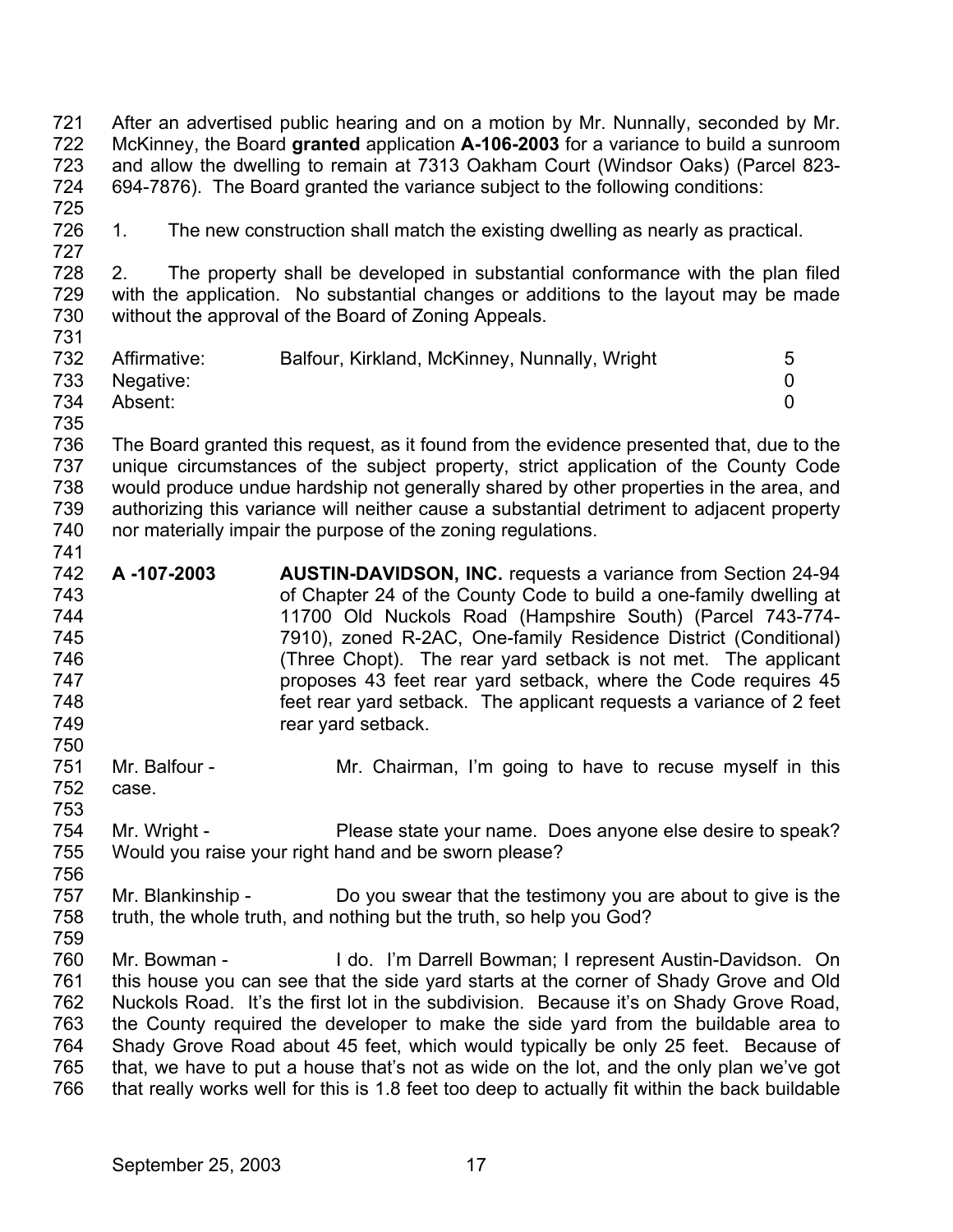767 768 769 770 771 772 773 774 775 776 777 778 779 area. All the houses in the neighborhood are about 3100 square feet, plus they all have side garages, so we can't shove it right to the property line, because then we wouldn't have the proper access to get in and out of the driveway into the house. So what we're requesting is to be able to build a house that encroaches 1.8 feet into the back yard. I've talked to the neighbor across the street, and one of the two neighbors behind the house. One of them I've not been able to reach. The two I've talked to have signed a petition stating they have no objection to it, which I'd like to give to you now. We've built this house before, where we've knocked off ten feet off the back, and it made the house less desirable. The homes in the neighborhood are running \$400,000 to \$500,000, so we don't want to build something that's going to compromise the other houses in the neighborhood, and do something that might adversely affect the other neighborhood houses, as far as values and stuff like that.

780 781 782 Mr. Nunnally - But you're telling me you could design a house that would fit on this lot properly, is that correct?

783 784 785 786 787 788 789 790 791 792 793 794 795 796 797 798 799 Mr. Bowman - We could shave two feet off the back of that; we've done that in the past; unfortunately when we do that, the floor plan is not desirable, and the last one we did, we ended up having to reduce the price by \$25,000 or \$30,000, which really didn't help the neighborhood's values. We did it over in River's Edge, and wound up having to sell the house for a whole lot less money, which impacted the builder too, but I think it impacted the neighbors, because when people want to resell their houses, they see that some of our houses were built and sold for substantially less money, it adversely affects the property values in the neighborhood, so we're looking to protect the neighborhood as much as anything. All the homes have brick fronts; they're all side garages. We've build in a nice upscale neighborhood, so we're not trying to cut corners, so we don't want to do anything that we feel would adversely affect the neighborhood. If the County had required the builder to keep the house 45 feet off of Shady Grove Road on the side yard, we could have built any of our wider houses on the lot. But because the County requested us to make the side yard buildable, like 45 feet from Shady Grove Road, which would normally only be 25 feet wide, it wouldn't be an issue. But because they made us hold the house so far to the side, that's where the impact is coming in.

- 801 802 Mr. Wright - The other houses that are built along Shady Grove have to meet that requirement, don't they?
- 804 805 806 Mr. Bowman - Correct, but the one across the street that we're doing, the lot was wider for some reason, and we're able to fit the house on there. Excuse me, the lot was wider, so we were able to put a wider house on it.
- 808 809 Mr. Wright - Couldn't you come up with some other plan, not shave two feet off, couldn't you design the house so it would fit?
- 811 812 Mr. Bowman - The only way we could do that is build a substantially smaller house on the lot.

800

803

807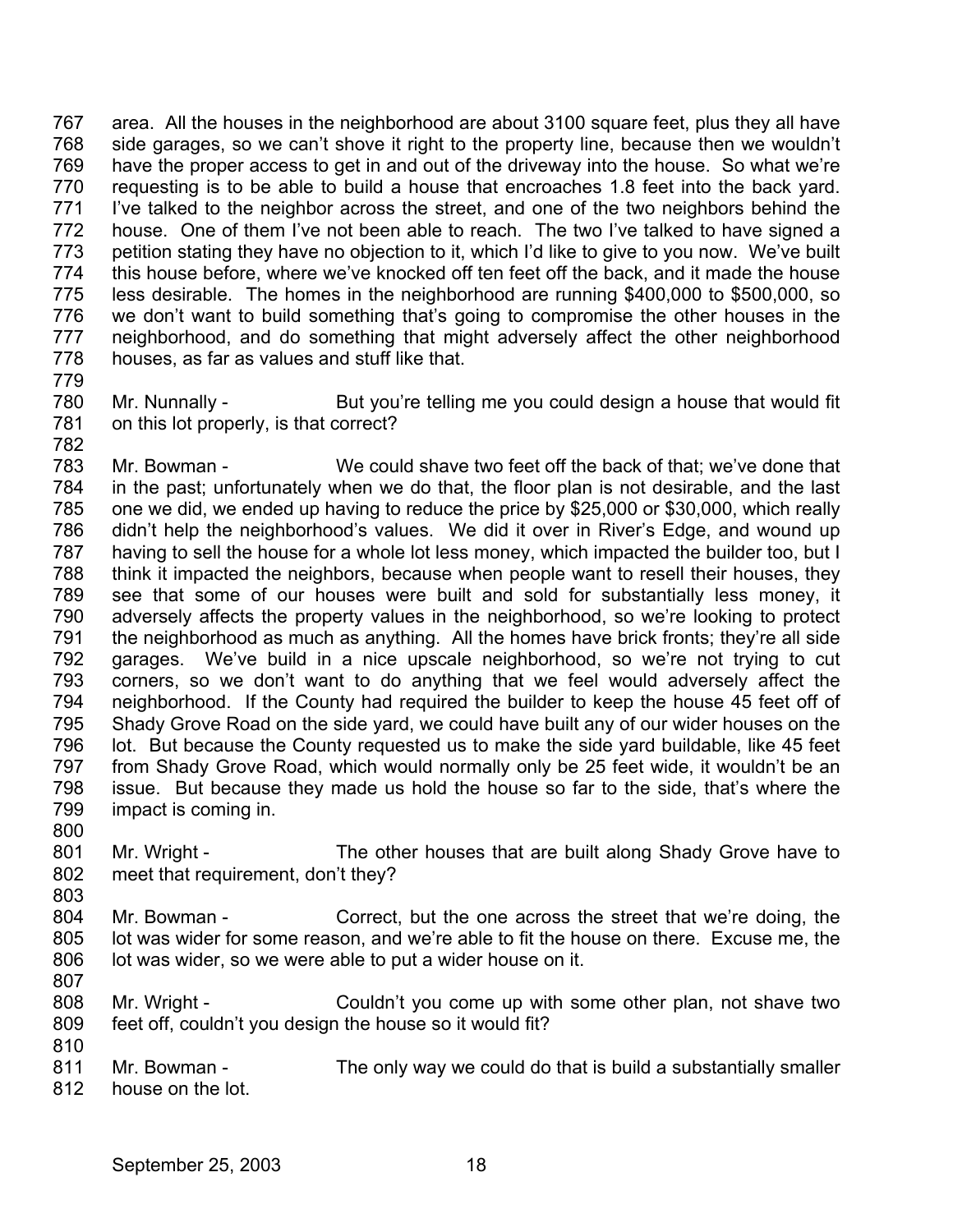813 814 815 816 817 818 819 820 821 822 823 824 825 826 827 828 829 830 831 832 833 834 835 836 837 838 839 840 841 842 843 844 845 846 847 848 849 850 851 852 853 854 855 856 857 858 Mr. Kirkland - When you say substantially smaller, how many square feet? Mr. Bowman - The on't know. We'd have to come up with a totally different plan. We don't have any plan in stock that would fit. The plans we've got that would fit are down around 2600 square feet, and I don't think you want to go build a 2600 square foot house, when everything else in the neighborhood is 3100 square feet plus. Mr. Kirkland - The difference in money, what do you think? Value? You say \$400,000 or \$500,000 out there now. What would the difference be in a 2600 square foot? Mr. Bowman - The You're probably looking to spend somewhere around \$350,000. You're not going to get more than \$350,000 for a 2600-square foot house out there, even if you put brick all the way around it, and everything else. Mr. Wright - Any further questions from members of the Board? Anyone here in opposition to this request? After an advertised public hearing and on a motion by Mr. Kirkland, seconded by Mr. McKinney, the Board **denied** application **A-107-2003** for a variance to build a one-family dwelling at 11700 Old Nuckols Road (Hampshire South) (Parcel 743-774-7910). Affirmative: Kirkland, McKinney, Nunnally, Wright 4 Negative: 0 Abstain: Balfour **1** The Board denied your request as it found from the evidence presented that there are no exceptional conditions and no hardship as required by the Code of Virginia to justify a variance. **A -108-2003 WILLIAM AND ANDREA CASEY** request a variance from Section 24-94 of Chapter 24 of the County Code to build a one-family dwelling at 11712 Lincolnshire Court (Hampshire South) (Parcel 743-773-5282), zoned R-2AC, One-family Residence District (Conditional) (Three Chopt). The front yard setback and rear yard setback are not met. The applicants propose 41 feet front yard setback and rear yard setback, where the Code requires 45 feet front yard setback and rear yard setback. The applicants request a variance of 4 feet front yard setback and rear yard setback. Mr. Wright - Please state your name. Does anyone else desire to speak? Would you raise your right hand and be sworn please? Mr. Blankinship - Do you swear that the testimony you are about to give is the truth, the whole truth, and nothing but the truth, so help you God?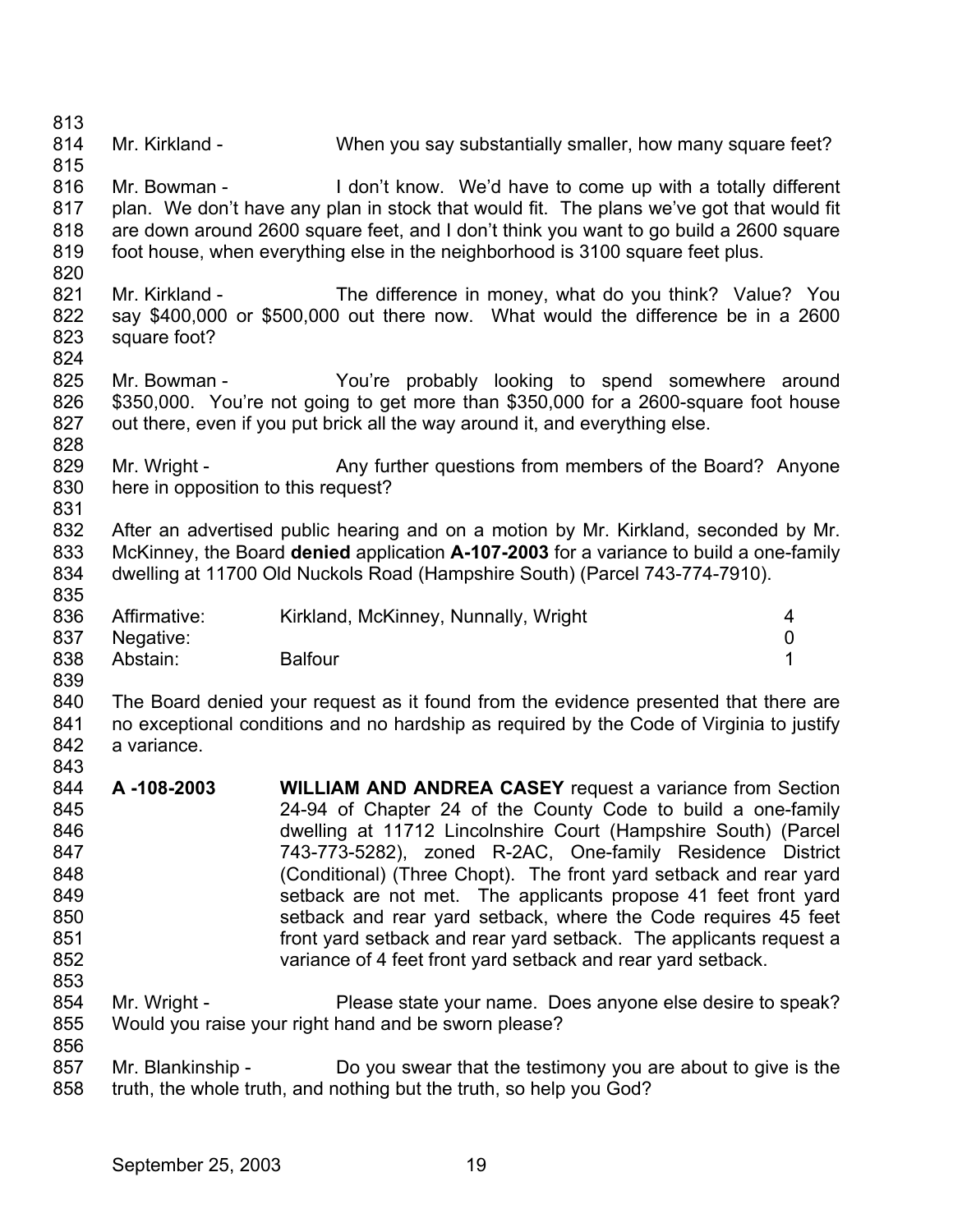859 860 861 862 863 864 865 Mr. Casey - **I do. William and Casey.** Ms. Casey - Yes I do. Andrea Casey. Mr. Balfour - Mr. Chairman, I'd better recuse myself on this one too.

866 867 868 869 870 871 872 873 874 875 876 877 878 879 880 881 882 883 884 885 Mr. Bowman - This is a similar situation, only this lot is even worse than the one I just talked about. The Caseys are buying a house in Hampshire South, and the lot we want to get has got a very odd configuration. If you look at it, it's very deep on the right-hand side, but it tapers in to where it's only about 24 feet wide on the left-hand side, which makes it very difficult to fit a house in there. What we had to do, we were able to take one of our plans and modify it. To make it work, we had to shift the garage four feet forward on the lot on the house plan to make it actually fit into the buildable area, but to do that, we had to take off the covered stoop to make it fit within the parameters of the buildable area, which the Caseys were willing to accept. The diagram you see here, the ten by fourteen deck screened-in area is where they're asking for a screened-in porch, is where the actual deck will be on the house, which meets all your building codes. On the front of the property the house has a 5' by 8.3' front stoop, and what they're asking for is to be able to put a cover on the stoop like all the other houses in the neighborhood have. Ninety percent of the homes in the neighborhood have covered stoops, and they'd like to be able to just cover that in just the same as the other houses in the neighborhood. It will not adversely affect the footprint of the house, because it's going to be right over the existing footprint of where the house will actually fit on the lot. I have gone around to all the neighbors again, and they've all signed a petition stating they have no objections to the requested variances, from all the existing neighbors.

886

889

887 888 Mr. Wright - So in this case, it's the deck and the covered stoop that present the problem.

890 891 892 893 894 895 896 Mr. Bowman - That is correct. The house will fit on the lot as we've drawn it, if we do not cover the stoop. The stoop will still be there, where you see the stoop drawn. That will not change, whether it's covered or not. What the Caseys are asking for, is for us to have the ability to actually cover the stoop, so that when they come up to the house, they won't have to stand in the rain to get in the property, or if they have guests coming over. It's going to look better with the covered stoop in my opinion. In their opinion, the covered stoop makes the house look more attractive.

897

899

898 Mr. Wright - And the screened porch violates at just one corner.

900 901 902 Mr. Bowman - One corner will encroach approximately four feet into the rear setback, correct. The covered front stoop will encroach 3.5 feet, at the closest point. The Caseys will be glad to answer questions for you also.

903

904 Mr. Wright - Do you desire to speak.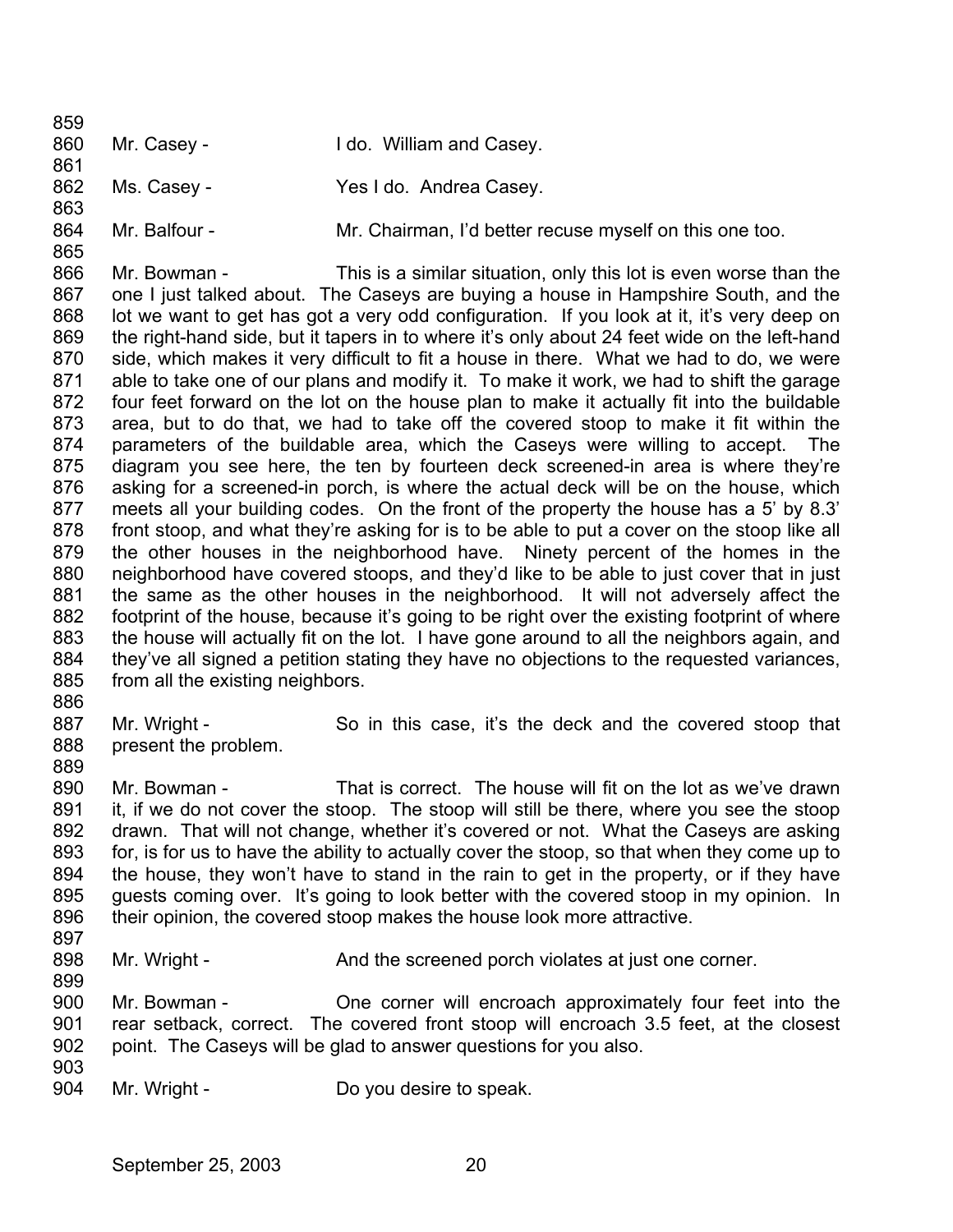Ms. Casey - I brought some photographs of the additional homes in the neighborhood that have covered stoops, and although they've probably passed variance, I just wanted to show you what a difference it does make. To us, we feel like it's going to increase the value of our home, and as Mr. Bowman stated, it's what we actually prefer, so I'd like to leave these with you, along with a rendition of the elevation of what our actual home will look like with the covered stoop. Mr. Casey - Transler is a light wanted to add as well, that these two variances we've requested today are very important to us and weigh heavily on our decision about the house. Thank you. Mr. Wright - The Have you already contracted to buy the house, to buy the lot? Mr. Casey - Yes sir. Mr. Wright - So you own the lot now? Mr. Casey - We have a deposit on the lot. Mr. Wright - Is there a condition, is it subject to your being able to put this house on the lot. Are there any conditions in the contract? Mr. Bowman - It's subject to being able to build the house on the lot, yes. Mr. Wright - The one with the variance? Mr. Bowman - Thelieve so, yes. Mr. Wright - So if the variance is denied, they have a right to not proceed with the contract? Mr. Bowman - That is a possibility, yes. Mr. McKinney - Did you say that is a possibility or that is a fact? Mr. Bowman - I don't have the contract in front of me; I don't know the exact wording on it. I know it's subject to the house fitting on the lot, and everybody mutually agreed on how we were going to build the house. Mr. Wright - Any further questions from members of the Board? Anyone here in opposition to this request?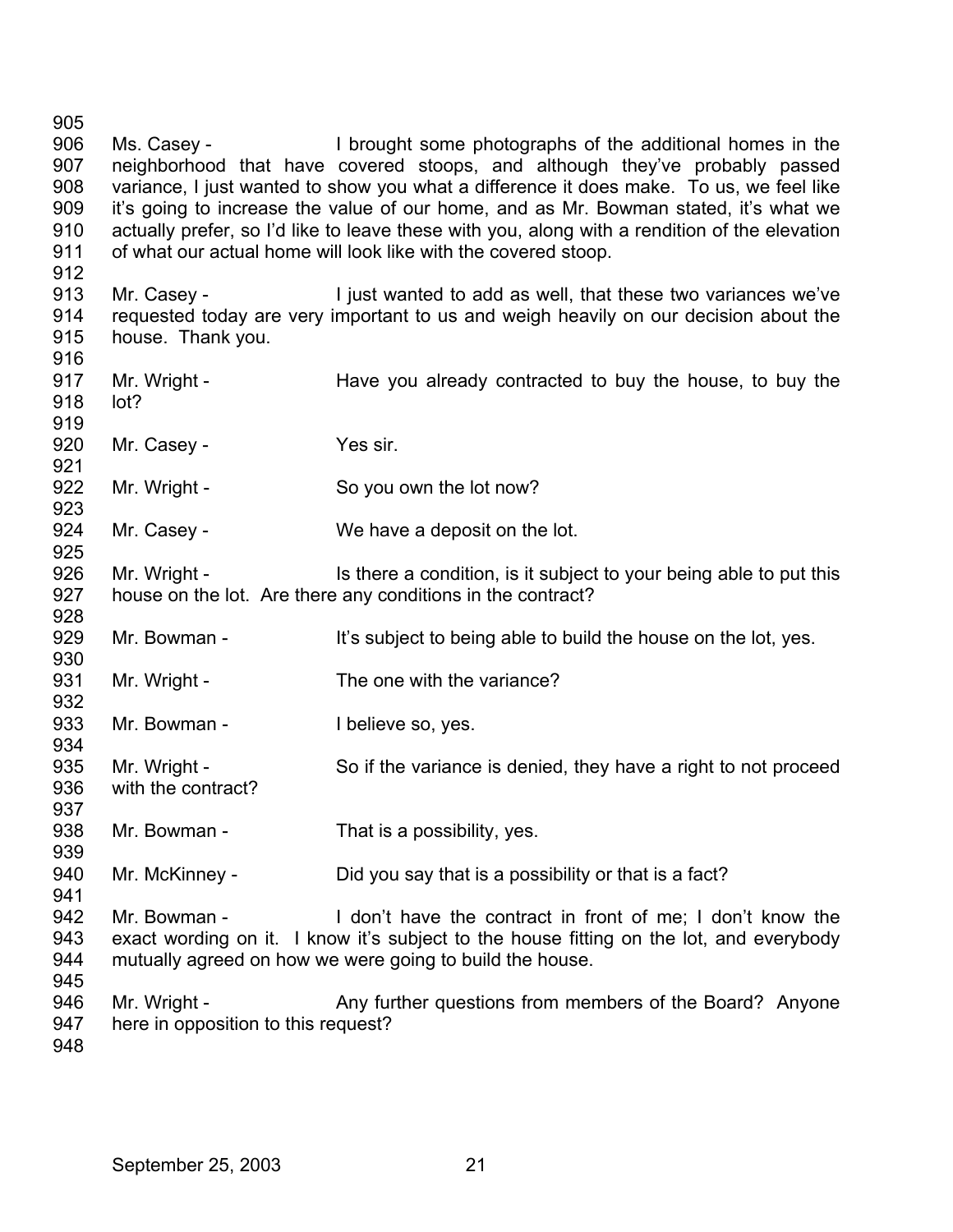950 951 952 953 954 955 956 957 958 959 960 961 962 963 964 965 966 967 968 969 970 971 972 973 974 975 976 977 978 979 980 981 982 983 984 985 986 987 988 989 990 991 992 993 994 McKinney, the Board **denied** application **A-108-2003** for a variance to build a one-family dwelling at 11712 Lincolnshire Court (Hampshire South) (Parcel 743-773-5282). Affirmative: Kirkland, McKinney, Nunnally, Wright 4 Negative: 0 Abstain: Balfour **1** The Board denied your request as it found from the evidence presented that there are no exceptional conditions and no hardship as required by the Code of Virginia to justify a variance. **A -109-2003 BRIAN AND CHRISTINE COUTURIER** request a variance from Section 24-95(u)(1)b. of Chapter 24 of the County Code to build an addition at 5528 Jones Mill Drive (Summerberry) (Parcel 755-770- 9353), zoned R-3, One-family Residence District (Brookland). The setback from the floodplain is not met. The applicants have 0 feet setback from the floodplain, where the Code requires 12 feet setback from the floodplain. The applicants request a variance of 12 feet setback from the floodplain. Mr. Wright - Please state your name. Does anyone else desire to speak? Would you raise your right hand and be sworn please? Mr. Blankinship - Do you swear that the testimony you are about to give is the truth, the whole truth, and nothing but the truth, so help you God? Mr. Wright - The Are you in opposition? Our procedure would be, just to refresh your memory from the beginning, the applicant would be given an opportunity to state his case, or anyone else to speak for the application. Then the opposition may speak, as fully as the opposition desires, but once the opposition concludes his statement, then the applicant has a chance to rebut, and that's the end of the case. Mr. Manson - I do. I'm Andre Manson. What my clients would like to do is add a 12 by 12 addition on the rear of their house. There are some photographs of the rear and left side of the house. That deck is probably shown at almost 20 feet. The 12 feet is what they want to actually remove the existing deck and put a 12 by 12 addition on it. The floodplain is so close, with the wetlands, the deck they have on now is definitely in the wetland area, because I think they later on added that deck after they moved into the house. They're trying to get more room into the house, as you see there. What they're going to do is remove the deck, put a 12 by 12 addition in, and place the new deck alongside the rear of the house, not onto the new addition, so that it won't actually go into the floodplain. That drawing right there is showing with a 12 by 12 deck now. As you can see, the dash line there, the setback, they pretty much can't build anything at all, or expand their house at all, anywhere on that house. So it's a really tough piece of property to do an addition on. The addition they plan on adding is

After an advertised public hearing and on a motion by Mr. Kirkland, seconded by Mr.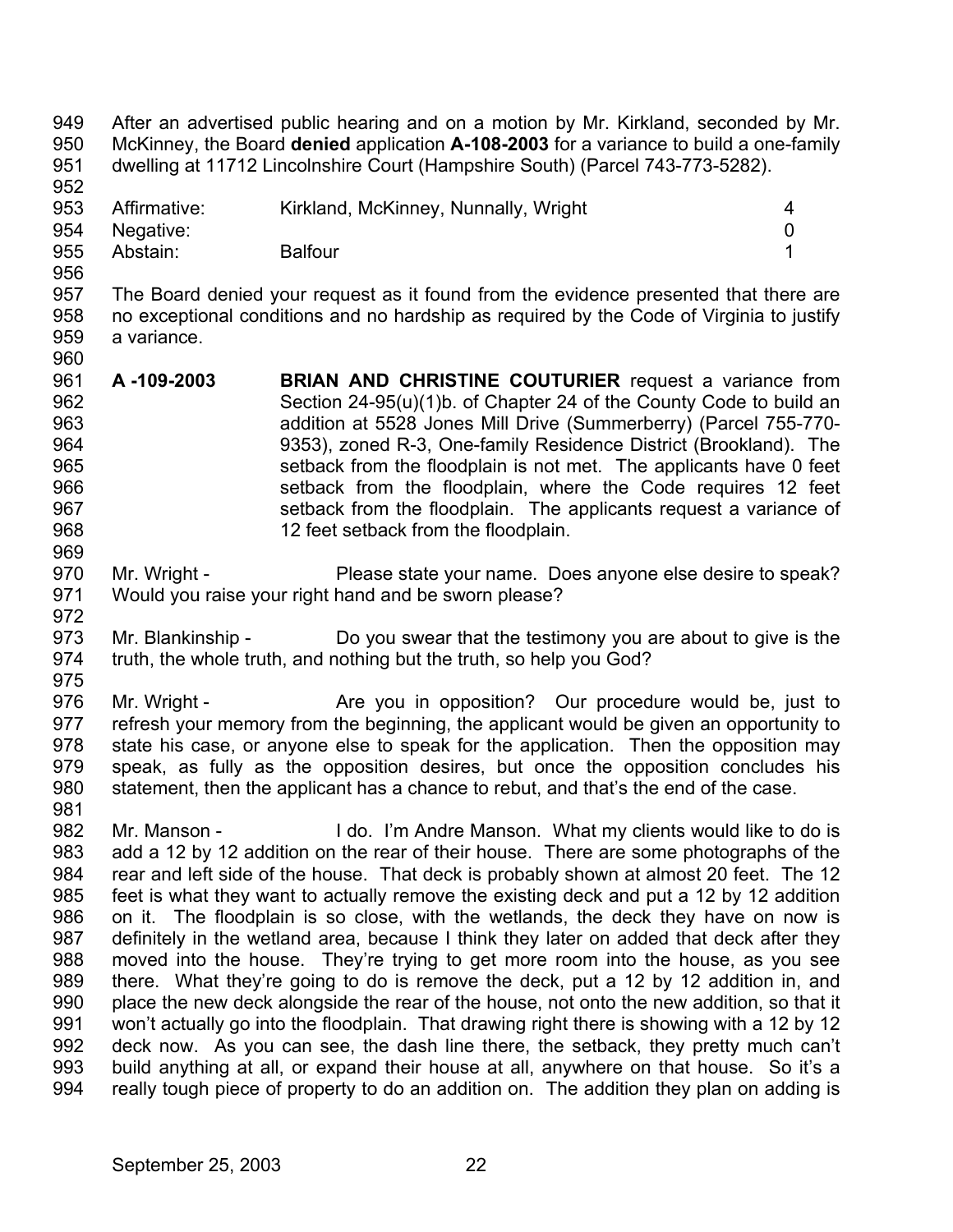995 996 997 998 999 1000 1001 1002 1003 1004 1005 1006 1007 1008 1009 1010 1011 1012 1013 1014 1015 1016 1017 1018 1019 1020 1021 1022 1023 1024 1025 1026 1027 1028 1029 1030 1031 1032 1033 1034 1035 1036 1037 1038 1039 1040 a two-story addition. The only hardship I can think of, is the older daughter has some kind of health condition, and the mother would have to stay home, and she is pursuing a home daycare or some kind of child care to help bring in some kind of money. Mr. Wright - All right. Any questions by members of the Board? Mr. McKinney - The Mr. Manson, from the rear of this home, are the other adjacent homes visible? Mr. Manson - No, from the rear of the home, it's actually very wooded. Mr. McKinney - I see that side. How about the side? Mr. Manson - Oh, the other side. I do believe the neighbor to the right, that one there, can see from their back yard, that view. Mr. McKinney - They don't have any windows on that side of the house either, do they? Mr. Manson - No, there are no windows on that side of the house on that side, no. Mr. McKinney - Do they have a deck out back? Mr. Manson - The neighbors? I'm not sure what the neighbors have. I have seen a pool, but I think that's probably the extent of it. I'm not sure what else is back there. Mr. McKinney - How about to the rear of this home? Mr. Manson - To the rear of the home is heavily wooded. I don't even know how far back that property stretches. Mr. Wright - All right. Any further questions by members of the Board? Mr. Manson, would you be seated, and we'll hear from the opposition. Would you come down to the microphone. Please state your name for the record. Ms. Heffler - I'm Michelle Heffler. Ms. Bisha - **My name is Maureen Bisha.** Ms. Heffler - Facing the home, I'm directly to the left. Maureen is directly to the right of the home. I do believe we would have had a bigger group here today, but due to the circumstances, we have Virginia Power workers and postal workers who had to be at work.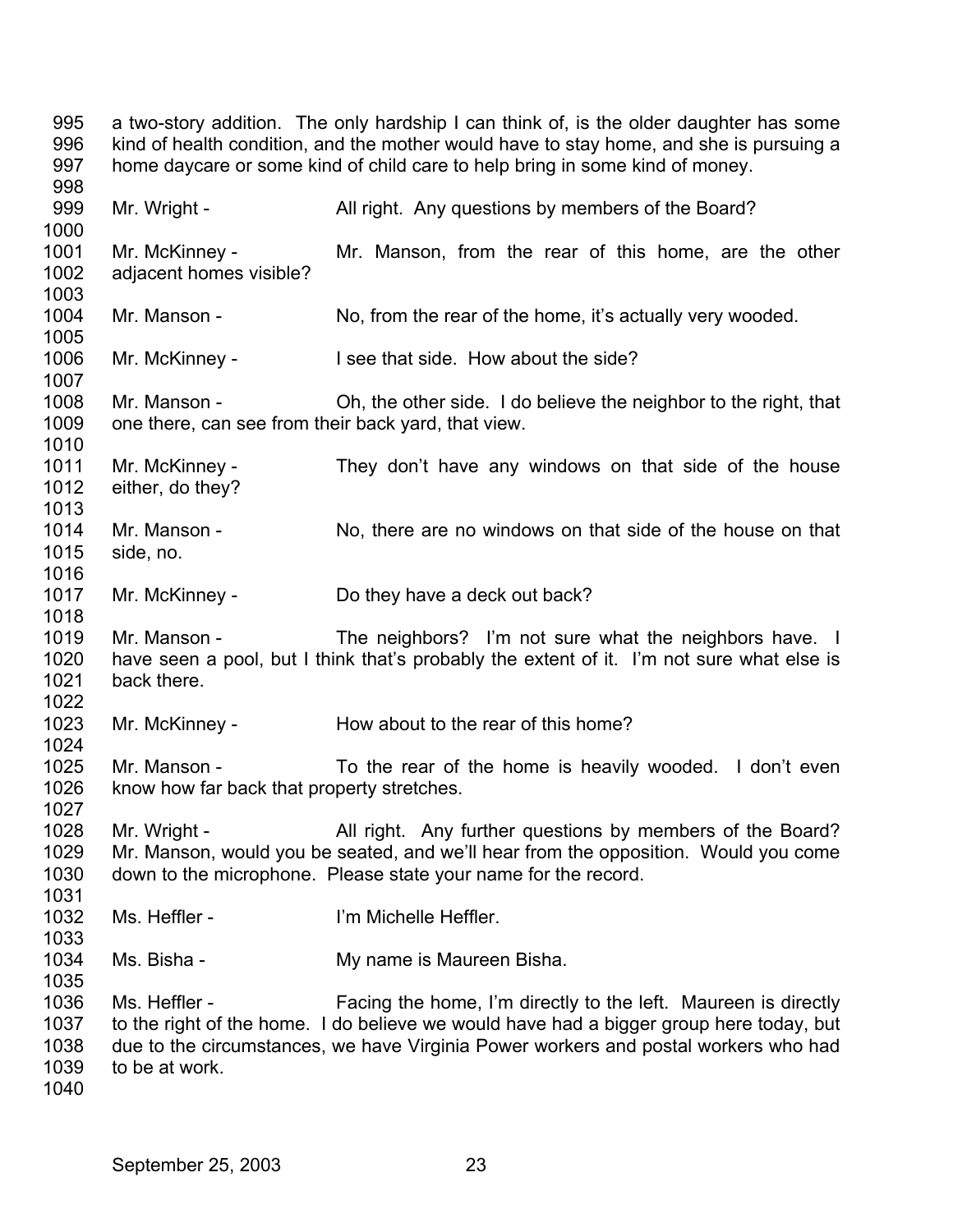1041 1042 1043 1044 1045 1046 1047 1048 1049 1050 1051 1052 1053 1054 1055 1056 1057 1058 1059 1060 1061 1062 1063 1064 1065 1066 1067 1068 1069 1070 1071 1072 1073 1074 1075 1076 1077 1078 1079 1080 1081 1082 1083 1084 1085 1086 Mr. Nunnally - Could I ask a question, please. What is your street number? Ms. Heffler - The State State State State State Mill Drive. Mr. Nunnally - Do you have a house on that lot now? Ms. Heffler - The Yes. I'm back, that dot that's way back there, that's right where my house is. Mr. Nunnally - And the other lady is at 5532? Ms. Heffler - The wetlands is a very big issue in the neighborhood. I do believe my first strong statement is I don't know how they can interfere with the wetlands without having the Corps of Engineers. What has happened, is we all abide by our wetlands. All of us back up to it. That's three-fourths of an acre back of wetlands when we bought the property. I was the first house in the neighborhood, picked the bigger lot. When the applicant bought that lot, they had a very small deck on. The wetlands went probably four feet beyond the deck. They knew it was a small, small lot. They extended the deck into the wetlands; no one said anything. They also have cleared the wetlands from brush and trees and put a fence back into the wetlands. No one said anything, but now we're very upset because of what they're doing. I was told when the addition was going to replace the deck, they were first disapproved. Then they wanted to bring the addition off to the side, four feet from my property line. I said no, that I wouldn't agree with that, so now we're back to having them get the variance for it to go in the back. I just believe that zero feet from the wetlands is not appropriate. She has something she wants to say. Mr. Nunnally - Can we ask questions of you first? Ms. Heffler - Yes, I'm sorry. Mr. Kirkland - Do you have a deck on the back of your house? How close is your deck to the wetlands? Ms. Heffler - Yes I do. I also have the built-in pool in my back yard. I'm twelve feet off the wetlands requirement. Mr. Wright - You realize this addition would not be in the wetlands. The only concern that's evidenced here is that there may be some disturbance to the wetlands during the construction, that's the concern. Ms. Heffler - That's correct. It's zero feet from the wetlands. That is true, because if there wasn't wetlands, there wouldn't be a problem. That's their lot. There wouldn't be a problem. Mr. Wright - But this is not in the wetlands, and it evidently will not affect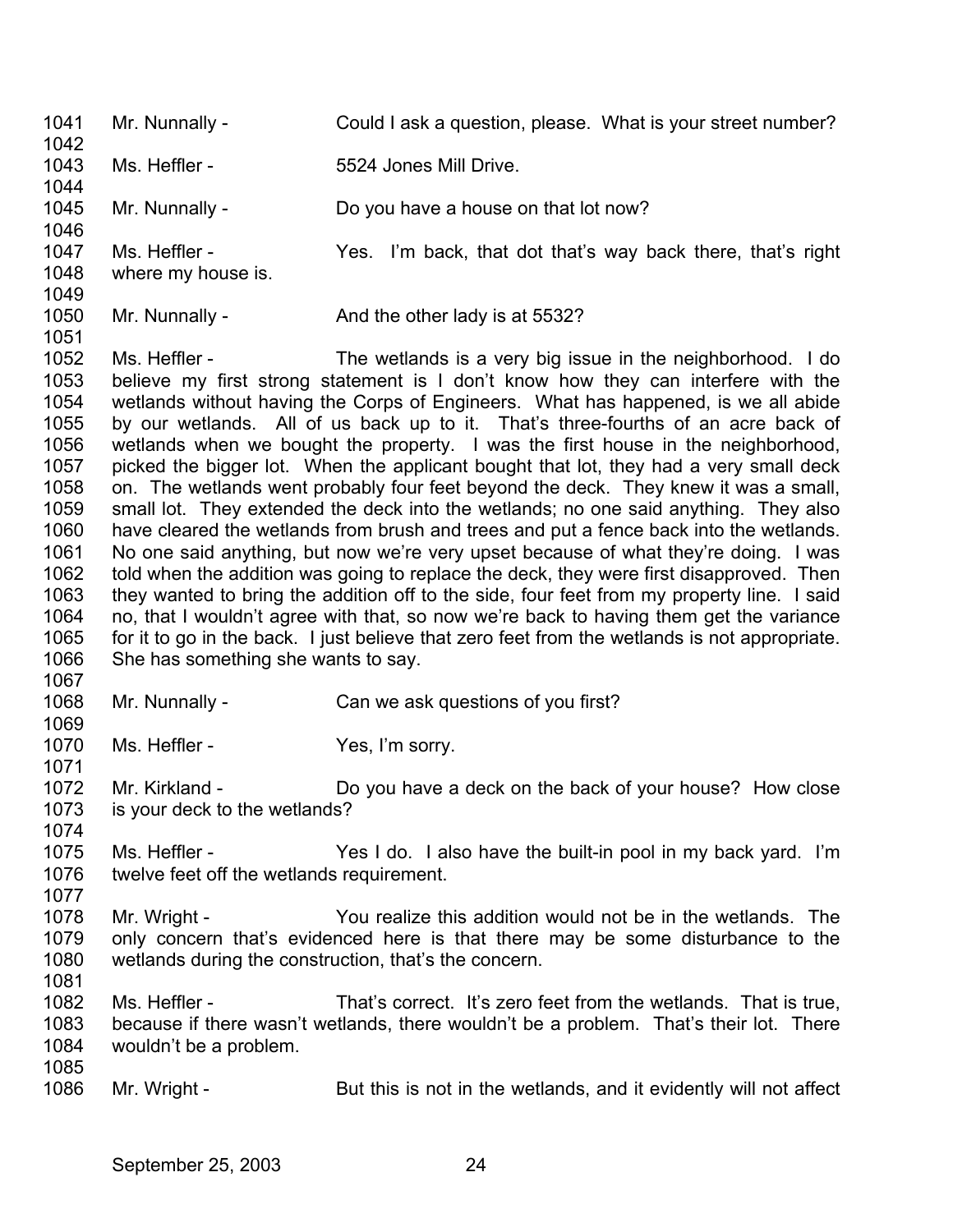1087 1088 1089 1090 1091 1092 1093 1094 1095 1096 1097 1098 1099 1100 1101 1102 1103 1104 1105 1106 1107 1108 1109 1110 1111 1112 1113 1114 1115 1116 1117 1118 1119 1120 1121 1122 1123 1124 1125 1126 1127 1128 1129 1130 1131 1132 the wetlands, the addition itself. Ms. Heffler - I believe it would be more the equipment coming in that would disturb it , and the side part that's wetlands, but no, they're saying zero feet from the wetlands, so it will be off, and I believe we're all going by the twelve-foot rule from the wetlands. Mr. Nunnally - Isn't it true though, that the deck extends further out now than this addition is going to extend? Ms. Heffler - That's correct. They just built that deck into the wetlands. Mr. Nunnally - I understand that, but the deck is already there, and this addition would remove the deck and shorten the distance between the addition and the wetlands, if I understand it. Ms. Heffler - That's correct; that would do that. Ms. Bisha - I'd like to speak to that. The deck was extended without permission for an addition, and they did not consult with the neighbors before they did it. They just did it. Mr. Nunnally - I understand that. Ms. Bisha - The only thing I have to say is that there are other people in our neighborhood who wanted that property and wanted a 14-foot porch on their property, and they were denied the use of that property for that purpose. They were well aware that this was a wetlands when they bought this property. Mr. Wright - All right. Is there anything further that you'd desire to say? Ms. Bisha - When you asked about the property right there, that is my house, and I do have a deck. I would think that my deck is probably the twelve by twelve also, but then I also have an additional deck that goes down to my above-ground pool. Mr. Wright - But your deck is twelve feet from the wetlands? Ms. Bisha - No, I only have in my property, probably about two feet of the wetlands, and it's way in the back of my property, and it curves into their property, and our fence is probably three to four feet within that wetlands, I mean on the other side of the wetlands. Mr. Wright - But what you're saying is, your deck is a long ways from the wetlands.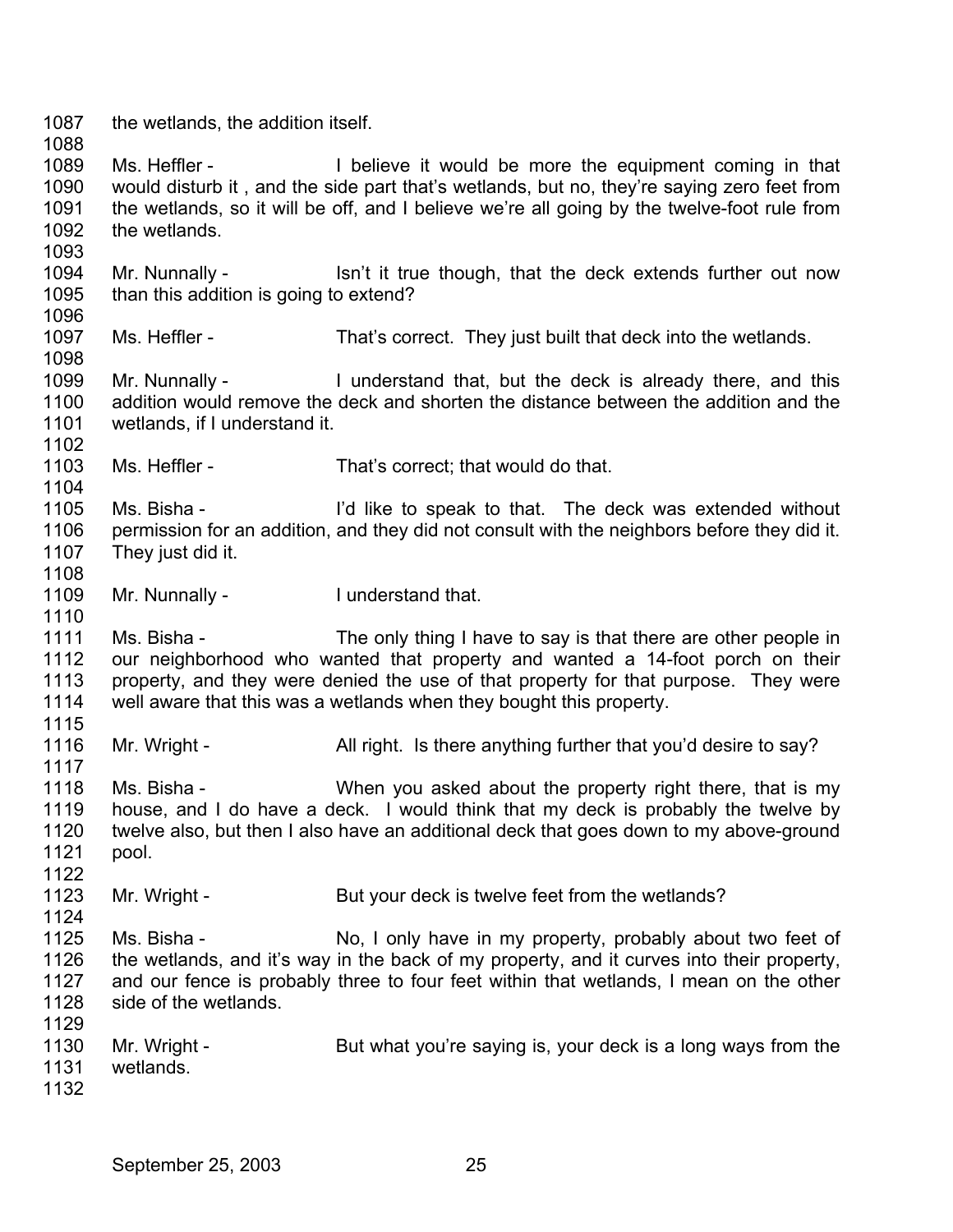1133 1134 1135 1136 1137 1138 1139 1140 1141 1142 1143 1144 1145 1146 1147 1148 1149 1150 1151 1152 1153 1154 1155 1156 1157 1158 1159 1160 1161 1162 1163 1164 1165 1166 1167 1168 1169 1170 1171 1172 1173 1174 1175 1176 1177 1178 Ms. Bisha - Yes, a very long ways. We really only have about two feet in the back of our yard that is part of the wetlands. Mr. Wright - Do either of you have anything further you would like to say? That will conclude the opposition now. Mr. Manson, you have an opportunity to rebut. Mr. Manson - Yes, the only thing I wanted to say is that by our putting the addition on the back of this house, we would remove the existing deck that clearly goes over the wetland, and actually put in an addition that would fit within, as you see in the drawing here. We would actually be making the house more correct according to the wetland issue. Mr. Nunnally - Did this owner put the deck on, or did some previous owner put the deck on? Mr. Manson - I think they put the deck on, the owners. I don't think any other homeowner may have had this house besides them; I believe they added the deck. Mr. Wright - Are Mr. and Mrs. Couturier, your clients, here today? Mr. Manson - No, they couldn't be here today, I'm sorry. Mr. Wright - Do you know what the need for this addition is? Mr. Manson - The upstairs part of the addition will be adding a playroom for the children; the downstairs will be just a little bit more room for the family itself. It's actually just a 12 by 12 family room. If she decided to do a little childcare or something like that, it will give them another room for that. Mr. Wright - What is the size of the house now? Mr. Manson - I'm not exactly sure of the size of the house. I want to say it's probably only 30, just about 30 feet deep, and without the garage, it's 32 feet wide. Mr. Wright - It's a two-story house though, isn't it? Mr. Manson - Yes it is; it's a two-story home. Mr. McKinney - It's about 2,000 square feet, 2100, somewhere in there. Mr. Wright - Is there anything else you want to say? That concludes the case. Thank you very much for appearing. Mr. Blankinship - That's your 9:00 o'clock agenda, with three minutes.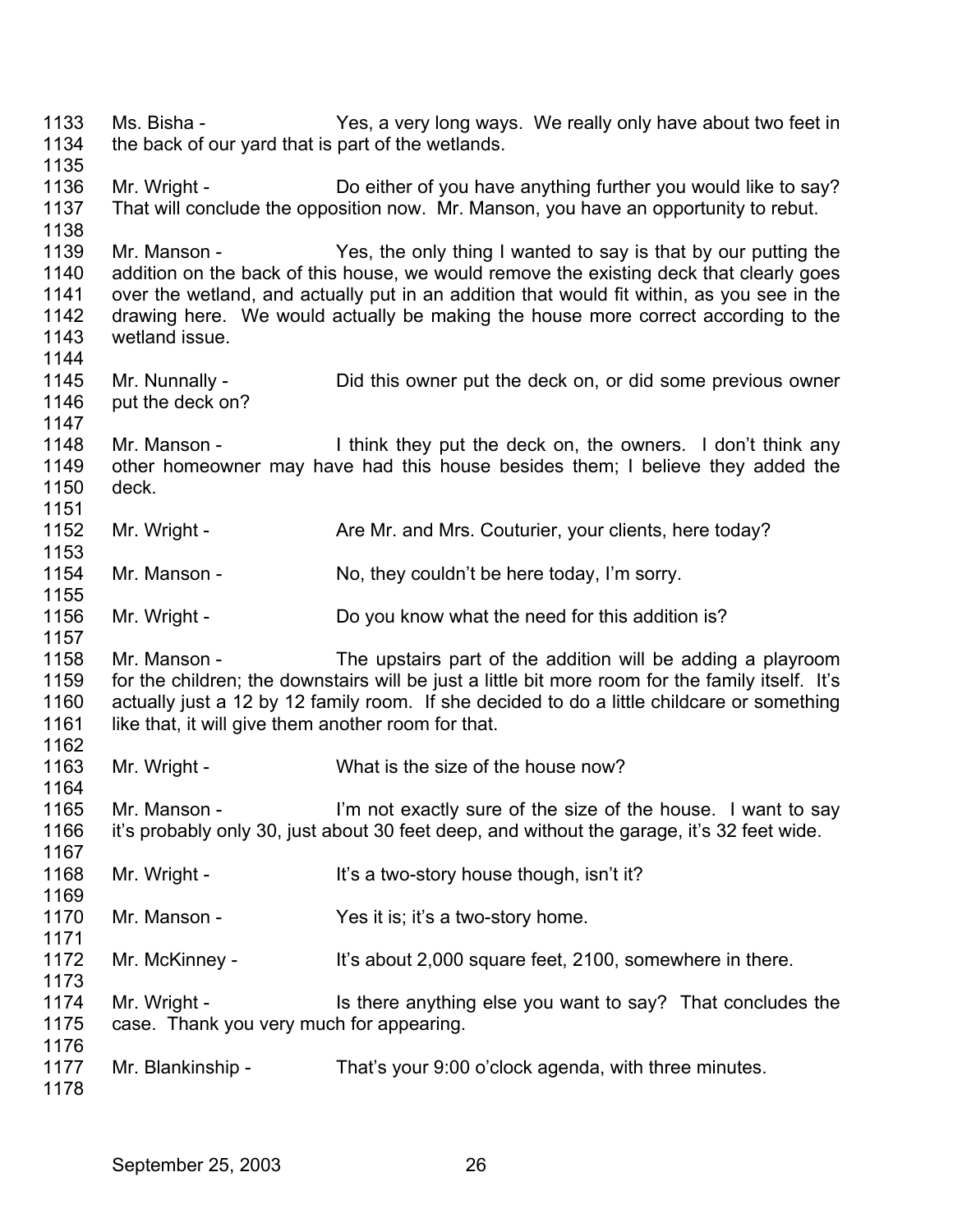1179

1180 vote on these.

1181

1182 1183 1184 1185 After an advertised public hearing and on a motion by Mr. Kirkland, seconded by Mr. McKinney, the Board **granted** application **A-109-2003** for a variance to build an addition at 5528 Jones Mill Drive (Summerberry) (Parcel 755-770-9353). The Board granted the variance subject to the following conditions:

1186

1201

1187 1188 1189 1190 1191 1. Only the improvements shown on the plan filed with the application may be constructed pursuant to this approval. No substantial changes or additions to the layout may be made without the approval of the Board of Zoning Appeals. Any additional improvements shall comply with the applicable regulations of the County Code.

1192 1193 2. The new construction shall match the existing dwelling as nearly as practical.

1194 1195 1196 1197 1198 3. At the time of building permit application, the applicant shall submit the necessary information to the Department of Public Works to ensure compliance with the requirements of the Chesapeake Bay Preservation Act and the code requirements for water quality standards.

1199 1200 4. The portion of the deck that extends into the wetlands shall be removed prior to the final building inspection for the addition.

| 1202 | Affirmative: | Balfour, Kirkland, McKinney, Nunnally, Wright | 5 |
|------|--------------|-----------------------------------------------|---|
| 1203 | Negative:    |                                               |   |
| 1204 | Absent:      |                                               |   |
| 1205 |              |                                               |   |

- 1206 1207 1208 1209 1210 The Board granted this request, as it found from the evidence presented that, due to the unique circumstances of the subject property, strict application of the County Code would produce undue hardship not generally shared by other properties in the area, and authorizing this variance will neither cause a substantial detriment to adjacent property nor materially impair the purpose of the zoning regulations.
- 1211

1216

1218

## 1212 *Beginning at 10:00:* 1213

- 1214 1215 Mr. Wright - The Mr. Blankinship, are there any calls for deferrals or withdrawals at 10:00 o'clock?
- 1217 Mr. Blankinship - No sir.
- 1219 **New Applications** 1220
- 1221 1222 1223 1224 **A -111-2003 DOROTHY D. NORMAN** requests a variance from Section 24-94 of Chapter 24 of the County Code to build an addition at 3623 Mechanicsville Turnpike (Pemberton Place) (Parcels 802-735-6802 and 802-734-6795), zoned B-3, Business District (Fairfield). The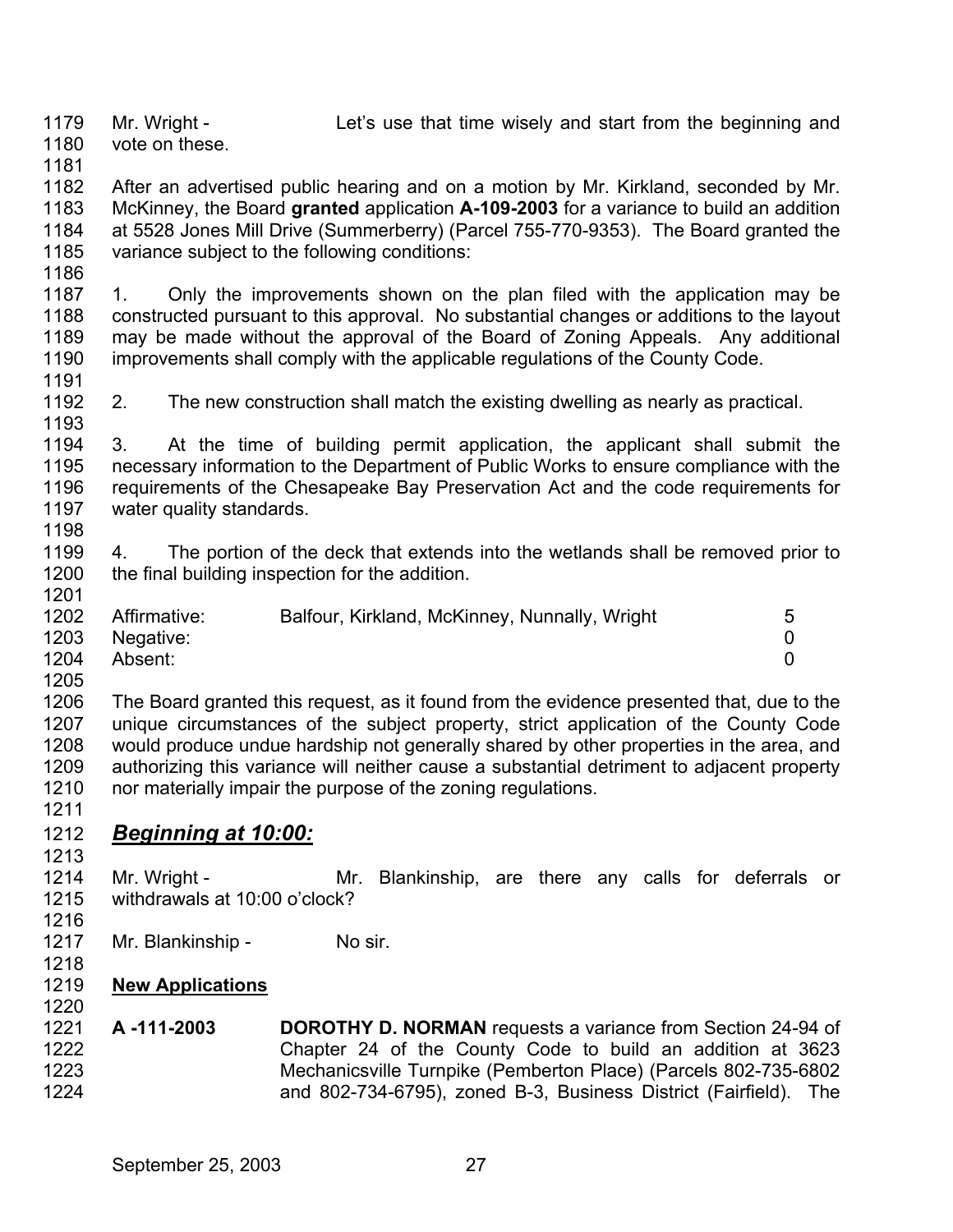- 1225 1226 1227 rear yard setback is not met. The applicant has 2 feet rear yard setback, where the Code requires 40 feet rear yard setback. The applicant requests a variance of 38 feet rear yard setback.
- 1229 1230 Mr. Blankinship - Mr. Chairman, we have some additional drawings of this. Can we put it up on the table.
- 1232 1233 Mr. Wright - Please state your name. Does anyone else desire to speak? Would you raise your right hand and be sworn please?
- 1234

1228

1231

- 1235 1236 1237 Mr. Blankinship - Do you swear that the testimony you are about to give is the truth, the whole truth, and nothing but the truth, so help you God?
- 1238 1239 1240 1241 1242 1243 1244 1245 1246 1247 1248 1249 1250 1251 1252 1253 1254 1255 1256 1257 1258 1259 1260 1261 1262 1263 1264 Mr. Keith - I do. Mr. Chairman, members of the Board, my name is Jeff Keith, the President of Keith Engineering. We're in Goochland County, and we represent the owner. The owner's son is here with me. This existing one-story building was built in about 1957, about 45 years ago. Since it was built, Mechanicsville Pike was widened, and the road department took over 20 feet of the road frontage to widen Mechanicsville Pike. There's a grass section there, about where Lot 13 was. Now the owner decided to use this property. The Merita Bread people need some more property, and they want to make some lease property. If you take the rear setback and the front setback, and then take away the roads, there's really not any room left to build on there except in this area right here where it's proposed. We've talked to the neighbors and asked them what they thought about extending this building. It would look the same as the brick building now. It would stay a brick building, and we understand we have to meet all the other County ordinances, and we did the parking to show that there'd be sufficient parking for this building. What we're asking for, is that this building, the existing one-story building, just be extended on out to the property line. There's no setback requirement, because we're coming to another B-3 property line, so there's no setback requirement there. We're asking that this 40-foot setback be reduced so we only have a two-foot setback, what we'll end up having here. There's an alley behind this, a 15-foot alley, so you don't get into this R-4 district until you go the two feet and then the 15 feet, so you're 17 feet away from the R-4 district. There was a question came up on the transitional buffer, and with the storms and everything we've had a limited amount of time, but transitional buffer, one of the items in the order says that screen will be provided except for driveways and other openings are permitted. We're not completely through with our review of that, but that would be part of the Plan of Development procedure. If you were to favorably approve this, then we would take whatever we had to do as part of the Plan of Development process..
- 1265 1266 Mr. McKinney - The Mr. Keith, this is a proposed one-story business? On the application, it says addition, so is that proposed one story to the Merita building?
- 1268 Mr. Keith - **Yes.**

1267

1269

1270 Mr. McKinney - The same type of material?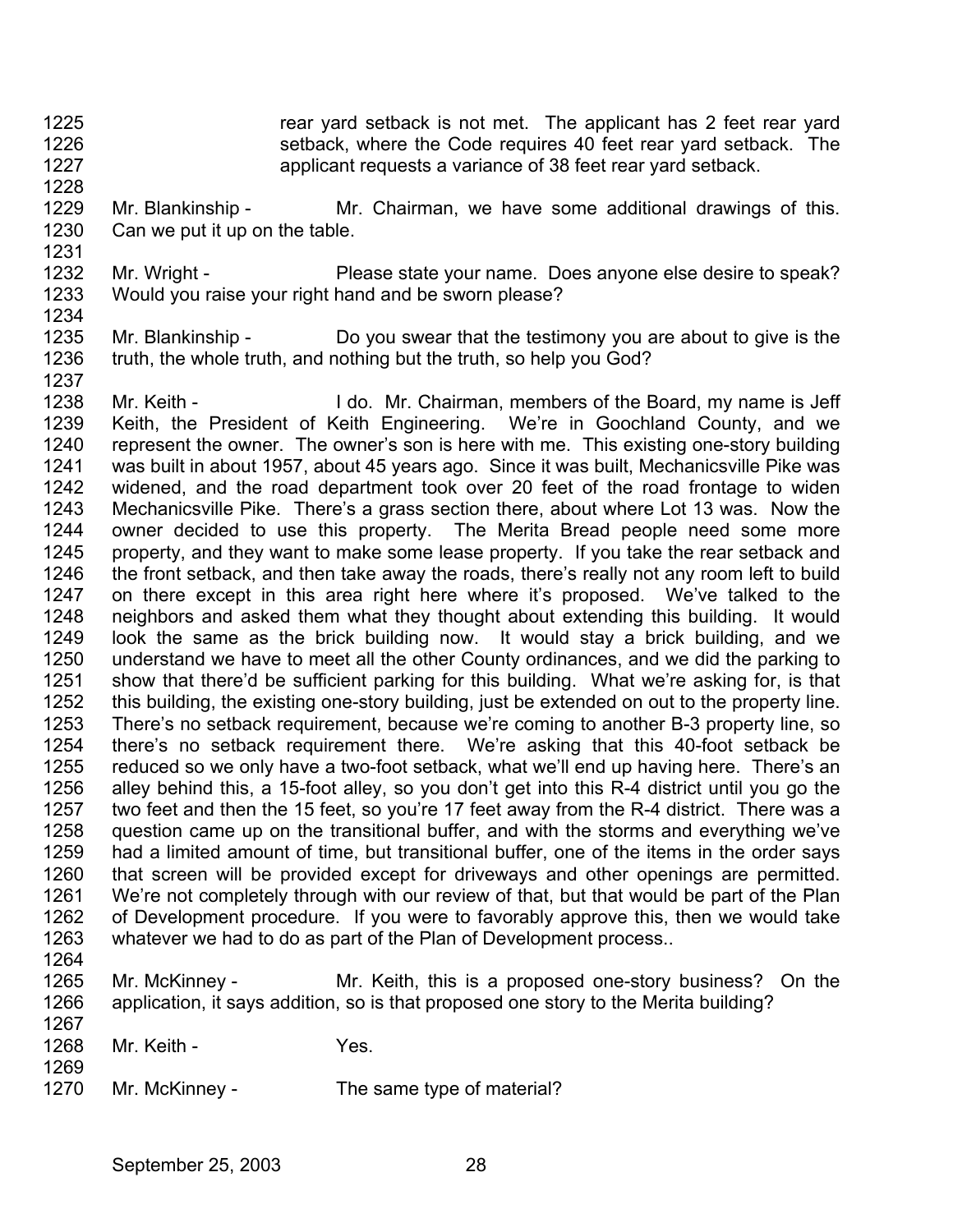| 1271<br>1272 | Mr. Keith -                             | It's the same type of material, the same construction; it's just                             |
|--------------|-----------------------------------------|----------------------------------------------------------------------------------------------|
| 1273<br>1274 | a longer building.                      |                                                                                              |
| 1275<br>1276 | Mr. McKinney -                          | It will be a brick front?                                                                    |
| 1277<br>1278 | Mr. Keith -                             | A brick front.                                                                               |
| 1279<br>1280 | Mr. McKinney -                          | How about the ends? How about the end elevation?                                             |
| 1281<br>1282 | Mr. Keith -                             | It will be brick.                                                                            |
| 1283<br>1284 | Mr. McKinney -                          | So it won't be block like this Merita building?                                              |
| 1285<br>1286 | Mr. Keith -                             | No, it will be brick.                                                                        |
| 1287<br>1288 | Mr. McKinney -                          | You've talked to all the neighbors?                                                          |
| 1289         | Mr. Keith -                             | Yes, before we applied, we made a reduced sketch of what                                     |
| 1290         |                                         | you've looked at here, and we went around and talked to all the neighbors. One               |
| 1291         |                                         | advantage you can probably see clear from there, but the people that live in behind          |
| 1292         |                                         | there will have quite a bit of noise buffering from this building. There's a lot of noise on |
| 1293         |                                         | Mechanicsville Pike, and this building extending out where we're looking at here, will       |
| 1294         | reduce the noise input to these houses. |                                                                                              |
| 1295         |                                         |                                                                                              |
| 1296<br>1297 | Mr. Kirkland -                          | Mr. Keith, is this like an outlet store for Merita?                                          |
| 1298<br>1299 | Mr. Keith -                             | It extends Merita, but there will also be some retail.                                       |
| 1300<br>1301 | Mr. Kirkland -<br>back or front?        | How do the supplies get into the building right now, from the                                |
| 1302         |                                         |                                                                                              |
| 1303<br>1304 | Mr. Keith -                             | Everything's from the front.                                                                 |
| 1305<br>1306 | Mr. Kirkland -                          | Will it still be from the front when the addition's put on?                                  |
| 1307<br>1308 | Mr. Keith -                             | Yes. I don't think we have any intention of                                                  |
| 1309<br>1310 | Mr. Kirkland -                          | No overhead doors or anything going into the alley?                                          |
| 1311         | Mr. Keith -                             | Right. The only thing, it might be a fire escape or something                                |
| 1312<br>1313 |                                         | of that sort, but there won't be any loading docks or anything.                              |
| 1314         | Mr. Wright -                            | Mr. Keith, are there any windows in this proposed building, in                               |
| 1315<br>1316 | the rear?                               |                                                                                              |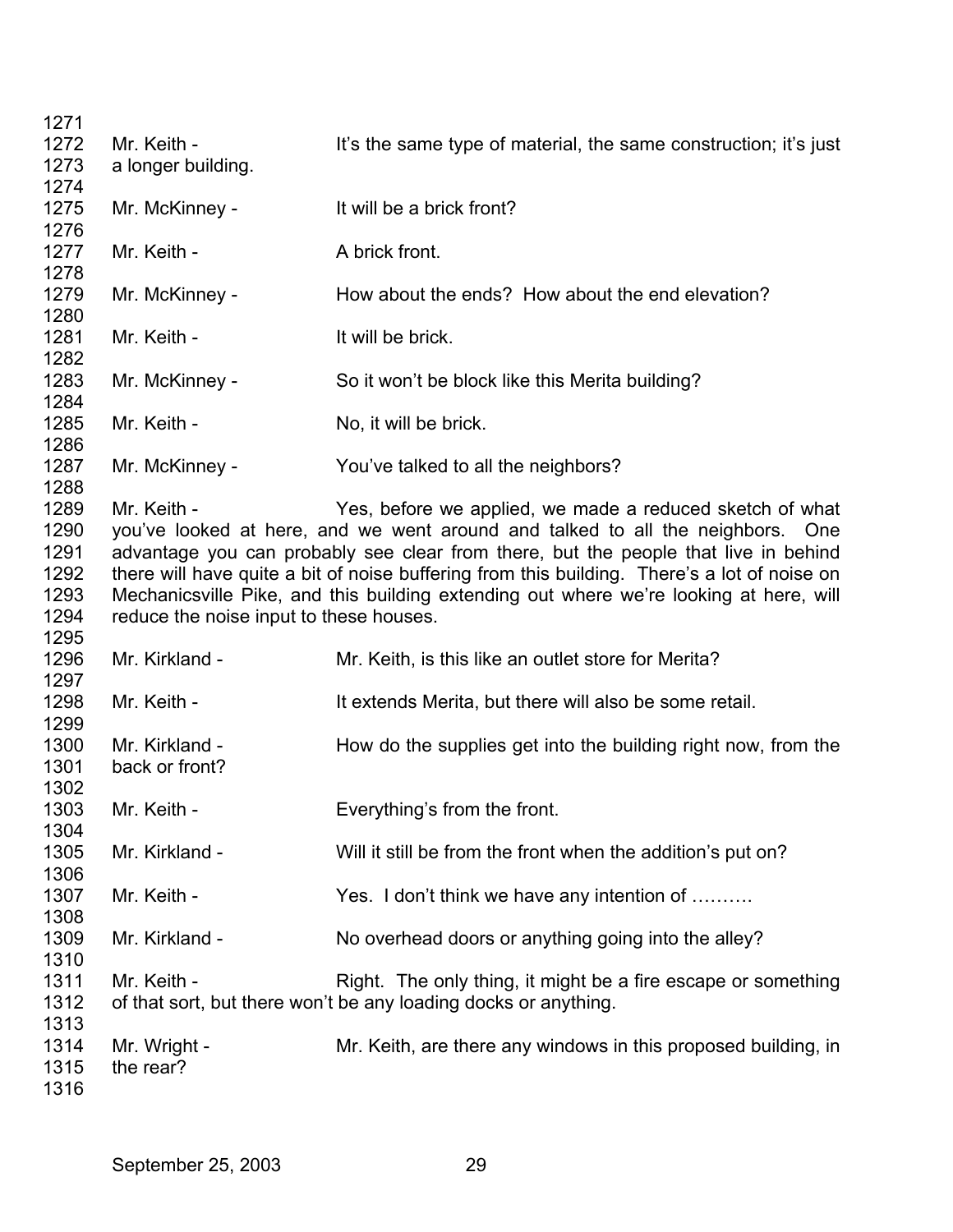1317 1318 1319 1320 1321 1322 1323 1324 1325 1326 1327 1328 1329 1330 1331 1332 1333 1334 1335 1336 1337 1338 1339 Mr. Keith - No. Mr. Wright - So what the neighbors would see, would be a brick wall? Mr. Keith - Right. Mr. McKinney - Brick or block? Mr. Keith - Brick, the same as out there. Mr. McKinney - Well is the back of Merita brick? Mr. Keith - Yes. The end is block, but it's all brick. There would be an ordinance if we built this close to the property line, we'd have to have a fire-rated wall, and we chose the brick, but it'd have to be fire-rated, because we could stay 15 feet away from the property line. Mr. McKinney - I'd like to ask Mr. Blankinship a question. On this site, we'd lose 13 parking spaces. Are they being used now, or are they 13 spaces that could be used? Mr. Blankinship - Thirteen proposed spaces. 1340 Mr. McKinney - But you say it would lose 13 parking spaces. 1341 1342 1343 1344 1345 1346 1347 1348 1349 1350 1351 1352 1353 1354 1355 1356 1357 1358 1359 1360 1361 1362 Mr. Blankinship - Right, and what I intend by that is 13 proposed parking spaces. They do use that area, I think, for parking, mostly for trucks. There's nobody parked there now. Mr. McKinney - What I'm getting at, where this propane tank is, on the end, that building is going to go there, and you have grass in the front. First of all, what's this building going to be used for? Mr. Keith - It will be for retail stores, and an expansion of Merita. Mr. McKinney - Like how many stores? Mr. Keith - That's to be determined. It would depend on the client. Maybe one client wants the entire building, or they might divide it into two or three, but the parking ordinance is one space for every 200 square feet. Mr. McKinney - So you've got 125-foot frontage to this building? And it's how deep? Mr. Keith - The Yes. Forty feet.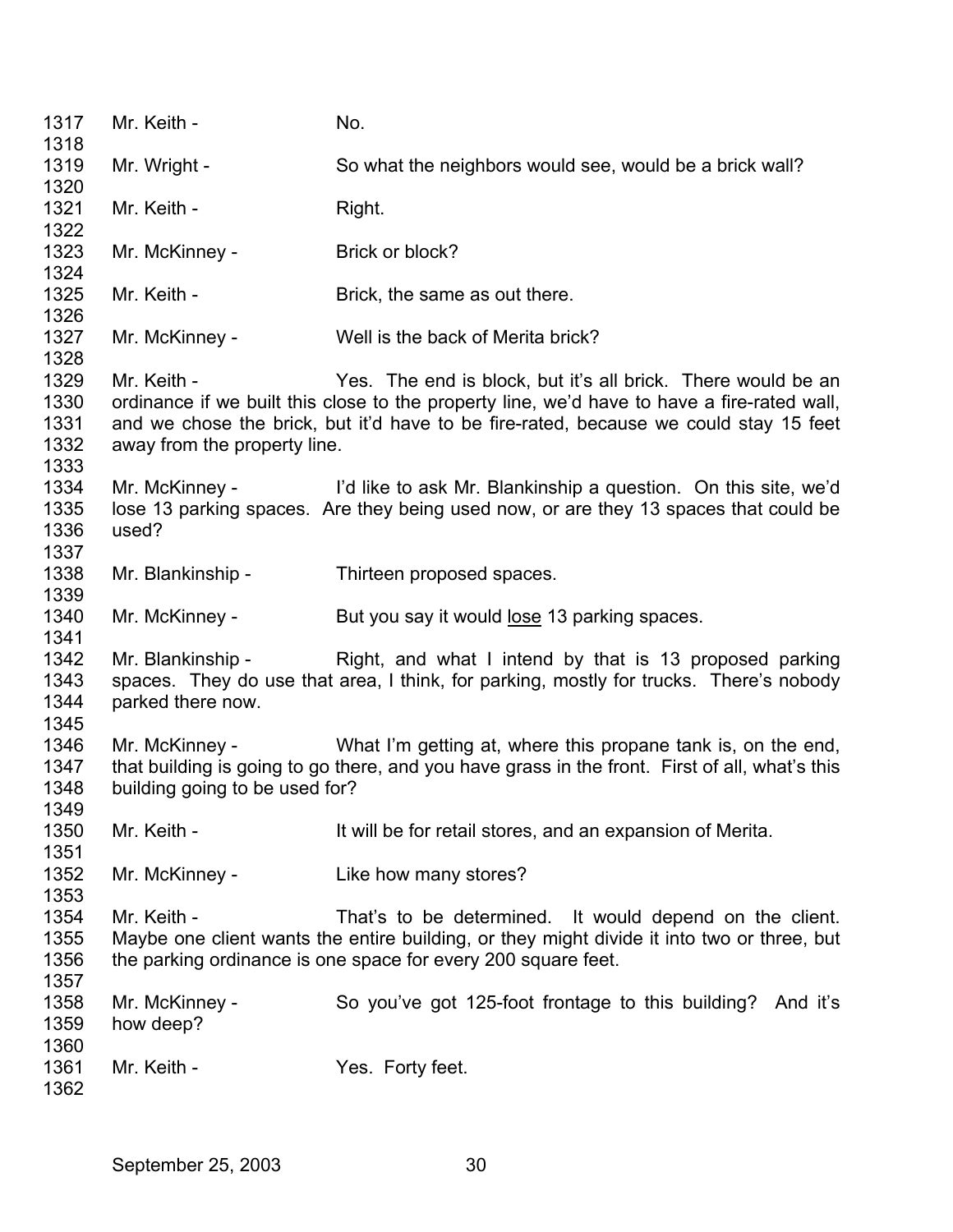| 1363<br>1364<br>1365 | Mr. McKinney -<br>sidewalk.                      | So what would you do, just extend the parking lot, the                 |
|----------------------|--------------------------------------------------|------------------------------------------------------------------------|
| 1366<br>1367         | Mr. Keith -<br>parking in front of the building. | Go back to this other picture, this grass area would all be            |
| 1368                 |                                                  |                                                                        |
| 1369<br>1370         | Mr. McKinney -                                   | That's not there now?                                                  |
| 1371                 | Mr. Keith -                                      | No, that would be the building, right beside where that block          |
| 1372                 | wall is.                                         |                                                                        |
| 1373                 |                                                  |                                                                        |
| 1374                 | Mr. McKinney -                                   | Where the propane tank is.                                             |
| 1375                 |                                                  |                                                                        |
| 1376                 | Mr. Keith -                                      | All the rest of it would be incorporated into a parking lot, like      |
| 1377                 | you saw in the other drawing.                    |                                                                        |
| 1378                 |                                                  |                                                                        |
| 1379                 | Mr. McKinney -                                   | How far off this parking lot, to the left, is the bank?                |
| 1380                 |                                                  |                                                                        |
| 1381                 | Mr. Keith -                                      | It would be adjacent to the bank.                                      |
| 1382                 |                                                  |                                                                        |
| 1383                 | Mr. McKinney -                                   | It would come right to the curb?                                       |
| 1384                 |                                                  |                                                                        |
| 1385                 | Mr. Keith -                                      | Yes.                                                                   |
| 1386                 |                                                  |                                                                        |
| 1387                 | Mr. McKinney -                                   | Where are you going to put the propane tank? Or is that                |
| 1388                 | going to be eliminated?                          |                                                                        |
| 1389                 |                                                  |                                                                        |
| 1390                 | Mr. Keith -                                      | I don't know. That would have to be determined.                        |
| 1391                 |                                                  |                                                                        |
| 1392                 | Mr. McKinney -                                   | What do you mean, it would have to be determined? You're               |
| 1393<br>1394         |                                                  | the engineer: you're supposed to know what you're going to do with it. |
| 1395                 | Mr. Keith -                                      | It's going to be natural gas; we're going to change over.              |
| 1396                 |                                                  |                                                                        |
| 1397                 | Mr. McKinney -                                   | So you're going to take that out; it's going to be eliminated.         |
| 1398                 |                                                  |                                                                        |
| 1399                 | Mr. Keith -                                      | Yes.                                                                   |
| 1400                 |                                                  |                                                                        |
| 1401                 | Mr. McKinney -                                   | I agree with you, that building would shield a lot of noise            |
| 1402                 | from houses in the rear.                         |                                                                        |
| 1403                 |                                                  |                                                                        |
| 1404                 | Mr. Wright -                                     | And it would be no closer to the rear line than the existing           |
| 1405                 | building?                                        |                                                                        |
| 1406                 |                                                  |                                                                        |
| 1407                 | Mr. Keith -                                      | No, it would be exactly the same, keep a straight building.            |
| 1408                 |                                                  |                                                                        |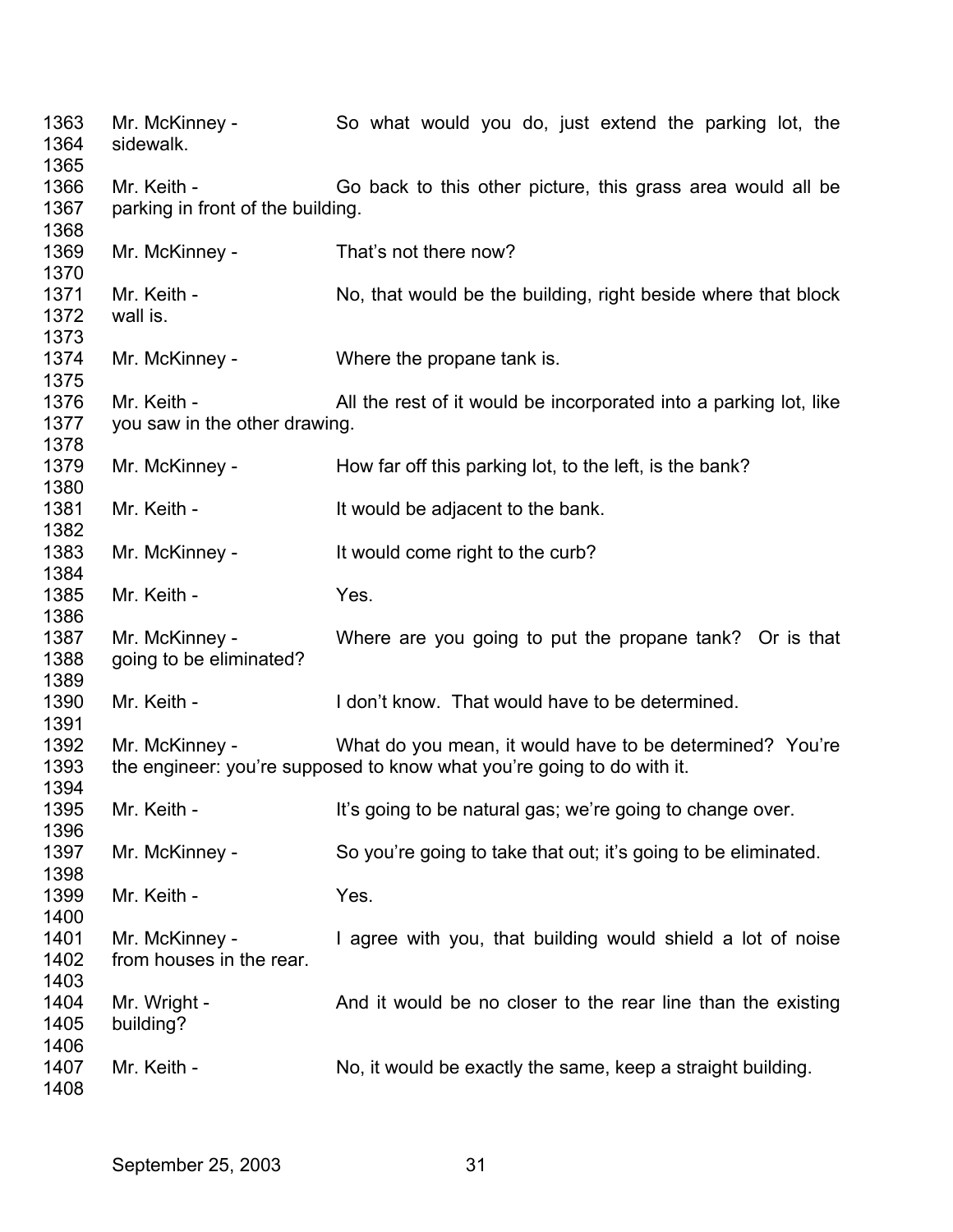1409 1410 1411 Mr. Wright - Any further questions of member of the Board? Anyone here in opposition to this request?

- 1412 1413 1414 1415 After an advertised public hearing and on a motion by Mr. McKinney, seconded by Mr. Kirkland, the Board **granted** application **A-111-2003** for a variance to build an addition at 3623 Mechanicsville Turnpike (Pemberton Place) (Parcels 802-735-6802 and 802- 734-6795). The Board granted the variance subject to the following conditions:
- 1416

1425

1450

1417 1418 1419 1. This variance applies only to the rear yard setback. All other applicable regulations of the County Code shall remain in force.

- 1420 1421 1422 2. The proposed building shall match the adjacent building as nearly as practical, including brick on the north end.
- 1423 1424 3. The final site design shall conform to the conditions imposed on the plan of development by the Planning Commission.
- 1426 1427 4. There shall be no loading doors on the wall facing the alley.

| 1428 | Affirmative:   | Balfour, Kirkland, McKinney, Nunnally, Wright | 5 |
|------|----------------|-----------------------------------------------|---|
|      | 1429 Negative: |                                               |   |
| 1430 | Absent:        |                                               |   |

1431

1432 1433 1434 1435 1436 1437 The Board granted this request, as it found from the evidence presented that, due to the unique circumstances of the subject property, strict application of the County Code would produce undue hardship not generally shared by other properties in the area, and authorizing this variance will neither cause a substantial detriment to adjacent property nor materially impair the purpose of the zoning regulations.

- 1438 1439 1440 1441 1442 1443 1444 1445 1446 1447 **A -112-2003 FIRST MENNONITE CHURCH** requests a variance from Sections 24-94 and 24-96(b) of Chapter 24 of the County Code to build a church building at 601 East Parham Road (Parcel 788-758-9933), zoned R-2C, One-family Residence District (Conditional) (Fairfield). The lot width requirement and parking lot location requirement are not met. The applicant has 385 feet lot width and parking in the front yard, where the Code requires 400 feet lot width and allows parking in the rear yard. The applicant requests a variance of 15 feet lot width and the parking lot location.
- 1448 1449 Mr. Wright - Please state your name. Does anyone else desire to speak? Would you raise your right hand and be sworn please?
- 1451 1452 1453 Mr. Blankinship - Do you swear that the testimony you are about to give is the truth, the whole truth, and nothing but the truth, so help you God?
- 1454 Mr. Hulsey - Yes sir. My name is J. Hulsey. Basically, this property was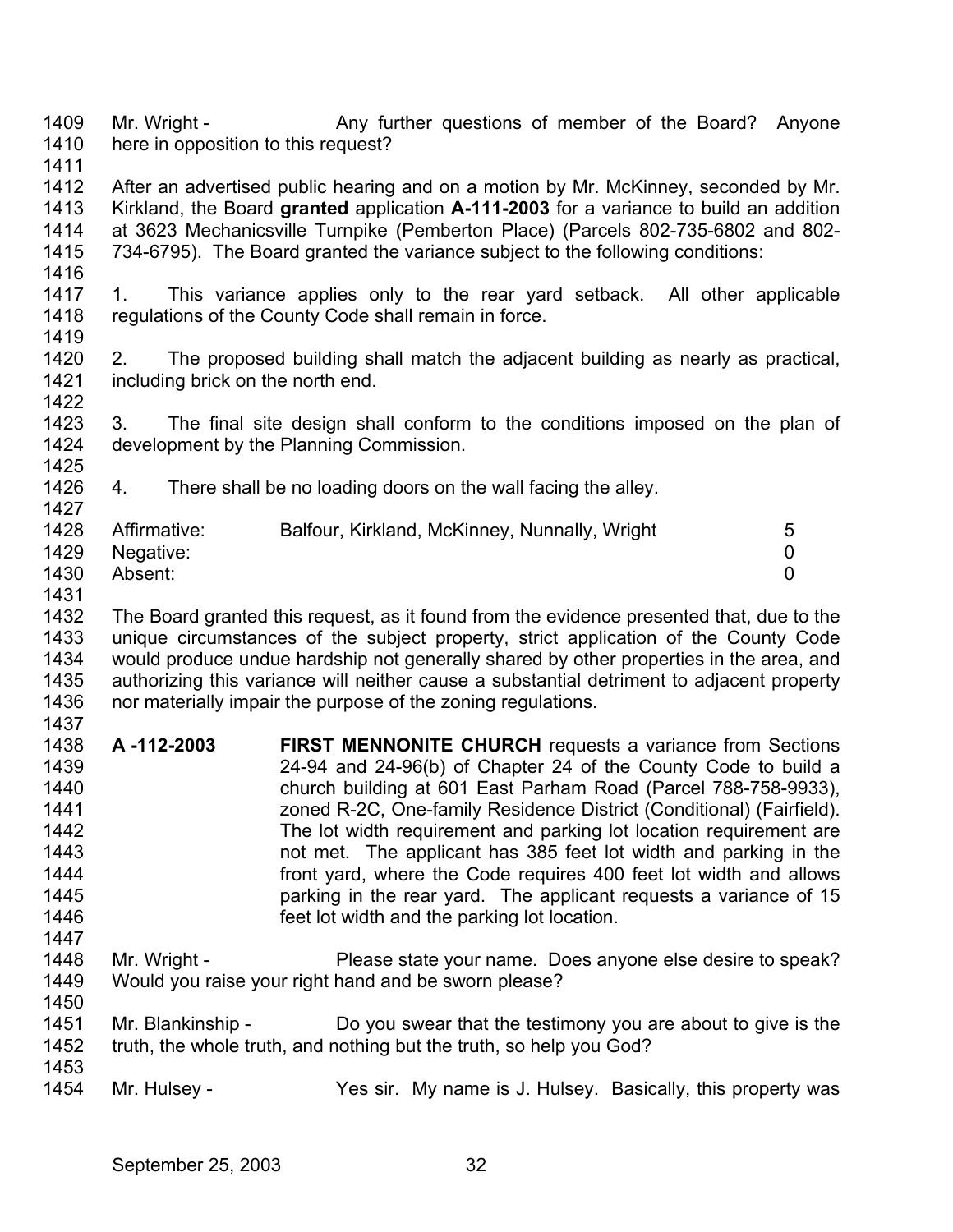1455 1456 1457 1458 1459 1460 1461 1462 1463 1464 1465 1466 1467 1468 1469 1470 1471 1472 1473 1474 1475 1476 1477 1478 1479 1480 1481 1482 1483 1484 1485 1486 1487 1488 1489 1490 1491 1492 1493 1494 1495 1496 1497 1498 1499 1500 purchased by the church, back during the summer months. We've gone through several -- we had to have it rezoned, conditionally, to R-2C. I believe it was R-6 prior. The side lot requirement of 400 feet is not met. When you take the setback off that property line that is to the west, you have approximately 385 feet. That's merely a condition of the property. The other variance in question has to do with parking, and in the staff report, it talks about it being to the front of the building. I'm not sure how "front" gets defined, but we merely placed the parking in our planning. What's not shown in these drawings is, the property tapers off and finds a low spot there at the corner of St. Charles and Parham, which is the northwest corner, right where the cursor is. Our proposed BMP is also just adjacent to the parking lot, and this whole property, basically, wants to flow from east to west. The location of the church building as shown there is on the flattest portion of the property. We did that simply to eliminate the amount of cut and fill we would have to do to build the structure. Mr. McKinney - Mr. Blankinship, further down Greg Windsor is applying for zoning for residential. How's that going? Mr. Blankinship - I don't know. Mr. McKinney - In the Land Use Plan, I don't think it's been changed – it was all for business, wasn't it? Mr. Blankinship - I know it is on the north side of Parham; I'm not sure how far that extends. Mr. McKinney - It was on the south side too, unless it's been changed. I know that's what we put in, was upscale office along that Parham corridor. Mr. Blankinship - That, of course, would have been discussed when the property was rezoned for this use. Mr. McKinney - But it was R-6. Mr. Hulsey - That's correct. It was R-6. It was originally approved for a Plan of Development in 1997 or 1999. Mr. McKinney - Was that for apartments? Mr. Hulsey - No, it was an assisted care living facility. Mr. McKinney - It was a condition case, the zoning? Mr. Hulsey - The Yes sir. It was an R-6C, and in our discussions with the Planning Office, and in our proposal to change it to something that would allow the church to go there, their feeling was, I think, the Ten-Year Plan called for office along that corridor there. The Planning people who we spoke with felt that perhaps the church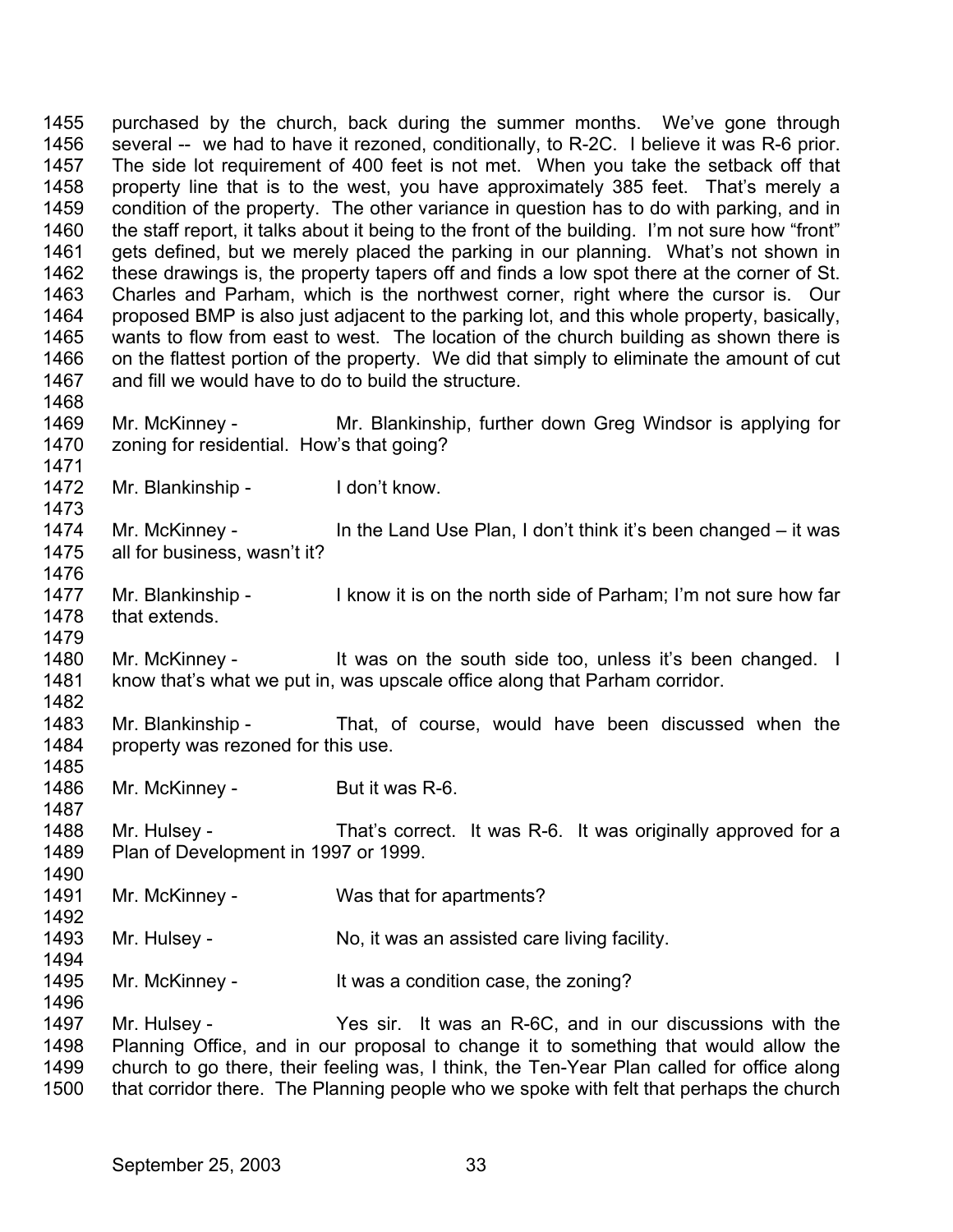would make a nice transition from office across the street, to a church, to residential, which I believe is the Wildwood Subdivision behind us directly. I don't want to speak for the Planning Commission, but that was the logic. Mr. McKinney - You've got two churches about eight blocks from there. You guys wouldn't like to have a condition where you pay the County taxes, would you. Mr. Hulsey - No, I'm sure the church is not real attuned to that idea. Mr. McKinney - Where is the church located now, Mr. Hulsey? Mr. Hulsey - 2350 Staples Mill Road. The property has been purchased by Guminick Properties. We have approximately ten months to vacate our current property. You may or may not be familiar with Guminick Properties, but I'm sure they're reselling all of that. Mr. McKinney - I'm familiar with them. 2350, what's that close to? Mr. Hulsey - The Music of the street from the old Heilig Myers building. It's where Suburban Apartments used to be. Mr. McKinney - The Know where it is. He's torn down all of Suburban Apartments. Mr. Hulsey - Yes sir, he has. Most of them, maybe it's not Suburban on the other side of the church, those are still standing. Mr. McKinney - What is your connection with First Mennonite Church?\ Mr. Hulsey - The Mr am the former Congregational Chairperson, and I just vacated that post on August 31, and I am a member of the Building Commission. Mr. McKinney - How many parishioners do you have? Mr. Hulsey - There are approximately 100 people in our roster right now. Mr. McKinney - The church you propose will hold how many? Mr. Hulsey - Two hundred to two hundred fifty. I believe it's 250 on the sanctuary size, and that determined the parking spaces at 65, I believe. Mr. McKinney - Do you plan on having any daycare or anything like that there ? Mr. Hulsey - The At this time, no.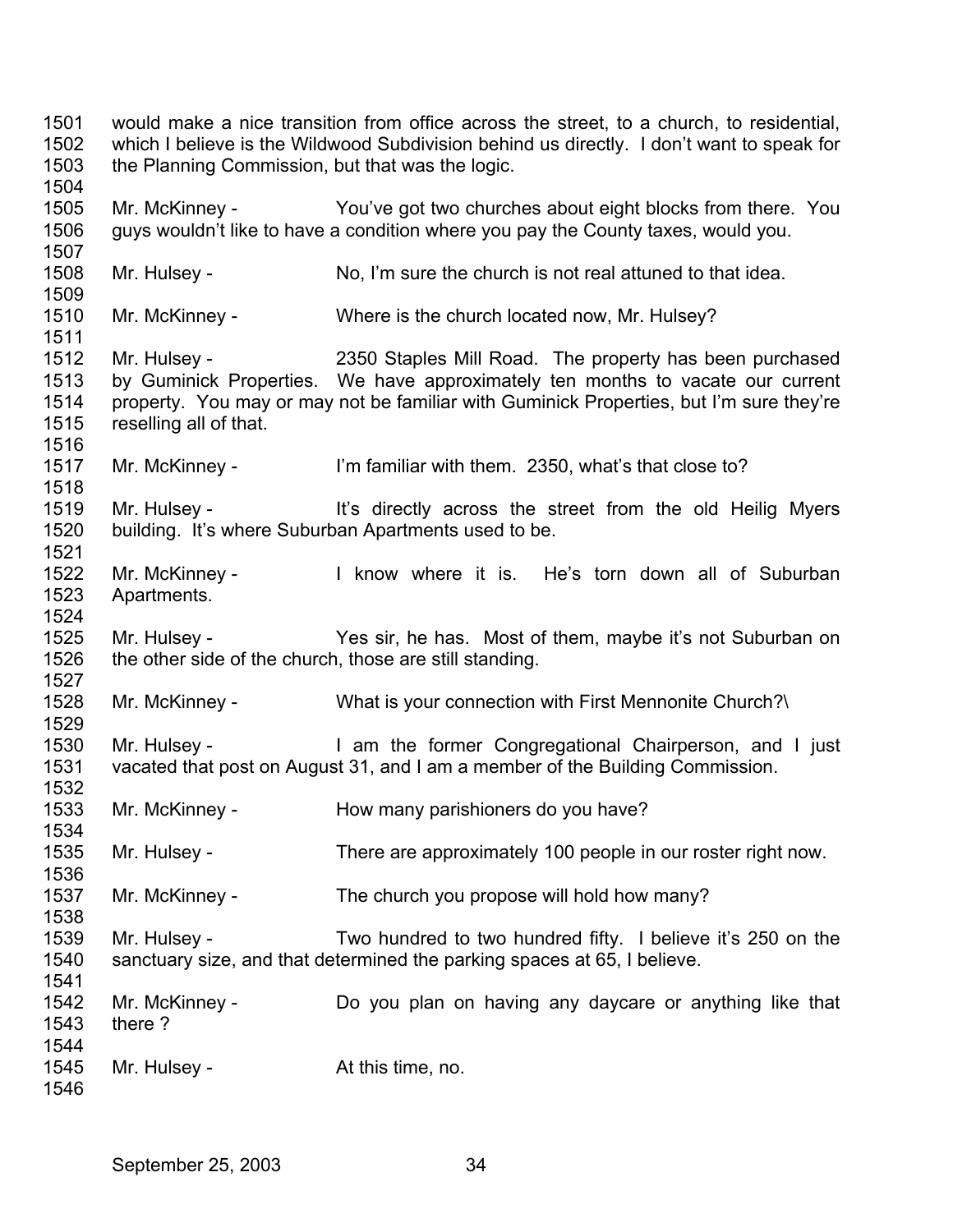1547 1548 1549 1550 1551 1552 1553 1554 1555 1556 1557 1558 1559 1560 1561 1562 1563 1564 1565 1566 1567 1568 1569 1570 1571 1572 1573 1574 1575 1576 1577 1578 1579 1580 1581 1582 1583 1584 1585 1586 1587 1588 1589 1590 1591 1592 Mr. Wright - Why couldn't you put the church where the parking is, and the parking where the proposed church building is? Mr. Hulsey - It was merely a matter of design, sir. Most of the run-off is going to come from what we do to this property is coming from the roof lines and the parking, and it was merely a means of putting the parking adjacent to where the proposed BMP is. It was economics, I'm sure, that the civil engineer who designed it and our architect thought that was the best fit for the property. The other thing I would like to add to the staff report, is that in the back of this property, all of this property is wooded. It abuts the County Library that's on the corner of Franconia and Parham. The property's that just to the right in the photo there, is now developed by the County. That's the library. Mr. McKinney - That's the North Park Library. Mr. Hulsey - The sir. The way we're wanting to try to maintain this property is to maintain all of those woods between ourselves and the library, and we sort of an outdoor natural area, perhaps where kids could get outside. If we end up putting parking back there, that's obviously going to change all of that planning and thinking. Mr. McKinney - The Mr. Hulsey, let me ask you this. The tree line from your entrance to the first house on St. Charles and the other houses' yards that back up to it, how much of that tree line, of that buffer, are you going to leave? Mr. Hulsey - The proffers require that we maintain a 50-foot buffer off that back line. Mr. McKinney - Fifty feet doesn't do anything. Mr. Hulsey - That's what the proffers are asking us to do. That's what was put before the Planning Commission. We would like to leave it as natural as possible. Mr. McKinney - How far is your driveway off of your lot line? Mr. Hulsey - I do not know that sir, not off the top of my head. I don't have the plat with me. Mr. Blankinship - Just eye-balling it, you see the 45-foot setback there, so it's roughly 50 feet. Mr. McKinney - To the driveway? Mr. Wright - The Muslim Hit's a little more than that.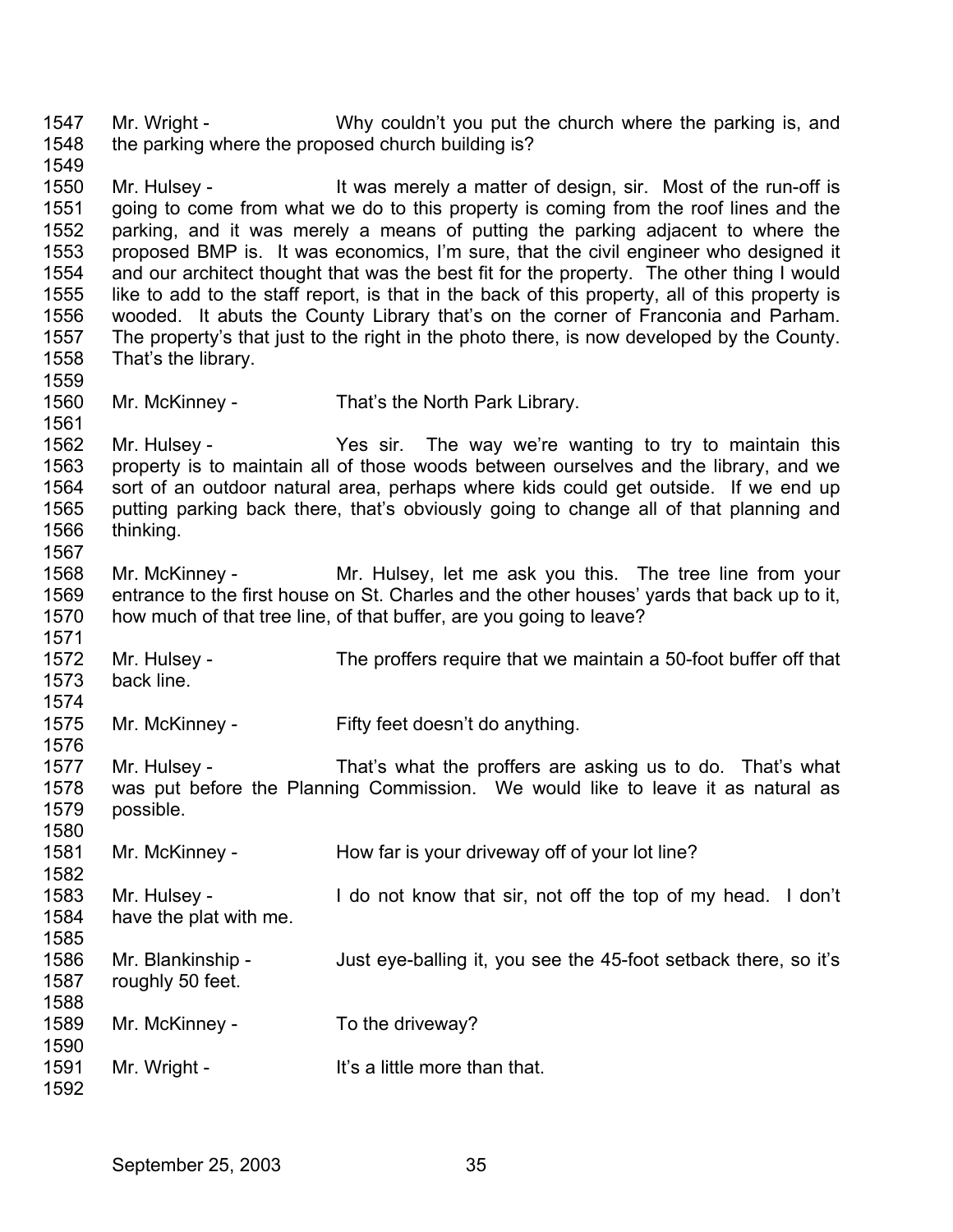1593 1594 1595 1596 1597 1598 1599 1600 1601 1602 1603 1604 1605 1606 1607 1608 1609 1610 1611 1612 1613 1614 1615 1616 1617 1618 1619 1620 1621 1622 1623 1624 1625 1626 1627 1628 1629 1630 1631 1632 1633 1634 1635 1636 1637 1638 Mr. Blankinship - A little bit more, probably. Mr. Wright - It's 46 feet, you see that little area there; it's probably more in the range of 60. Another thought too, if you put the parking, if you switched it, what would be the impact on the residences? Maybe the impact would be less where is the parking is proposed, than it would be if you put it behind the church. Mr. Hulsey - From a lighting standpoint, I would agree. We have to put the shoebox type lighting that reflects up, but if you put it behind the church, I would assume that would impact more of these houses along Ironington Road. Mr. McKinney - Have you talked to all the neighbors there? Mr. Hulsey - Yes sir. They've been part of the process, and they were all obviously called with the rezoning hearing, as well. The neighborhood association that was there ………… Mr. McKinney - Chamberlayne? Chamberlayne Civic Association? That's what it is. Mr. Hulsey - That neighborhood association was also given notice when we went to rezone the property. Nobody has shown up in opposition to anything that we've done. All of my calls into the Planning Office, just trying to track this, to see how it was going for the rezoning process, they didn't have any calls from the neighborhood. Mr. McKinney - So you have to give Mr. Guminick possession when? Mr. Hulsey - **Mid-July of this coming year.** Mr. McKinney - Of 2004? Mr. Hulsey - The sir. The church's time frame right now is such that I'm not certain that construction, with all of the proper permit and approvals, POD's, I'm not sure that construction will finish in time for the church to simply make one move. We're probably going to be meeting in an alternate location. Mr. McKinney - You don't have any idea where that will be though? Mr. Hulsey - There are plenty of churches with space that they're glad to rent, and we'd be looking into something like that sir. But it would not be on this property. Mr. McKinney - You say nobody showed up? Mr. Hulsey - No one. No one at any of the County hearings for the rezoning, and all of my calls to Mr. Coleman's office, who handled this case for the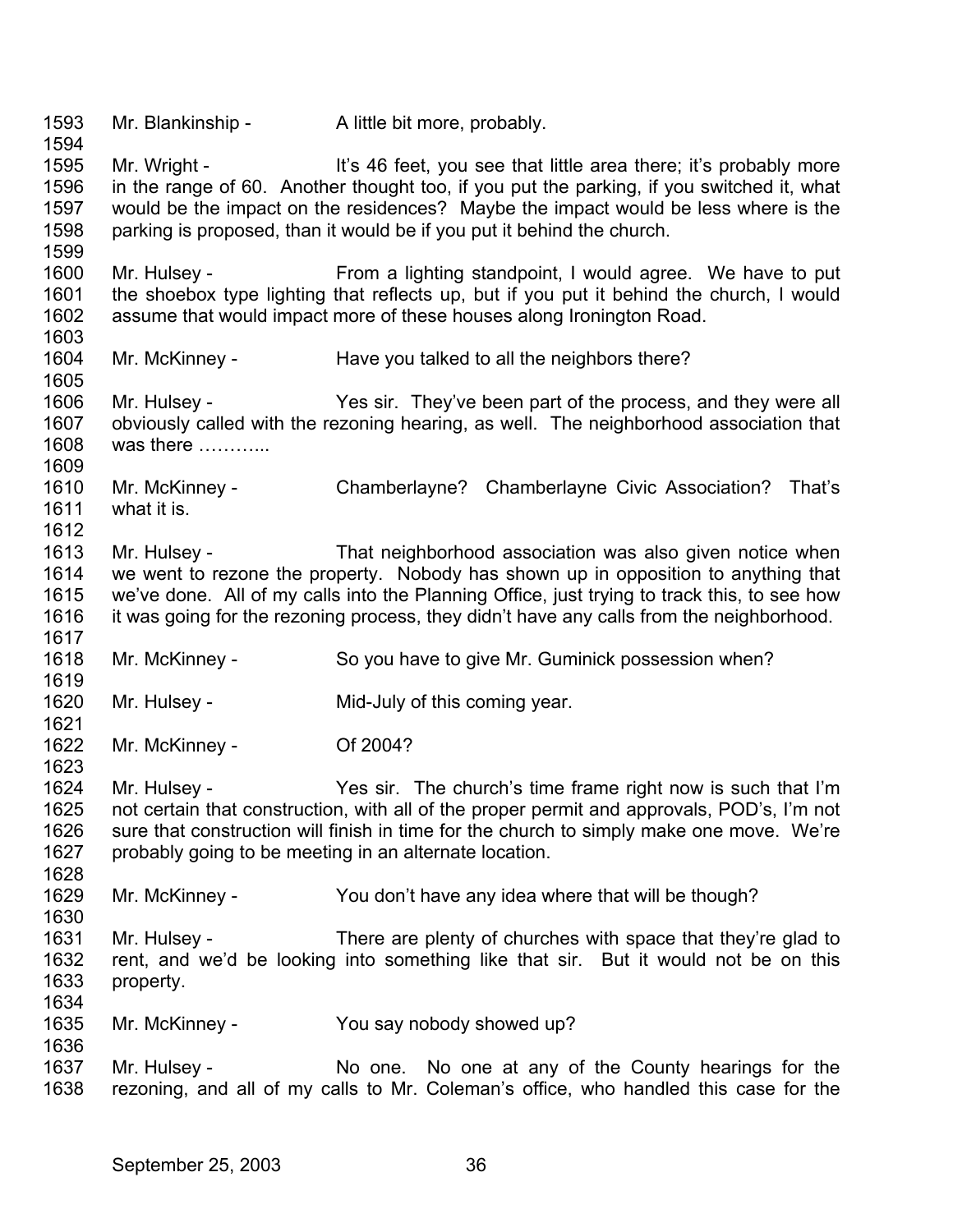1639 1640 1641 1642 1643 1644 1645 1646 1647 1648 1649 1650 1651 1652 1653 1654 1655 1656 1657 1658 1659 1660 1661 1662 1663 1664 1665 1666 1667 1668 1669 1670 1671 1672 1673 1674 1675 1676 1677 1678 1679 1680 1681 1682 1683 1684 Planning Office, and he helped walk us through how to write our proffers, what was going to be required. Mr. McKinney - Who was that? Mr. Hulsey - Tom Coleman. I checked with him on a fairly regular basis, to make sure, had he had any calls, you put the rezoning sign up, and I personally made sure if he'd had any calls on it, and he said none. Mr. McKinney - Do you have any problem with deferring this for 30 days? Mr. Hulsey - Yes, because this variance is required, we are on the docket for the October 22 Plan of Development meeting. Obviously, this variance is required prior to POD going any farther. Mr. McKinney - POD can be deferred too. You're interested in trying to get it approved, aren't you? Mr. Hulsey - Yes sir. Mr. McKinney - I think in your best interest, a 30-day deferral would be good to work out some of the problems I have with it. Mr. Hulsey - If that's what the County requests, then we'll abide by it. Mr. McKinney - Since you're saying that you'll probably have to go somewhere else anyhow, you're not going to be able to make this July deadline. Mr. Hulsey - It's undetermined at this point. My builder swears up and down, if he can get started in February or March ………. Mr. McKinney - Who's your builder? Mr. Hulsey - Century Construction, and he thinks that he needs four good months to get this building up. I'm skeptical of that, but it's debatable whether we've got them. Mr. McKinney - Who's your architect? Mr. Hulsey - A gentleman by the name of Eric Hepler. Mr. McKinney - Where's he located? Mr. Hulsey - The He's located in Midlothian, and our civil engineer is a gentleman by the name of Carl Palmer. Excuse me, I've got that name wrong. Carl is his first name; he's also located in Midlothian, and he was hired by our architect, on our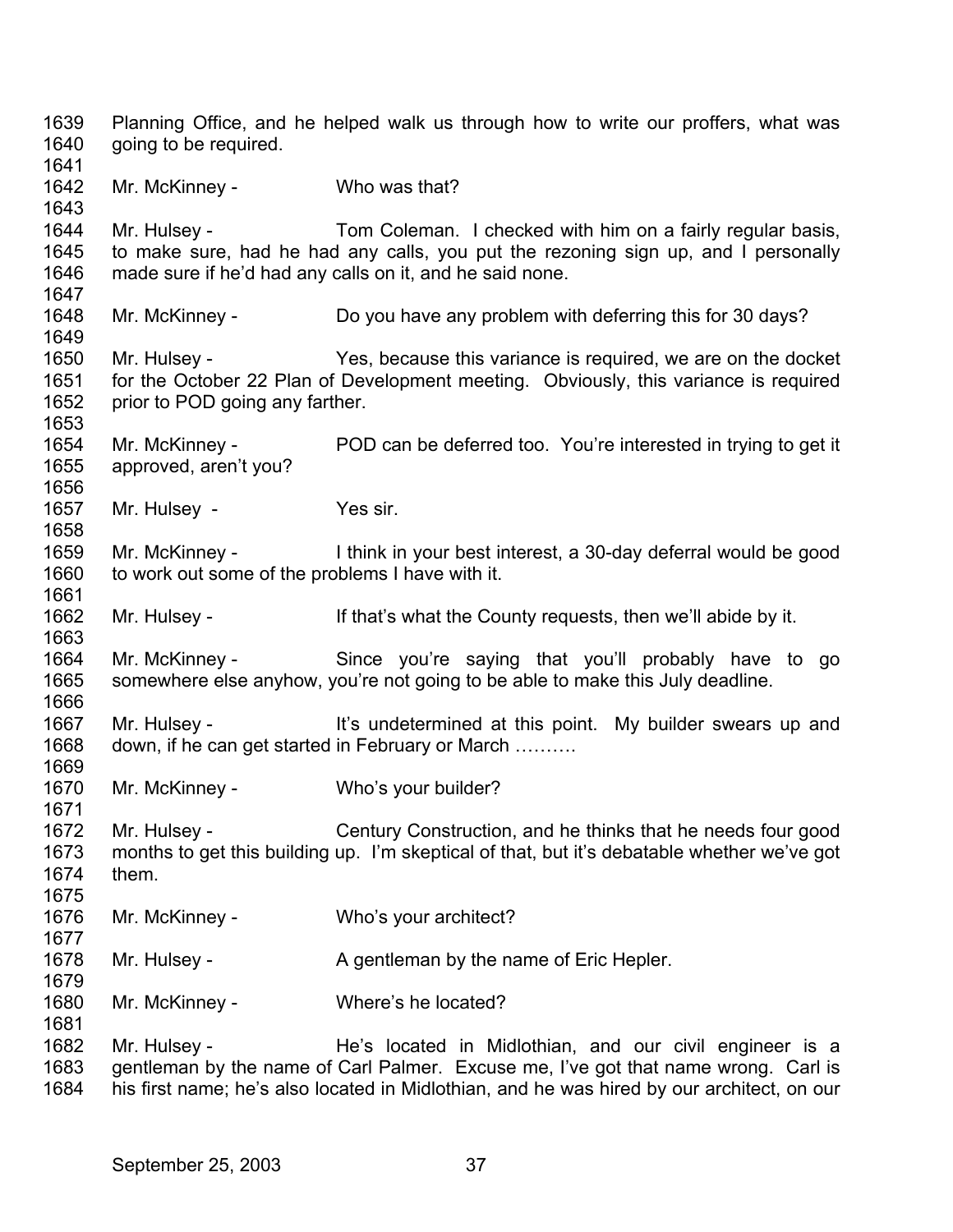1685 1686 1687 1688 1689 1690 1691 1692 1693 1694 1695 1696 1697 1698 1699 1700 1701 1702 1703 1704 1705 1706 1707 1708 1709 1710 1711 1712 1713 1714 1715 1716 1717 1718 1719 1720 1721 1722 1723 1724 1725 1726 1727 1728 1729 1730 behalf, and he really is the one who is responsible for most of the site planning. Mr. McKinney - Ckay. I'd like to see you defer it for 30 days. Mr. Hulsey - Are you asking me to request that? Mr. McKinney - You can if you'd like. Mr. Blankinship - They can do it whether or not you request it. Mr. Hulsey - Okay, if that's what the Board wishes, that's fine. Mr. McKinney - I just don't understand the people not having any input over there, because I live two blocks from there. Mr. Hulsey - Did you have any input? Mr. McKinney - Inever got a notice on it, until I got my packet. Upon a motion by Mr. McKinney, seconded by Mr. Kirkland, the Board **deferred** application **A-112-2003** for a variance to build a church building at 601 East Parham Road (Parcel 788-758-9933). The case was deferred to allow time to discuss it with the neighbors and the civic association, from the September 25, 2003, until the October 23, 2003, meeting. Affirmative: Balfour, Kirkland, McKinney, Nunnally, Wright 5 Negative: 0 Absent: 0 **A -113-2003 EARL MCCATTY** requests a variance from Section 24-94 of Chapter 24 of the County Code to build a Florida room at 5601 Cupula Drive (Hechler Village) (Parcel 814-721-5068), zoned R-3, One-family Residence District (Fairfield). The rear yard setback is not met. The applicant has 35 feet rear yard setback, where the Code requires 40 feet rear yard setback. The applicant requests a variance of 5 feet rear yard setback. Mr. Wright - Please state your name. Does anyone else desire to speak? Would you raise your right hand and be sworn please? Mr. Blankinship - Do you swear that the testimony you are about to give is the truth, the whole truth, and nothing but the truth, so help you God? Mr. Bradshaw - So help me God. Good morning sirs. My name is Chuck Bradshaw. I'm the President of B&B Custom Homes. Mr. McCatty had taken out a building permit a year and a half ago, to do an addition. He had a contractor who was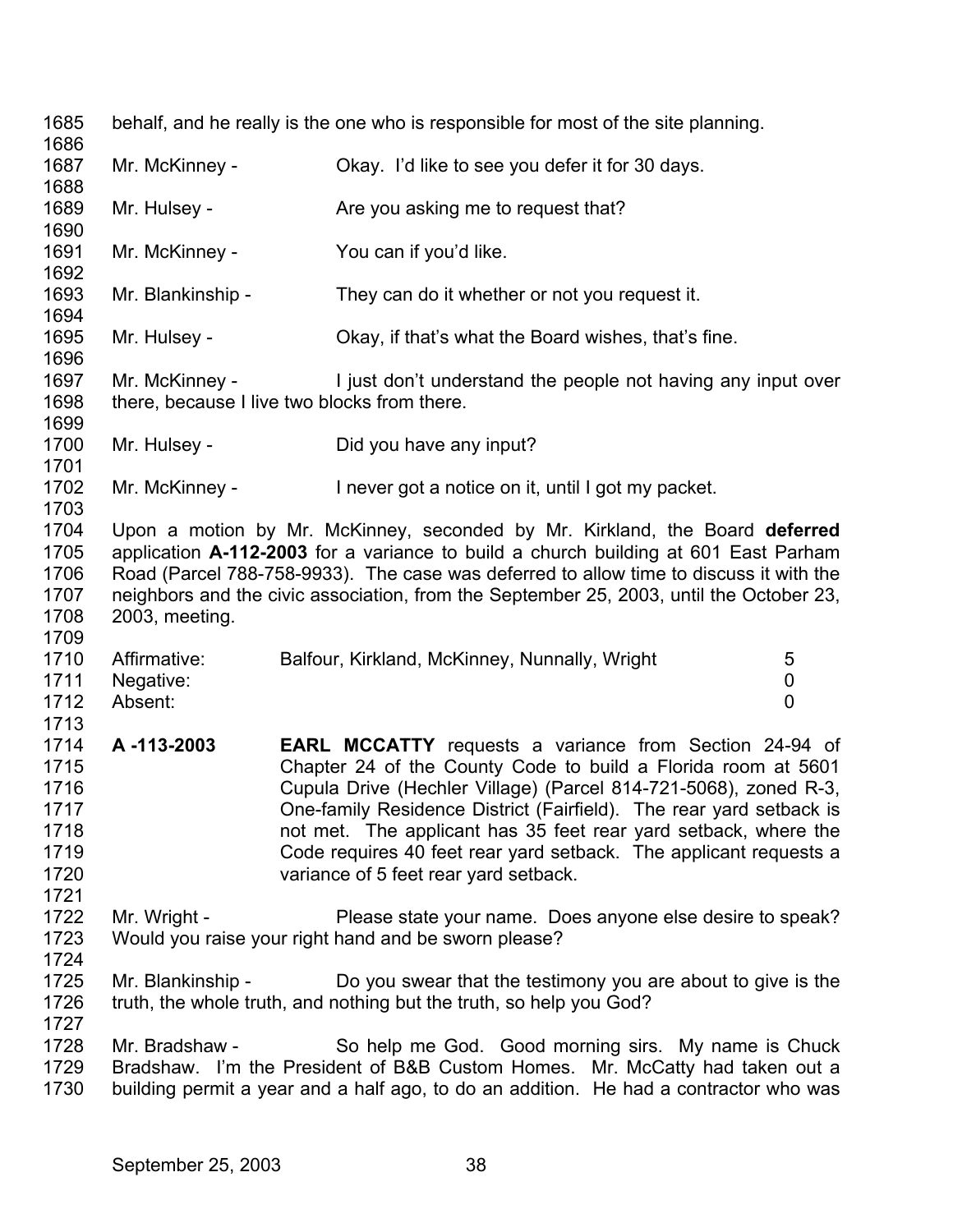1731 1732 1733 1734 1735 1736 1737 1738 1739 1740 1741 1742 1743 1744 1745 1746 1747 1748 1749 supposed to be doing a good job, who ended up taking him. The Board of Contractors is looking for him; we're looking for him; he did the job half-way. The photographs that you have, you can plainly see what he has left with the man. That has nothing to do with the addition, but he did enclose, and showing from this view right here, you're looking at the little offset in the back, which is actually Mrs. McCatty's sunroom. As you know, when you build a house, once the walls get up, it's a little bit smaller than what you really think it's going to be when it's being built. We are requesting that we can extend on the back of this, six feet, which would actually be four feet into the variance, of approximately 44 square feet, just so we can give this lady a little bit more of a sunroom where she can have her plants. We can't go to the other side because of the side variance. Coming out of the set of French doors right there, it actually has a set of brick steps coming down there (you can't see it because of the privacy fence). Right when you get to the base of the brick steps, you go into the main house, the utility room, which is probably about 7 by 8, which houses the hot water tank, washer and dryer, that's on ground level, and you actually take two steps up to get into the main house. Coming that way, we would have to destroy and lower down everything, it would be a two-level little sunroom. The only thing that we could do is to go back six feet and give her a little bit of extra space in her little room.

1750 Mr. Wright - What is this proposed garage that we have on this plat here?

1752 1753 1754 Mr. Bradshaw - I'm sorry, that garage is standing. I'm not sure how long they've had it, but it's been there for quite some time.

1755 1756 1757 Mr. Wright - So this is an old plat that shows before the garage was constructed. That carport is not involved in this at all?

1758 Mr. Bradshaw - No sir.

1751

1759

1761

1760 Mr. Kirkland - Are you going to complete the carport?

1762 1763 1764 1765 1766 1767 1768 1769 1770 Mr. Bradshaw - Yes sir. I feel sorry for these people. The man who actually did the job took all their money, so we're looking for him for fraud and everything else. We've had to go back in, as far as structurally. Inspector Green, you can see the carport, and we're re-doing that for the people also. Mr. Green said he wouldn't park his truck under it. As you can see, Mr. McCatty's truck is sitting right there. He said he didn't even like standing under it. So we have redone the carport, and we're getting ready to put columns, aluminum support columns underneath the corners. Nothing this man did passed the building codes.

| 1771 | Mr. McKinney - | Did he get a permit?        |
|------|----------------|-----------------------------|
| 1772 |                |                             |
| 1773 | Mr. Bradshaw - | He had a permit.            |
| 1774 |                |                             |
| 1775 | Mr. McKinney - | He never got an inspection? |
| 1776 |                |                             |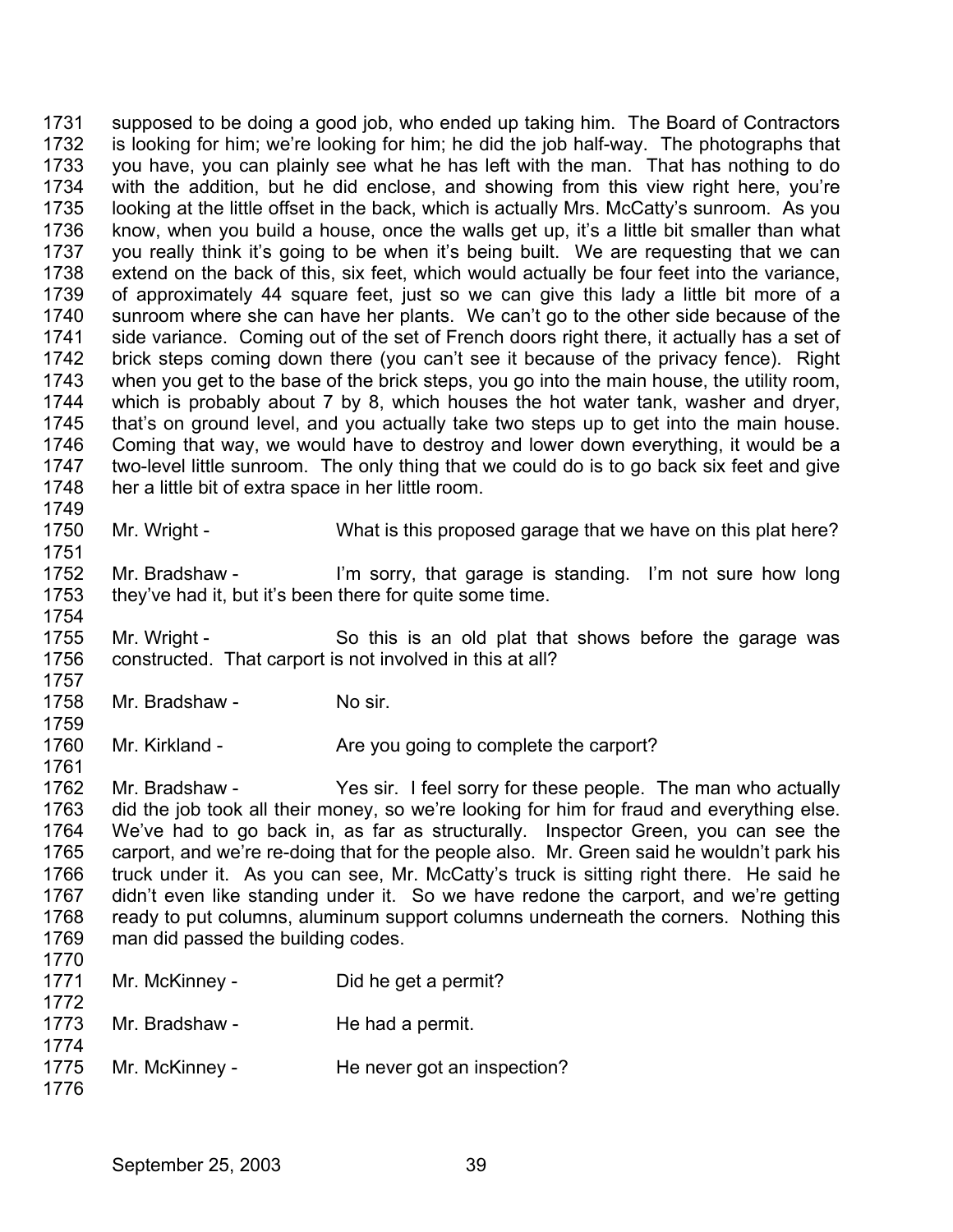1777 1778 1779 1780 1781 1782 1783 1784 1785 1786 1787 1788 1789 Mr. Bradshaw - Let me put it this way. He went to the County, and this is something maybe the County can work on, he went to the County and got the building permit in Mr. McCatty's name, without showing any ID or anything. When I got involved, I said there's not much you can do, the building permit's in your name. He said he didn't even know where to go to get a permit. This man is retired from the Air Force. He's a decent man, he's raised four children, and he doesn't know anything about this. The plumbing permit and the building permit were obtained in his name. We've come to find out that this man who was doing it, had gotten his license a month before he took this contract on. It was approximately a \$25,000 contract. I told Mr. McCatty there was no way I could build it for \$25,000; I have to put food on my table also, but he was actually a Class C, and he went up there and got the building permit in Mr. McCatty's name.

1790 1791 Mr. McKinney - Mr. Bradshaw, he had to have the owner's signature on the application for the building permit.

1793 Mr. Blankinship - Not if he forged it.

1795 1796 1797 Mr. Bradshaw - That's just it; he didn't. We're looking for him. The Board of Contractors is looking for him.

- 1798 1799 1800 Mr. McKinney - The County has a copy of the building permit with Mr. McCatty's name on it, which he signed to allow this to be filed on his property, unless, as Mr. Blankinship says, he forged it.
- 1802 1803 1804 Mr. Balfour - By the way, there's a statute you're probably aware of, your client ought to check with the Board of Contractors, there's a statute that sets up a fund for people who are defrauded by contractors, if they want to proceed under it.
- 1806 1807 1808 Mr. Bradshaw - We're looking for him; we've had private servers; we've had addresses for this man. Obviously, he is bouncing from one place to the other.
- 1809 1810 Mr. Balfour - This is a separate fund that the State maintains. When you get your contractor's license, you put a deposit in.
- 1812 1813 1814 Mr. Bradshaw - Yes sir. There is a meeting on October 21. Mr. McCatty and I are going to be there. They have requested that this man be there, but they're going after him. They want him big time too.
- 1815

1811

1792

1794

1801

1805

1816 1817 1818 1819 Mr. McKinney - The Mr. Bradshaw, what Mr. Balfour is telling you, there is a State fund for contractors who leave a job unfinished, and they've got the money for where the owner of the property can apply ...........

1820 1821 1822 Mr. Bradshaw - I'll learn more about that on October 21. From what the attorney says, we have to get a judgment against him in the courts, and by not being able to serve him, we're going in different directions trying to find him, even mobile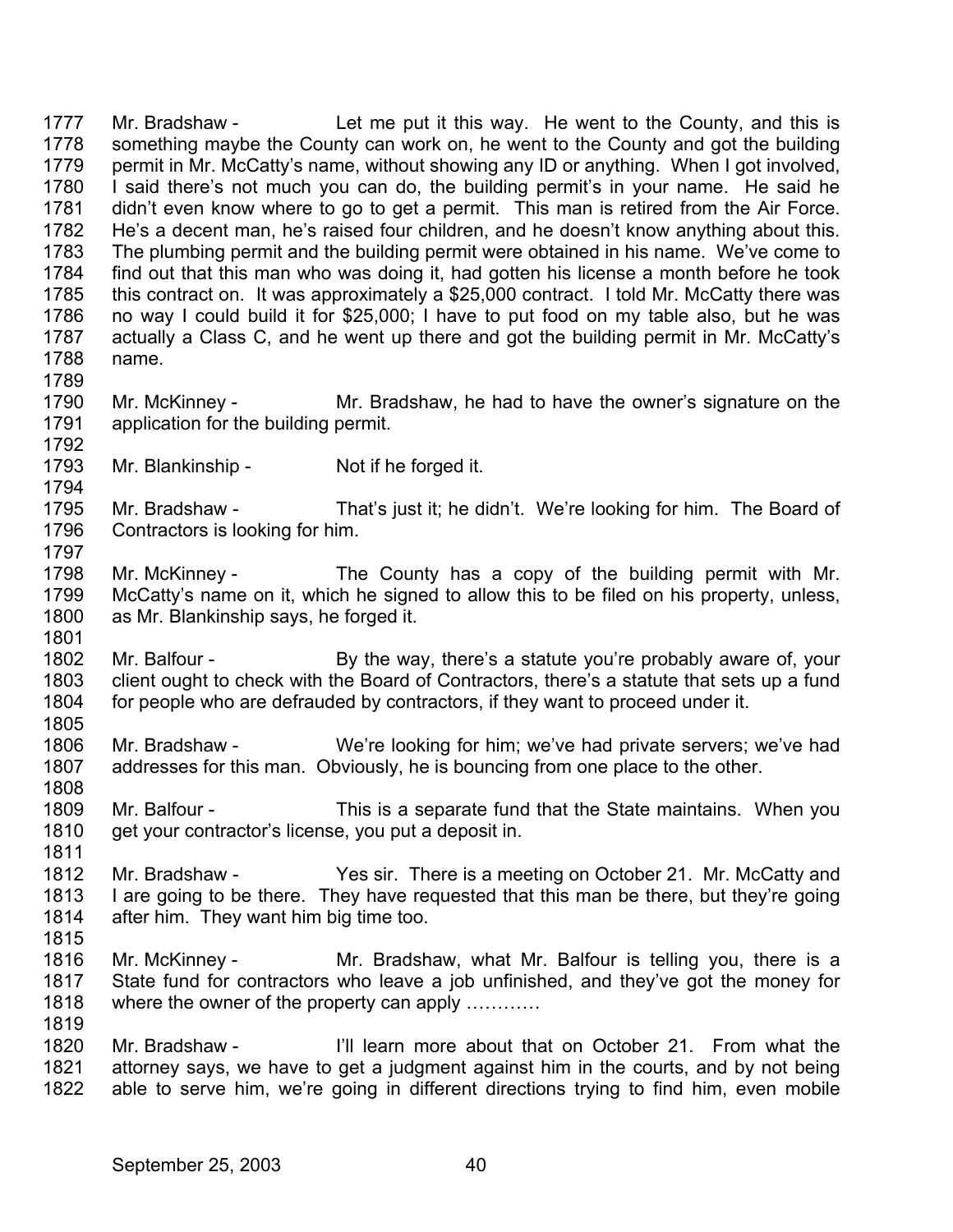1823 numbers, that we're trying to trace him down with.

1824

1835

1845

1848

- 1825 1826 1827 Mr. McKinney - This fund is handled through the Department of Occupational Services
- 1828 1829 1830 1831 1832 Mr. Bradshaw - The fund would pay Mr. McCatty up to \$10,000, plus his attorney's fees. Again, we have to find him; we have to get a judgment. From what the attorney says, they can go ahead and file, but I'm not a lawyer. To be honest, I don't know exactly what needs to be done.
- 1833 1834 Mr. Wright - Any further questions from members of the Board? Anyone here in opposition to this request?
- 1836 1837 1838 1839 1840 After an advertised public hearing and on a motion by Mr. McKinney, seconded by Mr. Nunnally, the Board **granted** application **A-113-2003** for a variance to build a Florida room at 5601 Cupula Drive (Hechler Village) (Parcel 814-721-5068). The Board granted the variance subject to the following conditions:
- 1841 1842 1843 1844 1. Only the improvements shown on the plan filed with the application may be constructed pursuant to this approval. No substantial changes or additions to the layout may be made without the approval of the Board of Zoning Appeals. Any additional improvements shall comply with the applicable regulations of the County Code.
- 1846 1847 2. The new construction shall match the existing dwelling as nearly as practical.

| 1849 | Affirmative: | Balfour, Kirkland, McKinney, Nunnally, Wright | 5 |
|------|--------------|-----------------------------------------------|---|
| 1850 | Negative:    |                                               |   |
| 1851 | Absent:      |                                               |   |
| 1852 |              |                                               |   |

1853 1854 1855 1856 1857 1858 The Board granted this request, as it found from the evidence presented that, due to the unique circumstances of the subject property, strict application of the County Code would produce undue hardship not generally shared by other properties in the area, and authorizing this variance will neither cause a substantial detriment to adjacent property nor materially impair the purpose of the zoning regulations.

- 1859 1860 1861 1862 1863 1864 1865 1866 1867 **A -114-2003 JOE DAWSON** requests a variance from Section 24-94 of Chapter 24 of the County Code to build a screened porch on the existing deck at 13641 Horselydown Lane (Foxhall) (Parcel 730-762-2357), zoned R-2AC, One-family Residence District (Conditional) (Three Chopt). The rear yard setback is not met. The applicant has 41 feet rear yard setback, where the Code requires 45 feet rear yard setback. The applicant requests a variance of 4 feet rear yard setback.
	- September 25, 2003 41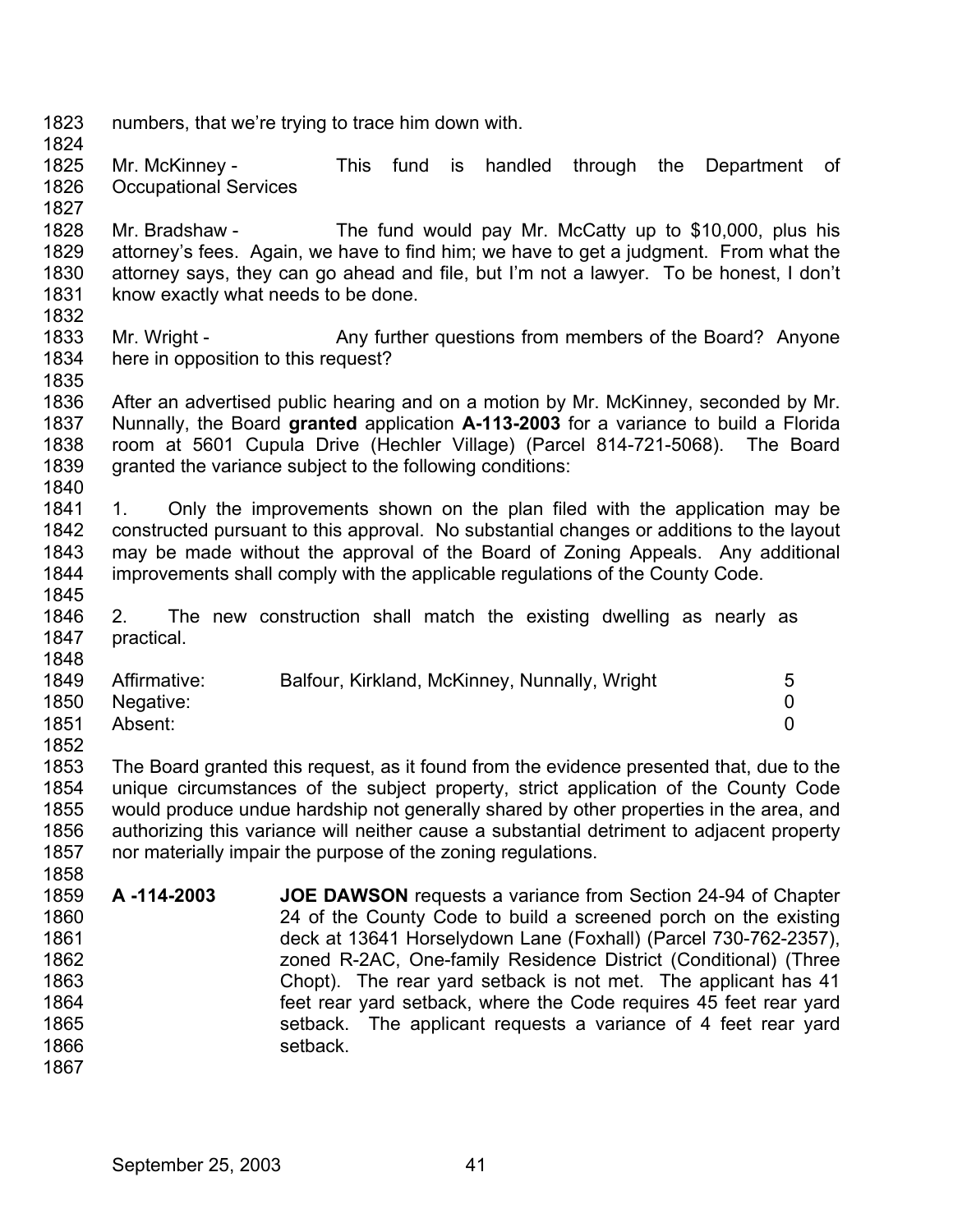- 1868 1869 Mr. Wright - Please state your name. Does anyone else desire to speak? Would you raise your right hand and be sworn please?
- 1870

1873

- 1871 1872 Mr. Blankinship - Do you swear that the testimony you are about to give is the truth, the whole truth, and nothing but the truth, so help you God?
- 1874 1875 1876 Mr. Hardy - The Michael Hardy, representing Great Southern Contracting.
- 1877 Mr. Dawson - The I do. And I'm Joe Dawson.
- 1878 1879 1880 1881 1882 1883 1884 1885 1886 1887 1888 1889 1890 1891 1892 1893 Mr. Hardy - Gentlemen, we propose to cover the existing deck with a gable style roof, matching the existing construction style of the home, with a cedar shake roof, two skylights. The actual footprint is not going to be extended except on the outer edges, where the existing deck is cantilevered. According to the homeowners' regulations, we will be installing brick piers, to give the visual look of the requirements in the neighborhood. All other construction will be as like construction to match the home, the cedar roof. The majority of the construction is going to be on the open screening. There will be a little extension built. If you looked at the floor plan, it would be to the right side to house a grill area, and then allow steps down to the existing aggregate sidewalk. As far as hardships, I don't feel that there is a great hardship, except for the shape of the lot and the builder, when they built the home, to, I guess meet the side setbacks, had to set the building back at 61 feet, and that limits the back yard accessibility, although the width of the back yard is probably at least twice the front yard's width. Mr. Dawson has contacted all the neighbors; they are all in accordance with this and have no problems whatsoever.
- 1894
- 1895 1896 Mr. Wright - What's located to the rear of this property?
- 1897 1898 1899 1900 1901 1902 1903 1904 Mr. Hardy - Two additional properties. There is a tree line, so as far as visually, you really can't see anything from the back, except in the dead of winter. Mr. Dawson has already contracted with a landscaping designer to plant approximately \$2,000 worth of evergreen trees, to limit any view from the back yard, so it will be completely isolated. As far as the side neighbors, you really can't see that area, because of the location of the house. If you look at the aerial view, it's set back a little bit farther than the 13367, and as far as the other property on the left side, they can't really view it at all.
- 1905 1906 Mr. Wright - Any questions by members of the Board?
- 1908 1909 Mr. McKinney - The Mr. Hardy, so you have any problem with your last statement, as making that \$2,000 worth of evergreens as a condition of this case?
- 1911 1912 Mr. Dawson - Sir, I just mentioned that to him this morning. I've been thinking about doing that for quite some time.
- 1913

1907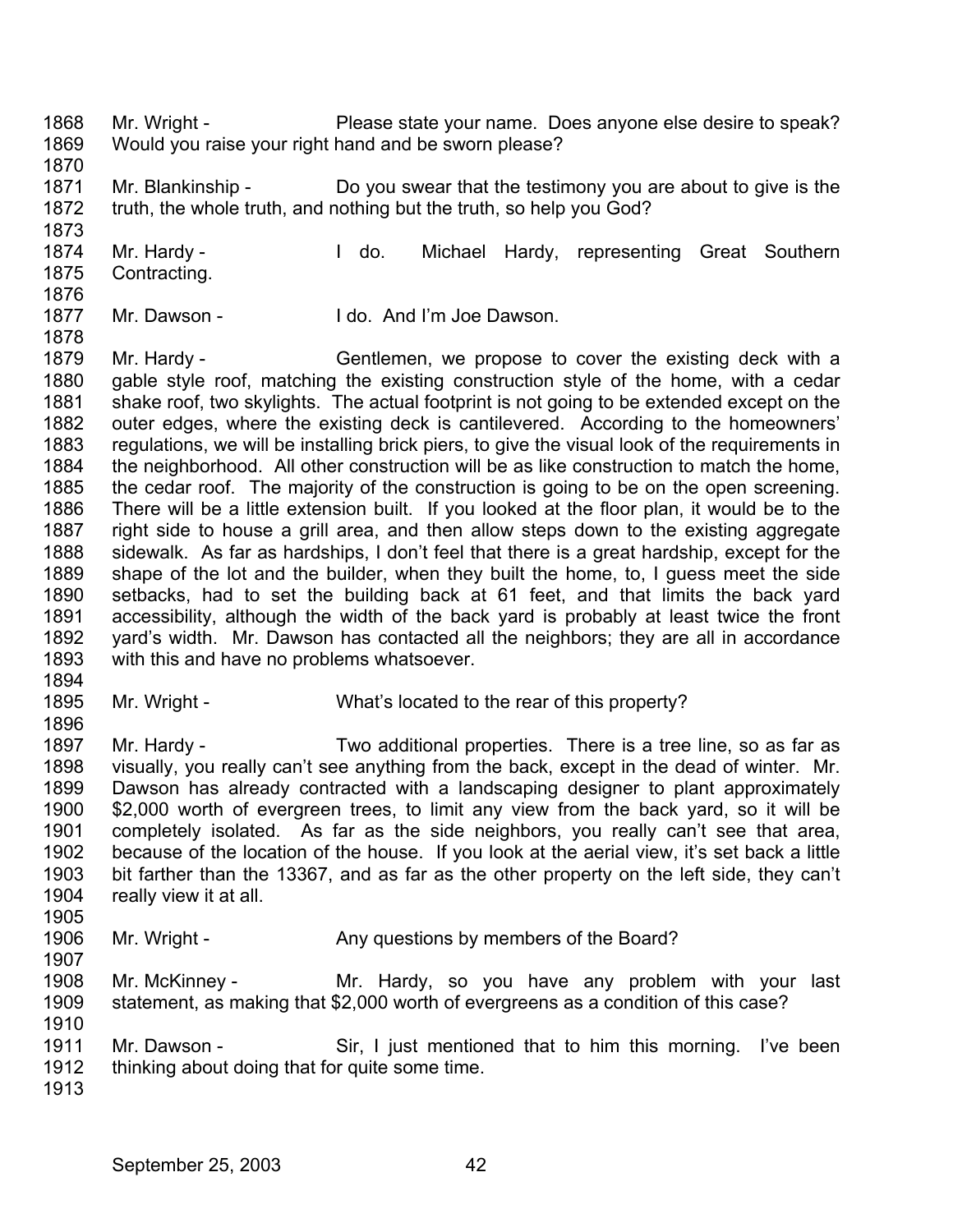1914 1915 1916 1917 1918 1919 1920 1921 1922 1923 1924 1925 1926 1927 1928 1929 1930 1931 1932 1933 1934 1935 1936 1937 1938 1939 1940 1941 1942 1943 1944 1945 1946 1947 1948 1949 1950 1951 1952 1953 1954 1955 1956 1957 1958 1959 Mr. McKinney - Then you don't have a problem with that being a condition? Mr. Dawson - No, not at all. Mr. McKinney - What is that, six-foot evergreens, or what? Mr. Dawson - We've contracted a friend of ours, actually, who does landscape designing, and she's recommending several different types of evergreen trees. She says, I'm not familiar with trees that much, but, I guess, Leyland Cypress are probably over-planted in the area, you know, some people have just done a stream of them. We're going to do several different types, and she recommends buying a more mature tree, probably anywhere from eight to ten feet already in height, a little bit more expensive, she said, but more resistant to disease, things like that. Mr. Wright - Any other comments? Anyone here in opposition? Mr. Dawson - Sir, could I say one thing as far as condition to approving this? Does that mean I have to have that done before we can start the addition? Mr. Wright - I don't think so; we'll give you some time to do it. After an advertised public hearing and on a motion by Mr. Nunnally, seconded by Mr. McKinney, the Board **granted** application **A-114-2003** for a variance to build a screened porch on the existing deck at 13641 Horselydown Lane (Foxhall) (Parcel 730-762- 2357). The Board granted the variance subject to the following conditions: 1. Only the improvements shown on the plan filed with the application may be constructed pursuant to this approval. No substantial changes or additions to the layout may be made without the approval of the Board of Zoning Appeals. Any additional improvements shall comply with the applicable regulations of the County Code. 2. The new construction shall match the existing dwelling as nearly as practical. 3. The visible exterior portions of residence foundations shall be constructed of brick or stone. (Proffer 10) 4. All exterior portions of residence roofs shall be cedar shake, supra slate or slate. (Proffer 11 & letter dated September 12, 1996 relating to this proffer) 5. A landscaping plan showing evergreen screening shall be submitted to the Planning Office with the building permit for review and approval. Affirmative: Balfour, Kirkland, McKinney, Nunnally, Wright 5 Negative: 0 Absent: 0